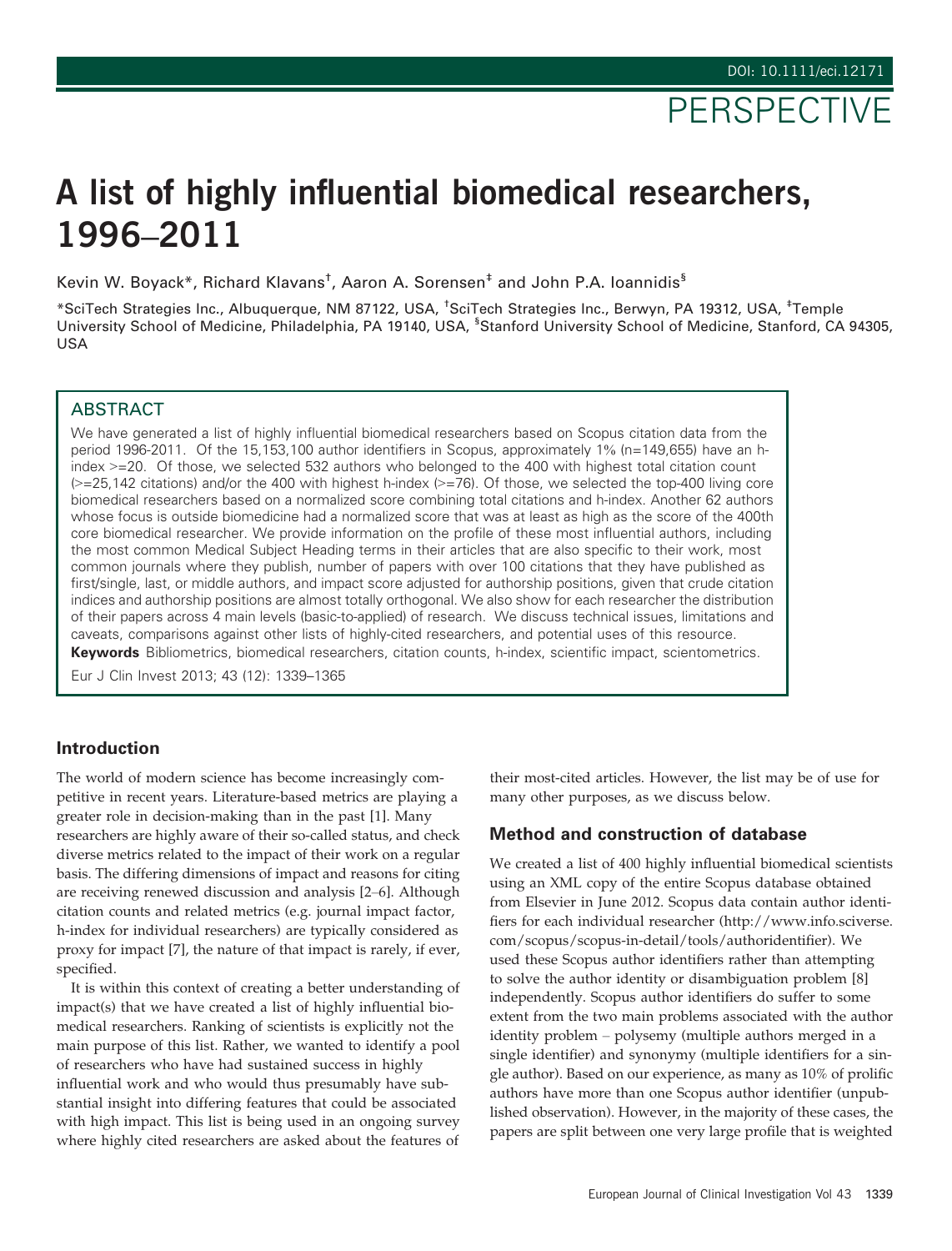towards older publications and one that is much smaller containing a few newer publications. Thus, few cases of synonymy have a large or deleterious effect on metrics. Polysemy occurs far less often, but is much more problematic from a metrics point of view because the works of multiple authors are counted together. Polysemy is most often associated with common names. Many of the cases are easy to identify due to an unnaturally large number of papers associated with an author identifier.

The method we used to identify highly influential researchers assumes that the Scopus author identifiers have been correctly assigned to individual papers, and that each Scopus author profile contains only papers authored by that researcher. The method used was as follows. For each of the 15 153 100 Scopus author identifiers:

- 1 The number of articles published between 1996–2011, along with all citations to those articles as of the end of 2011, was counted.
- 2 These articles and citations to them were used to calculate an h-index [9] as of the end of 2011.
- 3 Using a local copy of the PubMed database covering the same time period, and for which we had previously linked Scopus records with PubMed records [10], we determined the fraction of publications from (1) that also appear in PubMed.

Of the over 15 million author identifiers, 149 655 (corresponding to 1% of the total) had an h-index of at least 20. These authors were ranked by total citation counts and by h-index. The number of authors with an h-index of at least 30, 40, 50, 60, 70 and 80, was 45 752; 15 385; 5185; 1773; 717, and 281, respectively. We focused on those authors who were ranked in the top 400 by either h-index or by total citation count, that is, those that had either h-index of at least 76 or total citation count of at least 25 142. This resulted in a list of 532 authors. 268 authors were ranked in the top 400 using both metrics, while 264 were ranked in the top 400 using one metric or the other.

Sorting of the 532 researchers was accomplished by first normalizing their total citation counts and h-index values to the top such values (100 939 citations for Shizuo Akira; h-index of 156 for Walter Willett), and then averaging these two normalized values. There are many ways of measuring impact. Rather than choosing a single value upon which to sort, we chose to include both total citation counts and h-index in our process.

There are obviously highly influential researchers across all scientific fields. We chose to generate a focused list of 400 researchers who publish primarily in biomedicine. Upon inspection, we found that all highly cited researchers with atleast 80% of their publications linked to PubMed could be clearly classified as core biomedical researchers. In addition, for those

with PubMed linked fractions between 60–80%, roughly half could be considered as core biomedical researchers while the rest have a focus outside biomedicine. The proportion of PubMed linkage of the articles of these authors was apparently lower than the true values, because of potential inaccuracies in the linkage process or uneven coverage in one source or the other. For these cases, biomedical researchers were definitively separated from nonbiomedical researchers by inspection of Medical Subject Heading (MeSH) terms associated with their work and the journals in which they mainly publish. Those with PubMed fractions below 60% were clearly nonbiomedical researchers.

The disposition of the 532 authors was as follows. The top 407 core biomedical researchers (seven deceased, 400 living) form our list of highly influential biomedical researchers. These are listed in Table 1 along with numbers of articles, total citation counts, h-index and the normalized score. Institutions in Table 1 are best estimates of the authors' primary affiliations, but may not be completely accurate due to mobility or joint appointments. Table 2 lists the 62 nonbiomedical researchers whose normalized score is higher than the lowest normalized score of the researchers listed in Table 1. These authors would have appeared on the list if we were making no distinction between biomedical and nonbiomedical subject areas.

The remaining 63 authors are not included in either list for the following reasons: 12 were removed from the list because the numbers of articles associated with those author names, combined with them having common names, made us suspicious that these were cases of polysemy; seven had fewer than three papers cited at least 100 times for which they were first, single or last authors, likely indicating that others were principal investigators on the vast majority of the work associated with their publications; and 44 had normalized scores less than those of the biomedical authors in Table 1.

Tables 1 and 2 also list the dominant specialty journal (excluding the multidisciplinary journals Science, Nature, PNAS and PLoS One) for the articles of each highly cited scientist. This information may offer insight for the main field(s) where each scientist is working. To offer some further information, we have also selected differentiating MeSH terms from their publications. To do this, we first remove a list of the most common terms (e.g. human, male, female, etc.), check terms and geographical terms; after this step, the top remaining terms for each scientists may still be too generic (a common issue with any thesaurus); therefore, we use the following formula to rank MeSH terms:  $log(1 + n/nptot)*n/nkwd$  where  $n = #times$  the MeSH term occurs (for an author), nptot=number of papers by the author, nkwd = #times the MeSH term occurs across all of PubMed. The formula thus rewards a MeSH term that is dominant for the author, but penalizes that term if it is common. To avoid selecting MeSH terms that are highly specific to the author but represent only a tiny proportion of his/her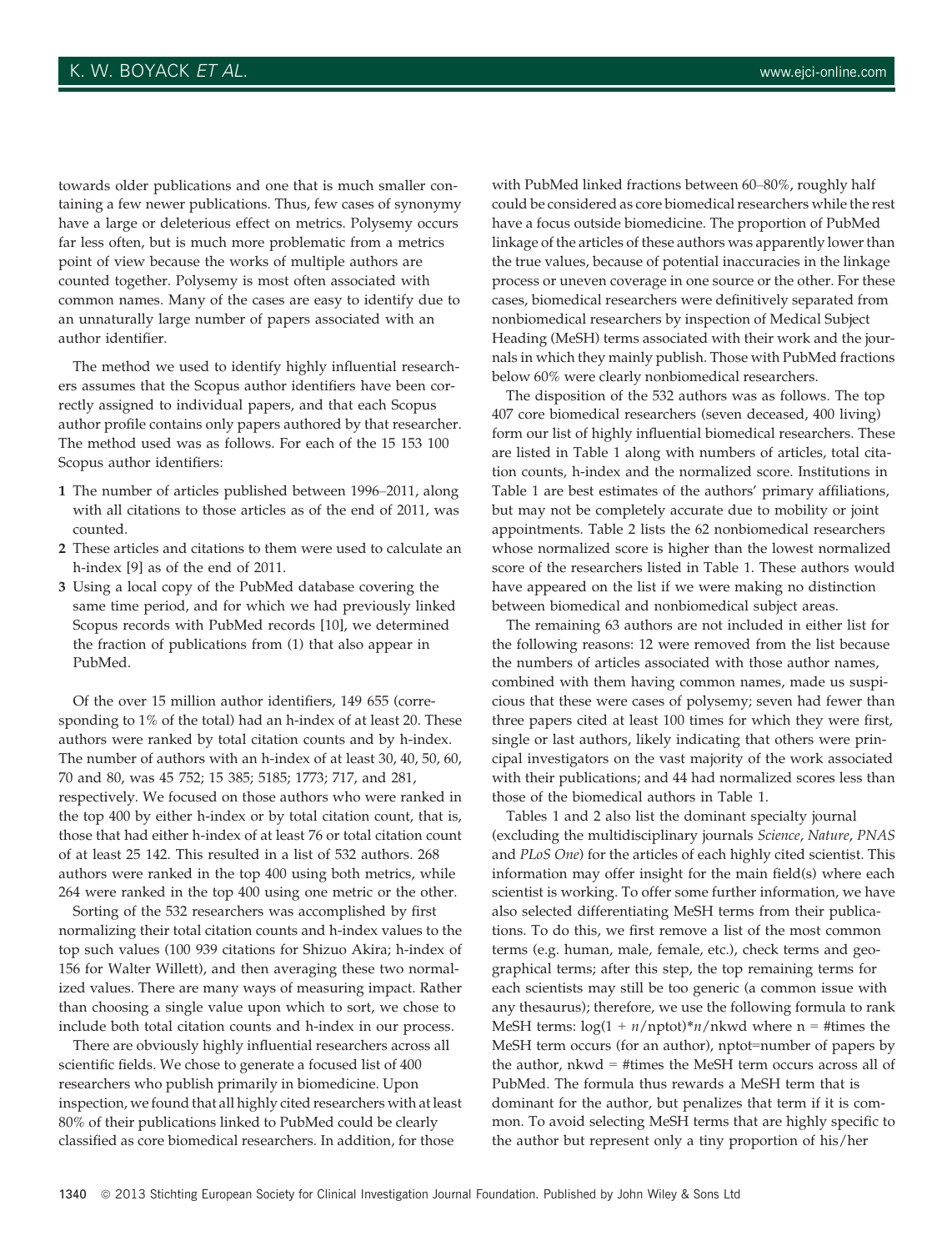| Researcher                   | Institution                                     | Main Journal                                                     | #papers | #cites    | ᇰ   | score | #FS100            | #L100           | #M100               | AAS   |
|------------------------------|-------------------------------------------------|------------------------------------------------------------------|---------|-----------|-----|-------|-------------------|-----------------|---------------------|-------|
| Abecasis, Gonçalo R.         | University of Michigan                          | Nature Genetics                                                  | 184     | 26910     | 89  | 0.354 | $\overline{ }$    | $\overline{c}$  | 39                  | 0.116 |
| Aebersold, Ruedi             | ETH Zurich                                      | Molecular and Cellular<br>Proteomics                             | 443     | 40713     | 92  | 0.497 | $\mathbf{\Omega}$ | $\overline{6}$  | 37                  | 0.288 |
| Aggarwal, Bharat B.          | <b>MD Anderson Cancer</b><br>Center             | Journal of Biological<br>Chemistry                               | 433     | 27 004    | 93  | 0.432 | $\frac{6}{2}$     | 61              | $\overline{0}$      | 0.382 |
| Akira, Shizuo                | Osaka University                                | Journal of Immunology                                            | 915     | 10 0939   | 153 | 0.990 | $\overline{15}$   | 92              | 119                 | 0.469 |
| Alitalo, Kari                | University of Helsinki                          | Blood                                                            | 358     | 34 461    | 104 | 0.504 | $\sim$            | 51              | 53                  | 0.252 |
| Allis, C. David              | Rockefeller University                          | Cell                                                             | 221     | 39 449    | 98  | 0.510 | $\overline{ }$    | 46              | 49                  | 0.249 |
| Alnemri, Emad S.             | Thomas Jefferson<br>University                  | Journal of Biological Chemistry                                  | 137     | 523<br>24 | 77  | 0.368 | $\mathbf{\Omega}$ | 22              | 36                  | 0.147 |
| Alt, Frederick W.            | Harvard University                              | Journal of Experimental Medicine                                 | 276     | 23 173    | 51  | 0.406 | $\circ$           | 44              | $\overline{a}$      | 0.213 |
| Altman, Douglas G.           | University of Oxford                            | British Medical Journal                                          | 474     | 33 049    | 86  | 0.439 | Ξ                 | $\overline{3}$  | 33                  | 0.246 |
| Altshuler, David             | Harvard University                              | Nature Genetics                                                  | 204     | 35 366    | 84  | 0.444 | S                 | $\overline{21}$ | 51                  | 0.150 |
| Amann, Rudolf                | Max Planck Institute for<br>Marine Microbiology | Applied and Environmental<br>Microbiology                        | 240     | 19 173    | 78  | 0.345 | S                 | ೫               | 28                  | 0.192 |
| Anderson, David J.           | Abbott Laboratories                             | Neuron                                                           | 332     | 21743     | 78  | 0.358 | S                 | 36              | 26                  | 0.215 |
| Anderson, Kenneth C.         | Harvard University                              | Blood                                                            | 773     | 37 405    | 96  | 0.493 | $\circ$           | 89              | 24                  | 0.366 |
| Antman, Elliott M.           | Harvard University                              | Circulation                                                      | 416     | 46810     | 103 | 0.562 | $\frac{6}{2}$     | ၜ               | $\overline{\infty}$ | 0.133 |
| Appelbaum, Frederick R.      | University of Washington                        | Blood                                                            | 368     | 22 428    | 79  | 0.364 | S                 | 15              | $\overline{4}$      | 0.113 |
| Aravind, L.                  | <b>HIN SN</b>                                   | Nucleic Acids Research                                           | 263     | 30 970    | 84  | 0.423 | 25                | $\overline{1}$  | 29                  | 0.242 |
| Auwerx, Johan                | Federale de Lausanne<br>Ecole Polytechnique     | Journal of Biological Chemistry                                  | 292     | 278<br>25 | 83  | 0.391 | ю                 | $\overline{4}$  | 28                  | 0.241 |
| Baker, David                 | Marquette University                            | Journal of Molecular Biology                                     | 392     | 23 191    | 83  | 0.381 | 4                 | 44              | $\frac{6}{2}$       | 0.286 |
| Banchereau,<br>Jacques       | Immunology Research<br>Baylor Institute for     | Journal of Experimental<br>Medicine                              | 261     | 867<br>32 | 82  | 0.426 | $\infty$          | 22              | 57                  | 0.191 |
| Barnes, Peter J.             | e London<br>Imperial Colleg                     | Respiratory and Critical<br>American Journal of<br>Care Medicine | 829     | 532<br>52 | 115 | 0.629 | 39                | 60              | $\overline{40}$     | 0.448 |
| Barrett-Connor,<br>Elizabeth | University of California at<br>San Diego        | Endocrinology and Metabolism<br>Journal of Clinical              | 507     | 924<br>29 | 79  | 0.401 | $\frac{3}{2}$     | $\overline{4}$  | 32                  | 0.184 |
| Bartel, David P.             | Institute<br>of Technology<br>Massachusetts     | ااق                                                              | 128     | 572<br>35 | 70  | 0.401 | S                 | 35              | 26                  | 0.238 |
| Baselga, Jose                | Kettering Cancer Center<br>Memorial Sloan-      | Journal of Clinical Oncology                                     | 259     | 31813     | 79  | 0.411 | 20                | 22              | 28                  | 0.246 |

European Journal of Clinical Investigation Vol 43 1341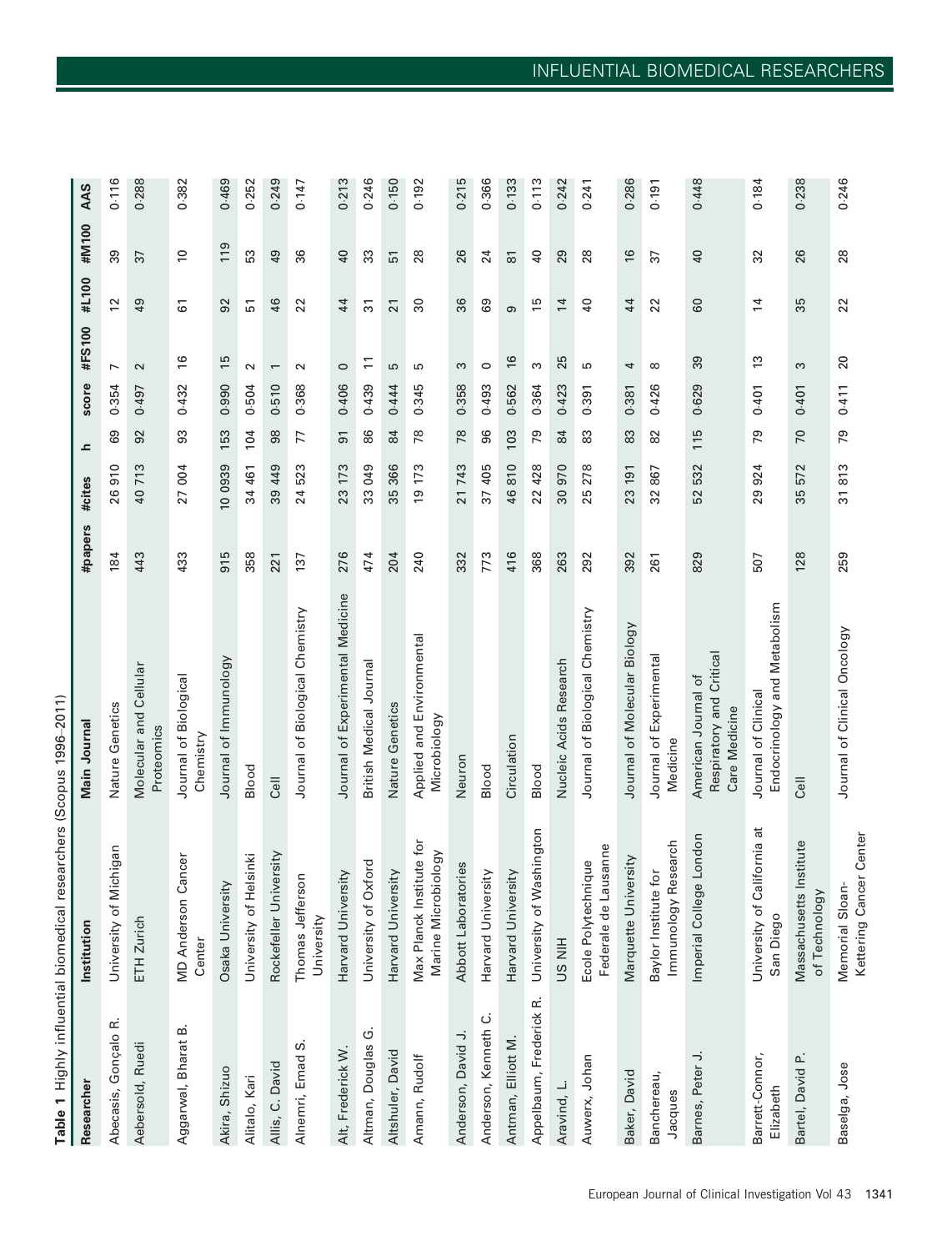| Table 1 Continued          |                                                 |                                                                             |         |                      |                |       |                          |                |                 |       |
|----------------------------|-------------------------------------------------|-----------------------------------------------------------------------------|---------|----------------------|----------------|-------|--------------------------|----------------|-----------------|-------|
| Researche                  | Institution                                     | Main Journal                                                                | #papers | #cites               | ᇰ              | score | #FS100                   | #L100          | #M100           | AAS   |
| Bates, David W.            | Harvard University                              | Medical Informatics Association<br>Journal of the American                  | 565     | 26 741               | 79             | 0.386 | 57                       | 28             | $\overline{20}$ | 0.257 |
| Bax, Jeroen J.             | Leiden University                               | American Journal of<br>Cardiology                                           | 1200    | 31 253               | 78             | 0.405 | $\overline{2}$           | $\frac{5}{2}$  | 42              | 0.158 |
| Baylin, Stephen B.         | Johns Hopkins<br>University                     | Cancer Research                                                             | 234     | 40 100               | 33             | 0.497 | $\overline{ }$           | 25             | 95              | 0.181 |
| Beal, M. Flint             | Cornell University                              | Journal of Neurochemistry                                                   | 345     | 25 140               | 50             | 0.403 | $\tilde{c}$              | 28             | $\overline{30}$ | 0.233 |
| Biederman, Joseph          | Harvard University                              | of Child and Adolescent<br>Journal of the American<br>Psychiatry<br>Academy | 611     | 31702                | 92             | 0.452 | 26                       | $\infty$       | 50              | 0.183 |
| Birney, Ewan               | Wellcome Trust Sanger<br>Institute              | Nucleic Acids Research                                                      | 161     | 32 627               | 61             | 0.357 | $\overline{ }$           | $\infty$       | 36              | 0.105 |
| Bluestone, Jeffrey A.      | California at<br>San Francisco<br>University of | Journal of Immunology                                                       | 262     | 905<br>21            | 78             | 0.359 | S                        | 38             | $\overline{2}$  | 0.241 |
| Bork, Peer                 | Biology Laboratory<br>European Molecular        | Nucleic Acids Research                                                      | 353     | 50 431               | 100            | 0.570 | ၜ                        | 39             | 54              | 0.268 |
| Botstein, David            | Princeton University                            | Molecular Biology of the Cell                                               | 201     | 61941                | 88             | 0.589 | $\sim$                   | $\overline{9}$ | 62              | 0.149 |
| Bousquet, Jean             | Hopital Arnaud de<br>Villeneuve                 | Allergy: European Journal of<br>Allergy and Clinical<br>lmmunology          | 632     | 175<br>25            | 77             | 0.371 | $\tilde{c}$              | $\overline{1}$ | $\infty$        | 0.161 |
| Bouter, Lex M.             | Vrije Universiteit                              | Spine                                                                       | 467     | 26533                | 88             | 0.413 | $\circ$                  | 26             | 45              | 0.151 |
| Braunwald, Eugene          | Harvard University                              | Journal of the American<br>College of Cardiology                            | 515     | 56 306               | <b>POL</b>     | 0.628 | თ                        | 82             | 26              | 0.489 |
| Ferdinand C.<br>Breedveld, | Leiden University                               | Annals of the Rheumatic<br>Diseases                                         | 423     | 391<br>25            | 76             | 0.369 | 4                        | $\overline{ }$ | $\frac{8}{3}$   | 0.035 |
| Brennan, Murray F.         | Kettering Cancer Center<br>Memorial Sloan-      | Annals of Surgical Oncology                                                 | 471     | 388<br>25            | $\overline{8}$ | 0.395 | $\sim$                   | 33             | 34              | 0.200 |
| Monique M. B.<br>Breteler, | Erasmus University<br>Rotterdam                 | Neurology                                                                   | 410     | $\overline{5}$<br>26 | 89             | 0.414 | $\sim$                   | 41             | 34              | 0.231 |
| Brooks, David J.           | Imperial College London                         | Brain                                                                       | 338     | 20 502               | 78             | 0.352 | $\circ$                  | 24             | 36              | 0.141 |
| Brown, Patrick O           | Stanford University                             | Genome Biology                                                              | 224     | 64 210               | 100            | 0.639 | $\overline{\phantom{0}}$ | 33             | 86              | 0.217 |
| Buchler, Markus W.         | Heidelberg<br>University of                     | Digestive Surgery                                                           | 1329    | 28 091               | 76             | 0.383 | 4                        | 25             | $\frac{1}{6}$   | 0.247 |
| Bullmore, Edward T.        | University of Cambridge                         | Neurolmage                                                                  | 358     | 21 691               | 80             | 0.364 | $\circ$                  | 15             | 37              | 0.132 |
| Buring, Julie E.           | Harvard University                              | Circulation                                                                 | 469     | 32896                | 83             | 0.429 | $\circ$                  | $\frac{8}{2}$  | 52              | 0.110 |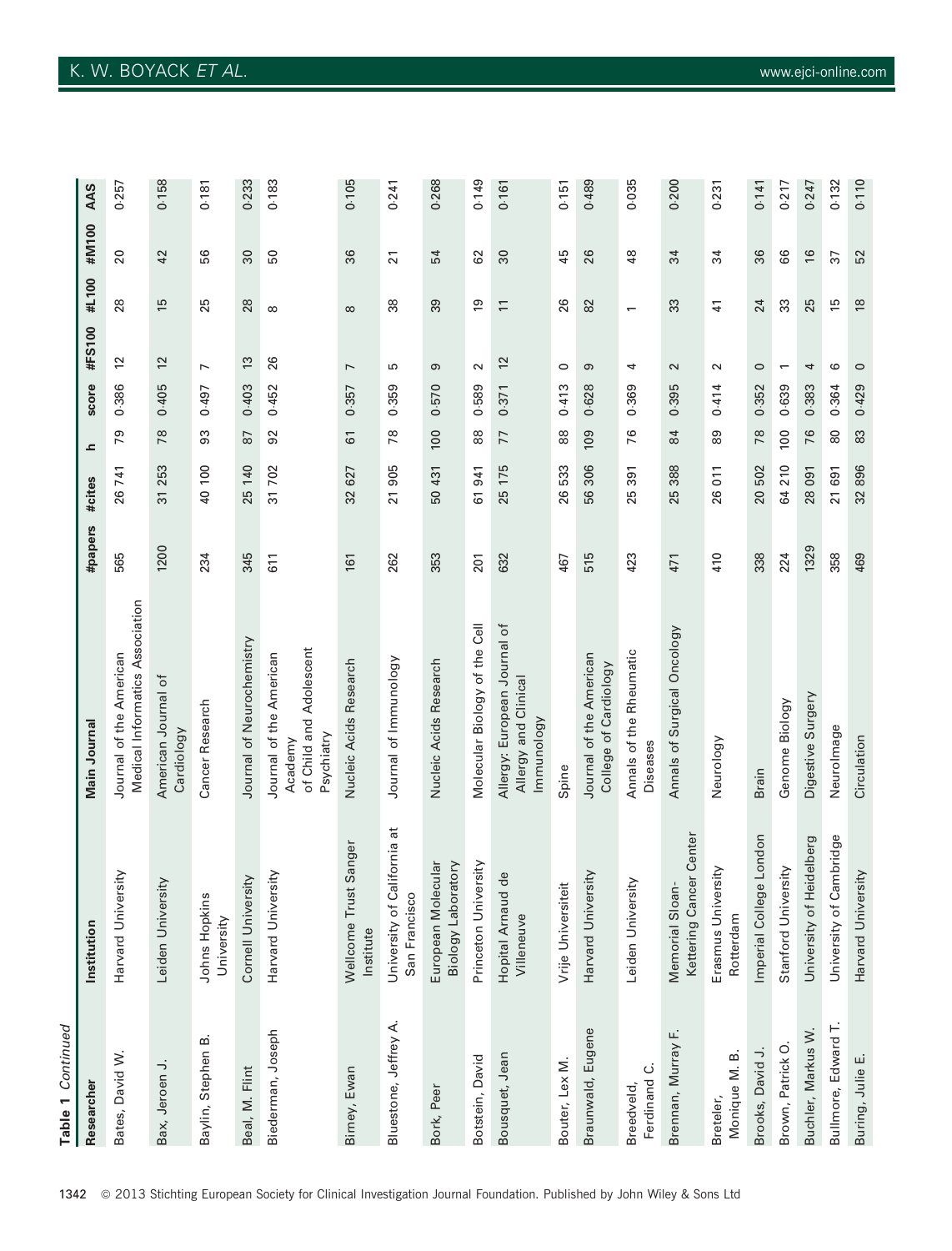| i.          |  |
|-------------|--|
| ı<br>٠<br>٠ |  |
| r.          |  |

| Researcher                | Institution                            | Main Journal                                        | #papers | #cites    | ᇰ              | score | #FS100                   | #L100            | #M100           | AAS   |
|---------------------------|----------------------------------------|-----------------------------------------------------|---------|-----------|----------------|-------|--------------------------|------------------|-----------------|-------|
| Califf, Robert M.         | Duke University                        | American Heart Journal                              | 893     | 53 030    | 114            | 0.628 | 4                        | 51               | 103             | 0.159 |
| Cameron, John L.          | Johns Hopkins<br>University            | Annals of Surgery                                   | 264     | 17393     | 76             | 0.330 | $\overline{\phantom{m}}$ | 12               | 50              | 0.068 |
| Christopher P.<br>Cannon, | Harvard University                     | American Journal of Cardiology                      | 609     | 30710     | 5              | 0.412 | $\overline{4}$           | 4                | 50              | 0.109 |
| Cantley, Lewis C.         | Harvard University                     | Journal of Biological<br>Chemistry                  | 278     | 38075     | 101            | 0.512 | $\sim$                   | 42               | 57              | 0.223 |
| Cardon, Lon R.            | GlaxoSmithKline                        | American Journal of Human<br>Genetics               | 178     | 29 968    | $\overline{7}$ | 0.376 | S                        | ω                | $\overline{a}$  | 0.087 |
| Carmeliet, Peter          | Katholieke Universiteit<br>Leuven      | Journal of Clinical Investigation                   | 464     | 38 240    | $88$           | 0.471 | 23                       | 23               | 33              | 0.275 |
| Caron, Marc G.            | Duke University                        | Journal of Biological Chemistry                     | 272     | 24 052    | 82             | 0.382 | $\circ$                  | $\overline{4}$   | 22              | 0.255 |
| Chambon, Pierre           | Universite de Strasbourg               | Development                                         | 410     | 31519     | 99             | 0.473 | $\overline{\phantom{0}}$ | 26               | 72              | 0.129 |
| Charney, Dennis S.        | Mount Sinai School of<br>Medicine      | Biological Psychiatry                               | 376     | 25079     | 88             | 0.406 | 5                        | 35               | 36              | 0.214 |
| Chrousos, George P.       | University of Athens                   | Journal of Clinical Endocrinology<br>and Metabolism | 637     | 28746     | 86             | 0.418 | 5                        | 42               | 26              | 0.269 |
| Clarke, Mike*             | Queen's University<br><b>Belfast</b>   | Lancet                                              | 325     | 29503     | 65             | 0.354 | 4                        | $\overline{2}$   | 30              | 0.123 |
| Clevers, Hans             | Utrecht University                     | Cell                                                | 273     | 31 626    | 82             | 0.419 | 3                        | 55               | 21              | 0.308 |
| Cohen, Philip*            | University of Dundee                   | Biochemical Journal                                 | 231     | 29 040    | 83             | 0.410 | $\overline{c}$           | 32               | 32              | 0.237 |
| Colditz, Graham A.        | Washington University<br>St. Louis     | Cancer Epidemiology<br>and Prevention<br>Biomarkers | 725     | 60 962    | 132            | 0.725 | $\infty$                 | 44               | 117             | 0.223 |
| Collen, Desire            | Katholieke Universiteit<br>Leuven      | Thrombosis and Haemostasis                          | 375     | 25 706    | 80             | 0.384 | $\overline{ }$           | 15               | 45              | 0.101 |
| Collins, Francis S.       | <b>HIN SN</b>                          | Nature Genetics                                     | 504     | 63972     | 107            | 0.660 | $\frac{2}{3}$            | 31               | 73              | 0.245 |
| Collins, Rory             | University of Oxford                   | Lancet                                              | 201     | 41715     | යි             | 0.409 | ဖ                        | $\mathbf{\circ}$ | 39              | 0.096 |
| Colombo, Antonio          | Universita Vita-Salute<br>San Raffaele | Cardiovascular Interventions<br>Catheterization and | 632     | 351<br>29 | 84             | 0.415 | 5                        | 33               | 35              | 0.216 |
| Cook, Deborah J.          | McMaster University                    | Critical Care Medicine                              | 481     | 29612     | 86             | 0.422 | ၜ                        | $\tilde{0}$      | 54              | 0.110 |
| Cooper, Cyrus             | Southampton<br>University of           | Osteoporosis International                          | 630     | 24 663    | 82             | 0.385 | $\overline{ }$           | $\frac{8}{2}$    | 34              | 0.163 |
| Copeland, Neal G.         | nodist<br>Houston Meth                 | Genomics                                            | 430     | 29 695    | 92             | 0.442 | $\overline{\phantom{0}}$ | $\frac{3}{2}$    | $\overline{70}$ | 0.074 |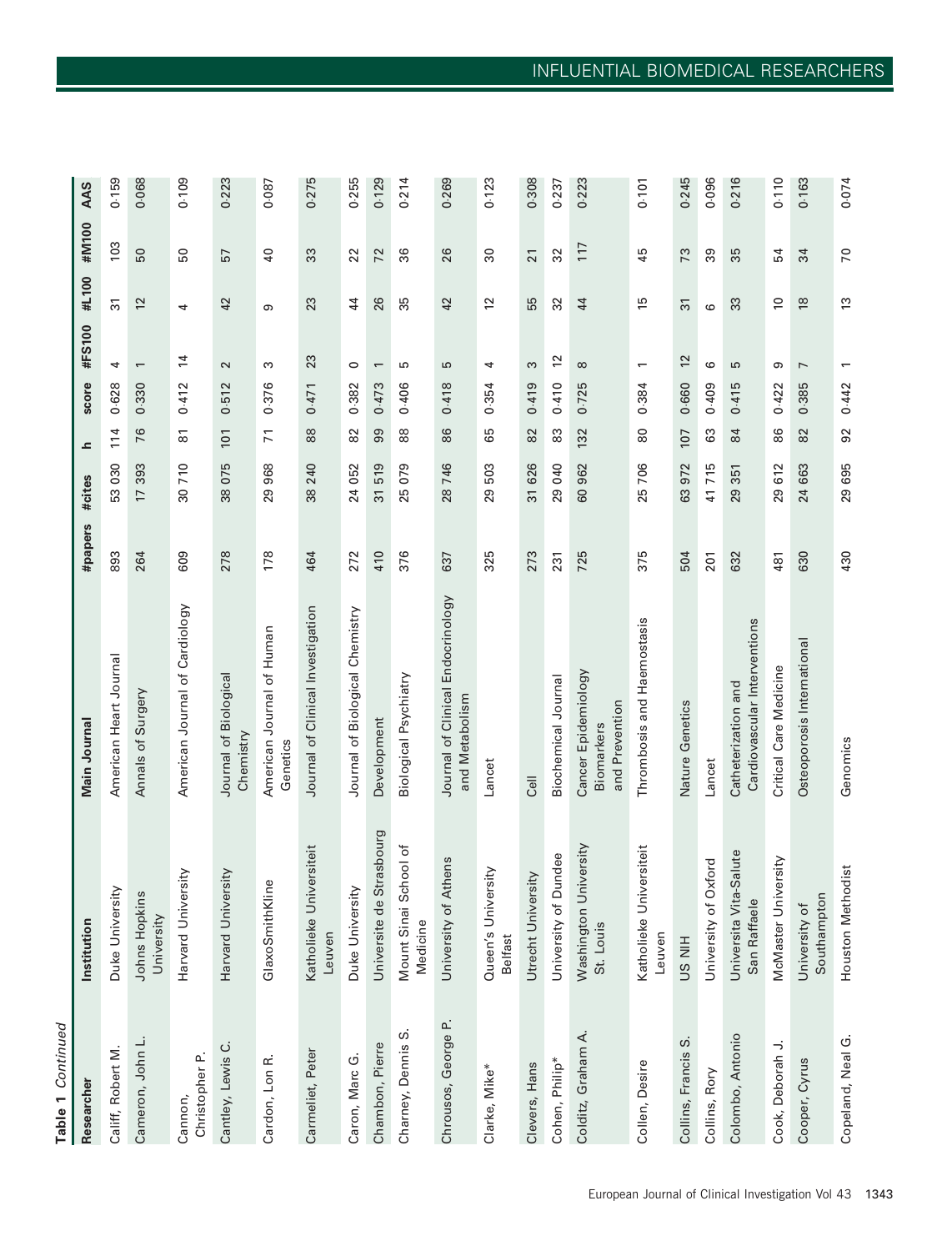| Table 1 Continued    |                                                |                                                |         |            |                     |       |                          |                 |                |       |
|----------------------|------------------------------------------------|------------------------------------------------|---------|------------|---------------------|-------|--------------------------|-----------------|----------------|-------|
| Researcher           | Institution                                    | Main Journal                                   | #papers | #cites     | ᇰ                   | score | #FS100                   | #L100           | #M100          | AAS   |
| Cordon-Cardo, Carlos | Mount Sinai School<br>of Medicine              | Clinical Cancer Research                       | 339     | 27 297     | $\overline{8}$      | 0.404 | $\sim$                   | $\overline{c}$  | 57             | 0.080 |
| Corey, Lawrence      | University of Washington                       | Journal of Infectious<br>Diseases              | 429     | 236<br>23  | 78                  | 0.394 | S                        | 34              | 33             | 0.208 |
| Cortes, Jorge        | ನ<br>California<br>University of<br>San Diego  | Cancer                                         | 683     | 045<br>25  | $\overline{\infty}$ | 0.384 | $\overline{ }$           | ဖ               | $\frac{8}{3}$  | 0.082 |
| Cox, Nancy J.        | US CDC                                         | American Journal of Human<br>Genetics          | 371     | 30723      | 84                  | 0.421 | 4                        | $\overline{17}$ | 57             | 0.113 |
| Croce, Carlo M.      | Ohio State University                          | Cancer Research                                | 533     | 304<br>42  | 104                 | 0.543 | 4                        | 44              | 61             | 0.239 |
| Cummings, Jeffrey L. | Cleveland Clinic<br>Foundation                 | Neurology                                      | 416     | 27 099     | 83                  | 0.400 | $\frac{2}{3}$            | $\frac{8}{2}$   | 45             | 0.160 |
| Cummings, Steven R.  | California Pacific Medical<br>Center           | Journal of Bone and<br><b>Mineral Research</b> | 404     | 30805      | 83                  | 0.419 | $\approx$                | 38              | 23             | 0.283 |
| D'Agostino, Ralph B. | Boston University                              | Circulation                                    | 405     | 38 148     | 5                   | 0.500 | 4                        | $\frac{3}{2}$   | 76             | 0.091 |
| Dahlof, Björn        | Goteborg University                            | Journal of Hypertension                        | 280     | 27 647     | 61                  | 0.332 | 4                        | ဖ               | 32             | 0.079 |
| Daly, Mark J.        | Harvard University                             | Nature Genetics                                | 285     | 112<br>54  | 96                  | 0.576 | $\overline{\phantom{0}}$ | $\infty$        | <u>တွ</u>      | 0.056 |
| Davis, Roger J.      | Massachusetts<br>University of                 | Journal of Biological Chemistry                | 275     | 725<br>က္တ | 33                  | 0.465 | $\sim$                   | 32              | 54             | 0.180 |
| Davis, Ronald W.     | Stanford University                            | Nature Genetics                                | 284     | 39 327     | 69                  | 0.416 | $\circ$                  | 15              | $\frac{4}{1}$  | 0.111 |
| Dawson, Ted M.       | Johns Hopkins University                       | Journal of Neuroscience                        | 256     | 22 141     | 80                  | 0.366 | ω                        | 27              | 39             | 0.159 |
| Dawson, Valina L.    | Johns Hopkins<br>University                    | Journal of Neuroscience                        | 216     | 20 136     | 77                  | 0.347 | Б                        | 22              | 38             | 0.144 |
| De Clercq, Erik      | Katholieke Universiteit<br>Leuven              | Journal of Medicinal Chemistry                 | 1215    | 34 184     | 86                  | 0.445 | 22                       | $\frac{6}{2}$   | 30             | 0.249 |
| Delmas, Pierre D.    | Claude Bernard Lyon 1)<br>DECEASED (Universite | Journal of Bone and<br>Research<br>Mineral     | 469     | 31 469     | 89                  | 0.441 | $\Xi$                    | 29              | $\frac{4}{1}$  | 0.218 |
| Deloukas, Panos      | st Sanger<br>Wellcome Tru<br>Institute         | Nature Genetics                                | 213     | 34 323     | 84                  | 0.375 | $\sim$                   | $\overline{ }$  | 46             | 0.061 |
| DePinho, Ronald A.   | Cancer<br><b>MD</b> Anderson<br>Center         | Genes and Development                          | 287     | 217<br>51  | 93                  | 0.453 | $\overline{ }$           | 52              | 39             | 0.261 |
| Devereux, Richard B. | Cornell University                             | Hypertension                                   | 506     | 26782      | 73                  | 0.367 | L                        | 15              | $\overline{3}$ | 0.152 |
| Di Marzo, Vincenzo   | CNR, Italy                                     | British Journal of Pharmacology                | 410     | 24 185     | 82                  | 0.383 | $\frac{16}{2}$           | $\overline{3}$  | $\frac{8}{2}$  | 0.277 |
| Dickson, Dennis W.   | Mayo Clinic                                    | Neurology                                      | 481     | 615<br>29  | 86                  | 0.422 | $\circ$                  | $\infty$        | 54             | 0.087 |
| Dietz, William H.    | US CDC                                         | Pediatrics                                     | 160     | 28958      | 61                  | 0.339 | $\infty$                 | 22              | $\frac{3}{2}$  | 0.236 |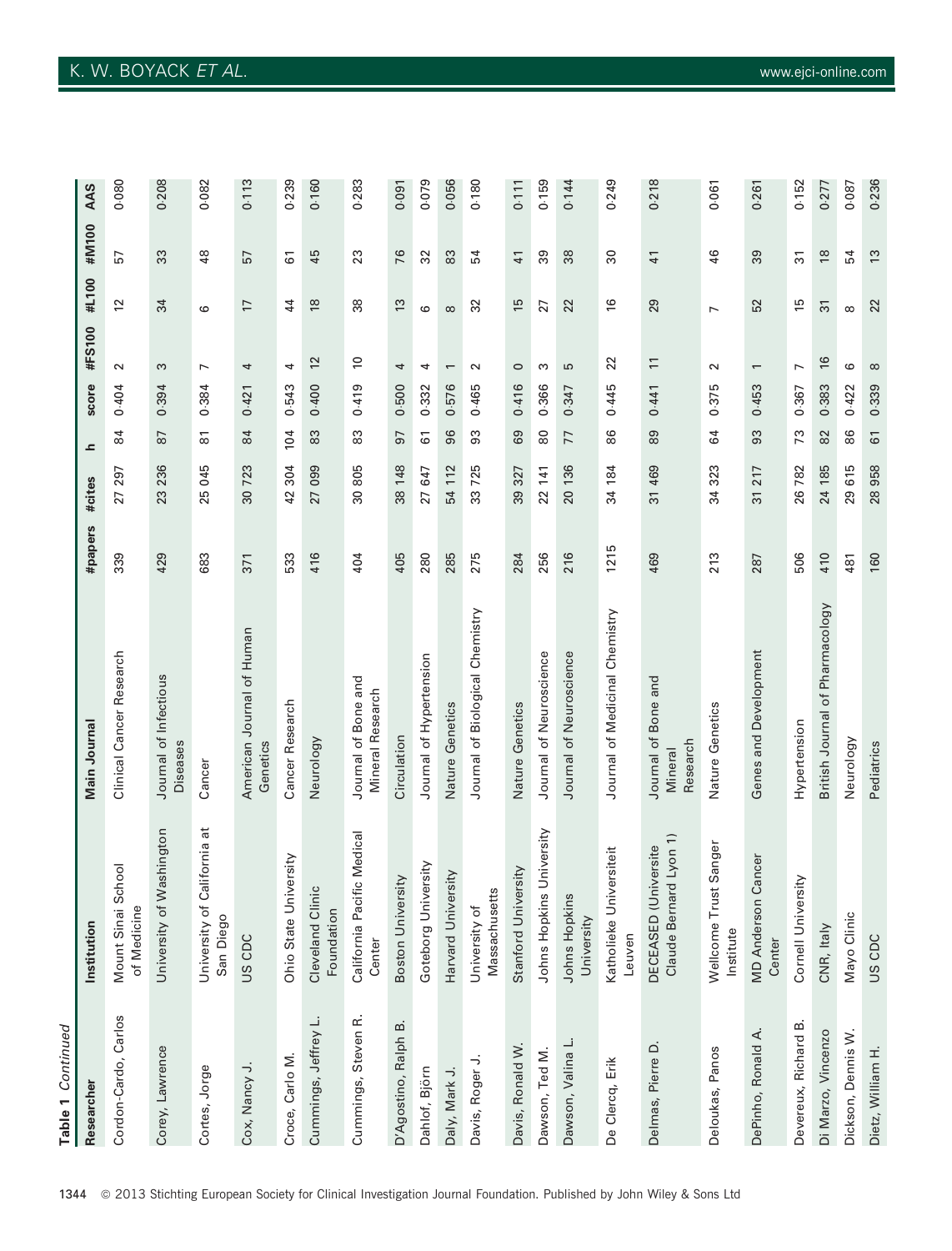| ٠<br>₹ |  |
|--------|--|

|                                                   | Researcher                                 | Institution                                         | Main Journal                                                                  | #papers          | #cites                | ᇰ   | score | #FS100                   | #L100           | #M100            | AAS   |
|---------------------------------------------------|--------------------------------------------|-----------------------------------------------------|-------------------------------------------------------------------------------|------------------|-----------------------|-----|-------|--------------------------|-----------------|------------------|-------|
|                                                   | Dimmeler, Stefanie                         | Frankfurt<br>University of                          | Circulation Research                                                          | 308              | 30 558                | 54  | 0.453 | $\frac{8}{2}$            | 50              | $\overline{c}$   | 0.350 |
|                                                   | Dinarello, Charles A.                      | Health Sciences Center<br>University of Colorado    | Journal of Immunology                                                         | 373              | 23 324                | 78  | 0.366 | $\overline{21}$          | $\overline{1}$  | 26               | 0.217 |
|                                                   | Dixit, Vishva M.                           | Genentech Incorporated                              | Journal of Biological<br>Chemistry                                            | 178              | 34 069                | 82  | 0.432 | $\overline{\phantom{0}}$ | 51              | 24               | 0.295 |
|                                                   | Christopher M.<br>Dobson,                  | University of Cambridge                             | Journal of Molecular Biology                                                  | 398              | 923<br>27             | 82  | 0.401 | $\infty$                 | 34              | 26               | 0.248 |
|                                                   | $\overline{\phantom{a}}$<br>Dolan, Raymond | University College<br>London                        | Neurolmage                                                                    | 395              | 33800                 | 102 | 0.494 | ဖ                        | 85              | F                | 0.417 |
|                                                   | Dougados, Maxime                           | 5<br>Universite Paris                               | Annals of the Rheumatic<br>Diseases                                           | 545              | 21 471                | 76  | 0.350 | 5                        | 12              | 37               | 0.110 |
|                                                   | Druker, Brian J.                           | Science University<br>Oregon Health and             | Blood                                                                         | 274              | 34 451                | 76  | 0.414 | ၜ                        | $\overline{17}$ | 32               | 0.186 |
|                                                   | Durbin, Richard                            | Wellcome Trust Sanger<br>Institute                  | Nucleic Acids Research                                                        | 118              | 29 940                | 59  | 0.337 | $\circ$                  | $\overline{0}$  | 36               | 0.073 |
|                                                   | щ,<br>Easton, Douglas                      | Cambridge<br>University of                          | Nature Genetics                                                               | 417              | 935<br>$\overline{5}$ | 82  | 0.421 | Б                        | 20              | 46               | 0.148 |
|                                                   | Egger, Matthias                            | Bern<br>University of                               | British Medical Journal                                                       | 444              | 142<br>28             | 75  | 0.380 | $\overline{4}$           | $\overline{1}$  | 33               | 0.174 |
|                                                   | Eisen, Michael B.                          | University of California at<br>Berkeley             | Genome Biology                                                                | 107              | 32 960                | 50  | 0.324 | $\sim$                   | S               | 25               | 0.054 |
|                                                   | Elledge, Stephen J.                        | Harvard University                                  | Genes and Development                                                         | 195              | 30 511                | 86  | 0.427 | $\overline{\phantom{0}}$ | 47              | $\boldsymbol{S}$ | 0.263 |
|                                                   | Ellis, Lee M.                              | Cancer<br><b>MD</b> Anderson<br>Center              | Cancer Research                                                               | 305              | 18544                 | 76  | 0.335 | ဖ                        | 24              | 25               | 0.183 |
|                                                   | Emery, Paul                                | Leeds<br>University of                              | Annals of the Rheumatic<br><b>Diseases</b>                                    | 657              | 30 096                | 82  | 0.412 | 6                        | $\frac{6}{2}$   | 46               | 0.133 |
|                                                   | Eng, Charis                                | Cleveland Clinic Foundation                         | Endocrinology and<br>Journal of Clinical<br>Metabolism                        | 380              | 20 20 2               | 80  | 0.356 | စာ                       | 33              | 17               | 0.254 |
|                                                   | Esteller, Manel                            | L'Hospitalet de Llobregat                           | Cancer Research                                                               | $\overline{311}$ | 24 473                | 79  | 0.374 | 26                       | $\frac{3}{2}$   | 24               | 0.232 |
|                                                   | Evans, Alan C.                             | McGill University                                   | NeuroImage                                                                    | 415              | 26 005                | 89  | 0.414 | $\circ$                  | 45              | 34               | 0.236 |
|                                                   | Evans, Ronald M.                           | udies<br>Salk Institute for<br><b>Biological St</b> | Genes and Development                                                         | 237              | 34 544                | 96  | 0.479 | $\overline{\phantom{0}}$ | 55              | 57               | 0.288 |
| European Journal of Clinical Investigation Vol 43 | Faraone, Stephen V.                        | SUNY Upstate Medical<br>University                  | Neuropsychiatric Genetics<br>Medical Genetics, Part B:<br>American Journal of | 739              | 32 388                | 93  | 0.459 | 17                       | $\overline{1}$  | S3               | 0.169 |
|                                                   | Ferrara, Napoleone                         | Genentech Incorporated                              | Journal of Biological Chemistry                                               | 201              | 117<br>$\overline{a}$ | 88  | 0.481 | 23                       | 27              | 29               | 0.304 |
| 1345                                              |                                            |                                                     |                                                                               |                  |                       |     |       |                          |                 |                  |       |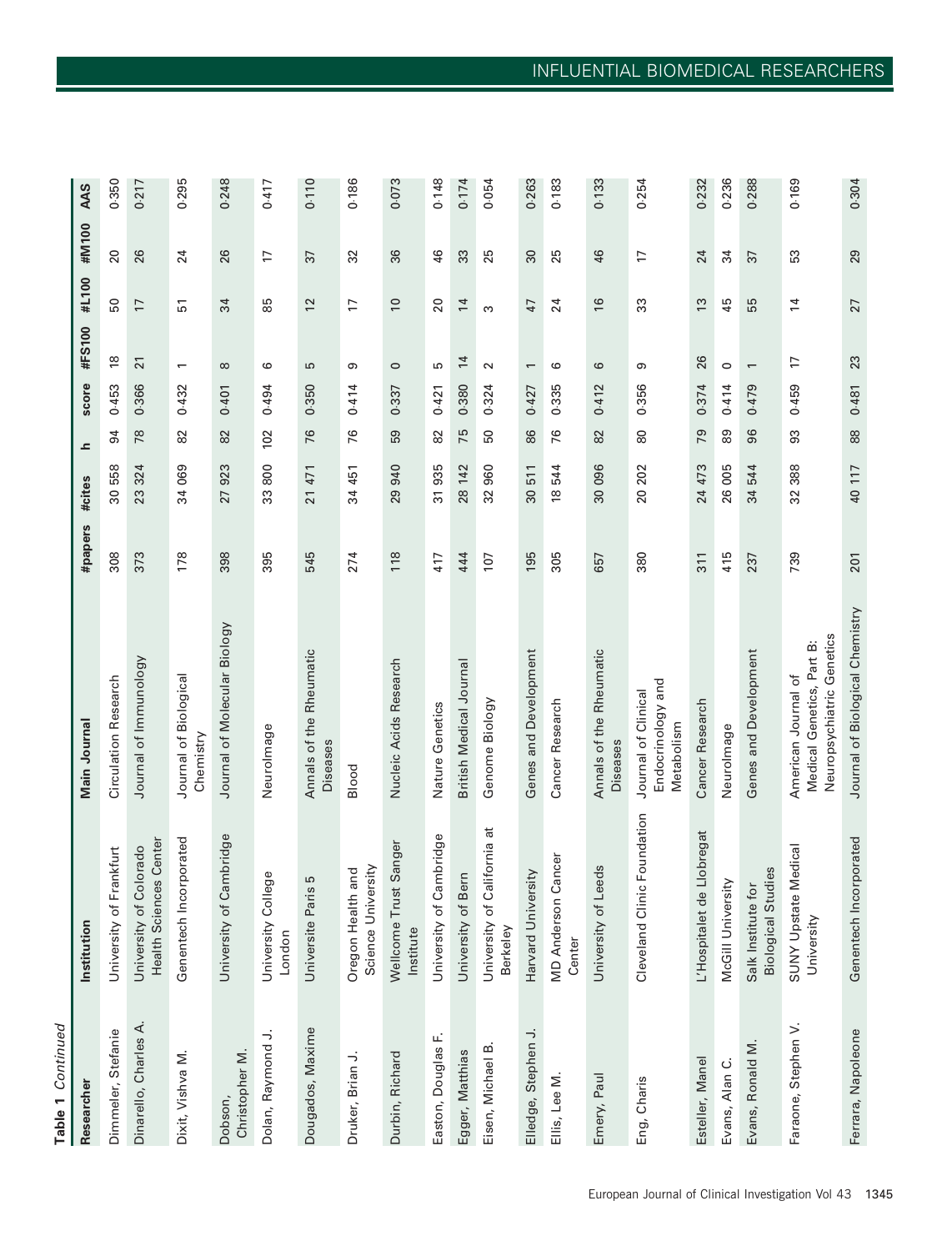| Table 1 Continued            |                                                 |                                                  |         |                       |                 |       |                          |                   |                 |       |
|------------------------------|-------------------------------------------------|--------------------------------------------------|---------|-----------------------|-----------------|-------|--------------------------|-------------------|-----------------|-------|
| Researcher                   | Institution                                     | Main Journal                                     | #papers | #cites                | ᅩ               | score | #FS100                   | #L100             | #M100           | AAS   |
| Fischer, Alain               | INSERM                                          | Blood                                            | 464     | 25 265                | ൭<br>∼          | 0.378 | $\overline{\phantom{0}}$ | S                 | 47              | 0.072 |
| Flavell, Richard A.          | Yale University                                 | Journal of Immunology                            | 716     | 63 686                | 133             | 0.742 | $\circ$                  | 83                | 87              | 0.362 |
| Flegal, Katherine M.         | US CDC                                          | American Journal of Clinical<br>Nutrition        | 119     | 39 164                | $\overline{6}$  | 0.351 | თ                        | ၜ                 | 23              | 0.154 |
| Flier, Jeffrey S.            | Harvard University                              | Endocrinology                                    | 147     | 28939                 | 83              | 0.409 | 5                        | 89                | 33              | 0.234 |
| Folkman, Judah               | DECEASED (Harvard<br>University)                | Cancer Research                                  | 234     | 292<br>51             | 78              | 0.405 | $\frac{8}{2}$            | 23                | 26              | 0.248 |
| Folsom, Aaron R.             | University of Minnesota                         | American Journal of<br>Epidemiology              | 573     | 240<br>32             | 88              | 0.442 | $\overline{1}$           | $\overline{1}$    | 50              | 0.169 |
| Ford, Earl S.                | US CDC                                          | Diabetes Care                                    | 287     | 25979                 | $\overline{70}$ | 0.353 | 28                       | ω                 | 25              | 0.195 |
| Richard S. J.<br>Frackowiak, | University of Lausanne                          | Neurolmage                                       | 273     | 379<br>25             | 92              | 0.421 | $\circ$                  | 23                | 67              | 0.107 |
| Franceschi, Silvia           | International Agency for<br>Research on Cancer  | International Journal of Cancer                  | 768     | 825<br>24             | 76              | 0.367 | ၜ                        | $\frac{3}{2}$     | 26              | 0.168 |
| Fraser, Claire M.            | University of Maryland<br>School of Medicine    | Trends in Microbiology                           | 145     | 30 637                | $\overline{7}$  | 0.379 | $\sim$                   | 28                | 34              | 0.178 |
| Friston, Karl J.             | University College<br>London                    | Neurolmage                                       | 474     | 991<br>$\overline{a}$ | 100             | 0.524 | 22                       | 89                | 39              | 0.319 |
| Frith, Christopher D.        | University of Aarhus                            | Neurolmage                                       | 371     | 32 266                | 103             | 0.490 | $\overline{ }$           | 43                | 56              | 0.231 |
| Froguel, Philippe            | e London<br>Imperial Colleg                     | <b>Diabetes</b>                                  | 422     | 26 602                | 75              | 0.372 | $\circ$                  | 23                | $\overline{30}$ | 0.162 |
| Fruchart, Jean-Charles       | Fondation Coeur et Arteres                      | Journal of Biological Chemistry                  | 393     | 26891                 | 82              | 0.396 | Б                        | $\mathbf  \omega$ | 60              | 0.061 |
| Furberg, Curt D.             | Wake Forest University                          | Circulation                                      | 307     | 25 824                | 75              | 0.368 | 4                        | $\frac{8}{2}$     | 33              | 0.147 |
| Fuster, Valentin             | Mount Sinai Hospital                            | Circulation                                      | 580     | 36 142                | 97              | 0.490 | $\overline{c}$           | $\overline{1}$    | 68              | 0.136 |
| Gage, Fred H.                | <b>Biological Studies</b><br>Salk Institute for | Journal of Neuroscience                          | 341     | 283<br>49             | 105             | 0.581 | ъ                        | 72                | 32              | 0.410 |
| Gazdar, Adi F.               | University of Texas<br>Southwestern             | Cancer Research                                  | 398     | 25 640                | 83              | 0.393 | S                        | 28                | 37              | 0.179 |
| Genant, Harry K.             | University of California at<br>San Francisco    | Osteoporosis International                       | 387     | 28788                 | 79              | 0.396 | ъ                        | 15                | $\overline{4}$  | 0.130 |
| Gerstein, Mark               | Yale University                                 | Genome Research                                  | 396     | 26961                 | 79              | 0.387 | 5                        | 25                | 32              | 0.187 |
| Gibbons, Raymond J.          | Mayo Clinic                                     | Journal of the American<br>College of Cardiology | 292     | 25 405                | 72              | 0.357 | $\overline{0}$           | $\circ$           | 51              | 0.058 |
| Gibbs, Richard A.            | ð<br>Baylor College<br>Medicine                 | Genome Research                                  | 283     | 39 431                | $\overline{6}$  | 0.391 | $\sim$                   | S                 | 36              | 0.064 |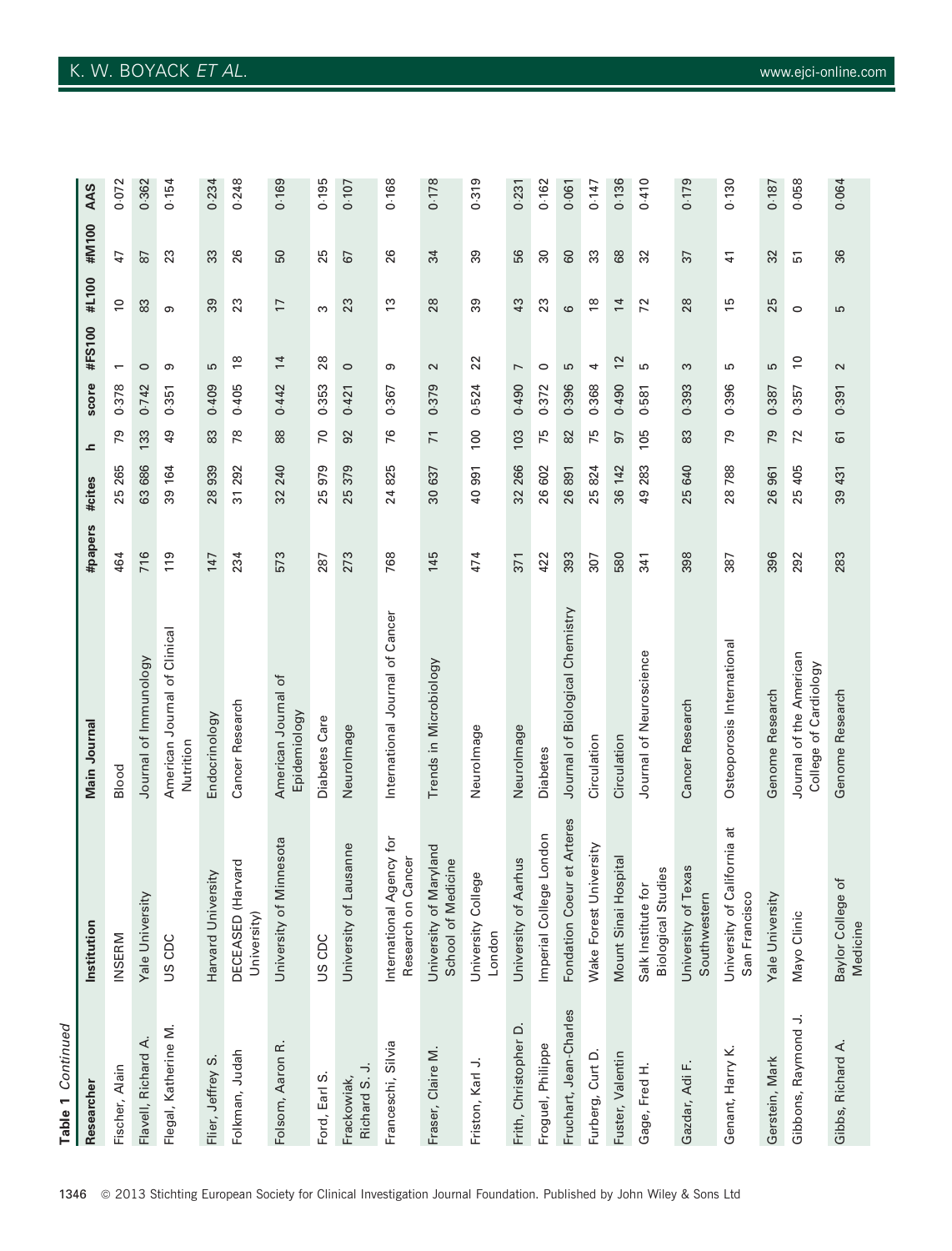| ż<br>٠<br>Ġ | ¢  |  |
|-------------|----|--|
|             |    |  |
|             | r. |  |

| Researcher               | Institution                                  | Main Journal                                     | #papers | #cites                 | ᇰ              | score | #FS100                   | #L100          | #M100           | AAS   |
|--------------------------|----------------------------------------------|--------------------------------------------------|---------|------------------------|----------------|-------|--------------------------|----------------|-----------------|-------|
| Gilliland, D. Gary       | Merck                                        | Blood                                            | 229     | 20 764                 | $\rm ^{\rm 6}$ | 0.359 | S                        | 25             | 39              | 0.150 |
| Giovannucci, Edward      | Ais.<br>Harvard Univer                       | Biomarkers and Prevention<br>Cancer Epidemiology | 634     | 696<br>36              | 102            | 0.509 | 23                       | 20             | 60              | 0.212 |
| Glass, Christopher K.    | California at<br>University of<br>San Diego  | $Ce$ ll                                          | 208     | 227<br>ಸ               | 82             | 0.418 | Б                        | 25             | $\frac{3}{4}$   | 0.172 |
| Goldberg, Alfred L.      | <b>Ais.</b><br>Harvard Univer                | Journal of Biological Chemistry                  | 155     | 19 049                 | 77             | 0.341 | S                        | 37             | $\overline{17}$ | 0.239 |
| Golub, Todd R.           | <b>Broad Institute</b>                       | Cancer Cell                                      | 172     | 526<br>$\overline{a}$  | 77             | 0.448 | $\sim$                   | $\frac{8}{10}$ | 45              | 0.138 |
| Gonzalez, Frank J.       | US NIH (NCI)                                 | Journal of Biological Chemistry                  | 579     | 844<br>57              | $\infty$       | 0.446 | S                        | $\overline{2}$ | 59              | 0.129 |
| Gores, Gregory J.        | Mayo Clinic                                  | Hepatology                                       | 386     | 18979                  | 78             | 0.344 | $\overline{\phantom{0}}$ | $\overline{4}$ | $\overline{1}$  | 0.243 |
| Green, Douglas R.        | Research Hospital<br>St. Jude Children       | Cell Death and Differentiation                   | 294     | 806<br>43              | 57             | 0.528 | $\frac{3}{2}$            | 44             | $\overline{40}$ | 0.310 |
| ய்<br>Greenberg, Michael | Harvard University                           | Neuron                                           | 135     | 402<br>33              | 76             | 0.409 | 4                        | 48             | $\frac{3}{2}$   | 0.327 |
| Greengard, Paul          | Rockefeller University                       | Journal of Neuroscience                          | 345     | 405<br>23              | 83             | 0.382 | $\sim$                   | 26             | 38              | 0.162 |
| Grobbee, Diederick E.    | Utrecht University                           | Nederlands Tijdschrift<br>voor Geneeskunde       | 922     | 653<br>38              | 95             | 0.496 | $\circ$                  | 22             | 65              | 0.125 |
| Grundy, Scott M.         | exas<br>University of T<br>Southwestern      | Circulation                                      | 341     | 893<br>41              | 93             | 0.506 | 32                       | 12             | 46              | 0.247 |
| Guralnik, Jack M.        | University of Maryland<br>School of Medicine | Journal of the American<br>Geriatrics Society    | 543     | 254<br>23              | 78             | 0.365 | 4                        | 15             | 46              | 0.107 |
| Gustafsson, Jan-Ake      | louston<br>University of H                   | Journal of Biological Chemistry                  | 672     | 613<br>$\overline{4}$  | 95             | 0.525 | $\sim$                   | $\frac{4}{1}$  | 45              | 0.257 |
| Guyatt, Gordon H.        | ersity<br>McMaster Univ                      | Journal of Clinical<br>Epidemiology              | 736     | 472<br>ಸ               | 96             | 0.464 | $\overline{c}$           | $\overline{5}$ | 50              | 0.214 |
| Gygi, Steven P.          | <b>Ais.</b><br>Harvard Univer                | Journal of Biological Chemistry                  | 272     | 429<br>29              | 82             | 0.409 | ဖ                        | 23             | 44              | 0.162 |
| Haffner, Steven M.       | đ<br>Baylor College<br>Medicine              | Diabetes Care                                    | 413     | 609<br>34              | 8              | 0.457 | $\overline{2}$           | 25             | 38              | 0.250 |
| Hallett, Mark            | US NIH (NINDS)                               | Neurology                                        | 550     | 250<br>27              | 92             | 0.430 | 4                        | 54             | 29              | 0.287 |
| Halliwell, Barry         | National University<br>of Singapore          | Free Radical Biology and<br>Medicine             | 314     | 787<br>$\overline{21}$ | 76             | 0.352 | 26                       | $\frac{6}{2}$  | 15              | 0.259 |
| Hannon, Gregory J.       | Cold Spring Harbor<br>Laboratory             | Genes and Development                            | 217     | 783<br>33              | 89             | 0.453 | $\sim$                   | 37             | 42              | 0.218 |
| Hardy, John              | University College<br>London                 | Movement Disorders                               | 472     | 308<br>34              | 80             | 0.426 | $\infty$                 | Б              | 51              | 0.087 |
| Harris, Adrian L.        | University of Oxford                         | British Journal of Cancer                        | 643     | 38 604                 | 98             | 0.505 | $\sim$                   | 43             | 48              | 0.245 |
| Harris, Curtis C.        | US NIH (NCI)                                 | Cancer Research                                  | 280     | 19 940                 | 77             | 0.346 | $\sim$                   | 39             | $\overline{4}$  | 0.258 |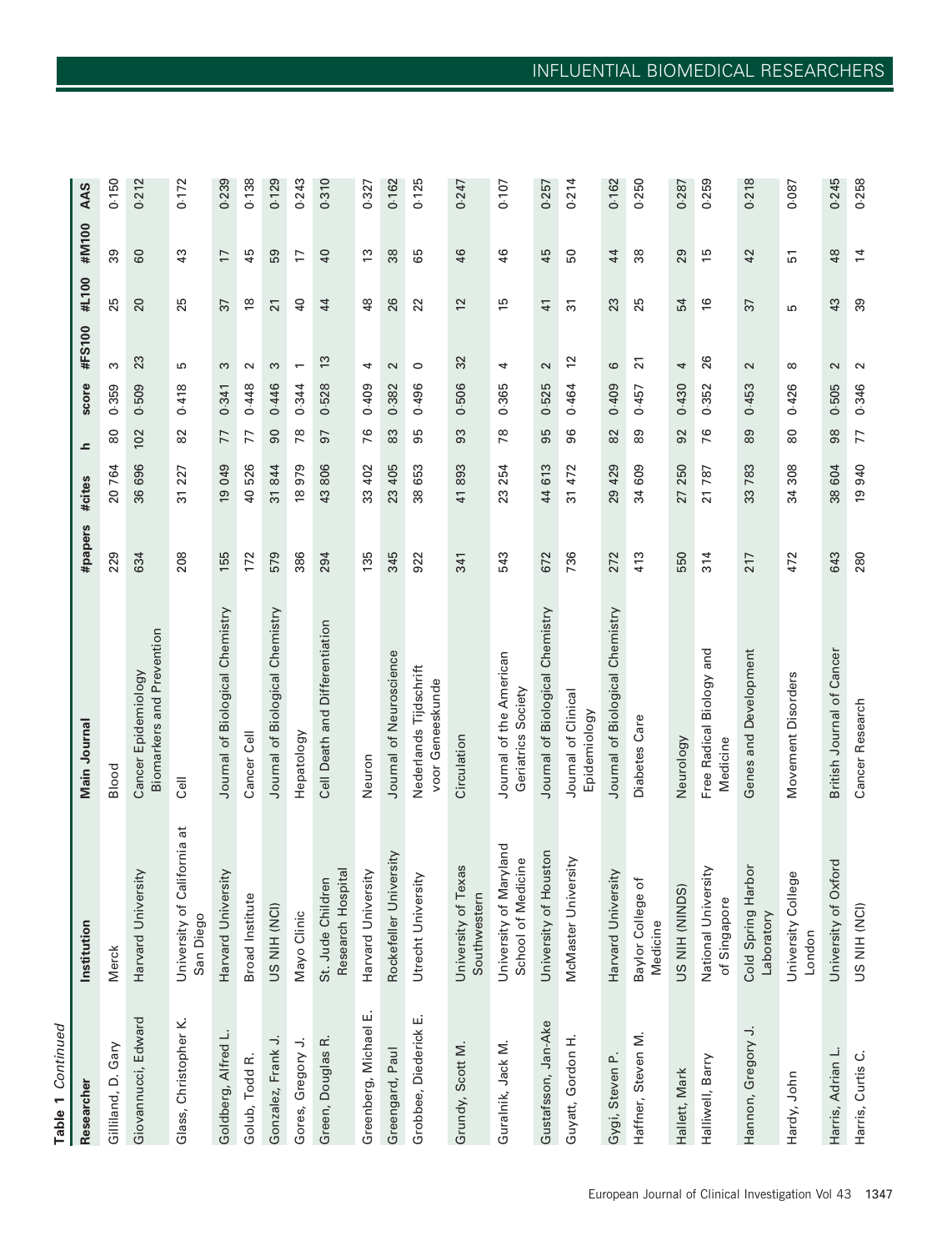| Table 1 Continued      |                                           |                                                        |         |           |                |       |                          |                 |                 |       |
|------------------------|-------------------------------------------|--------------------------------------------------------|---------|-----------|----------------|-------|--------------------------|-----------------|-----------------|-------|
| Researche              | Institution                               | Main Journal                                           | #papers | #cites    | ᇰ              | score | #FS100                   | #L100           | #M100           | AAS   |
| œ<br>Harris, Tamara    | US NIH (NIA)                              | Journal of the American<br>Geriatrics Society          | 513     | 24 011    | 82             | 0.382 | $\overline{\phantom{0}}$ | 17              | 46              | 0.107 |
| Haussler, David        | University of California<br>at Santa Cruz | Genome Research                                        | 157     | 30846     | 62             | 0.352 | $\circ$                  | $\overline{1}$  | 30              | 0.127 |
| Hayashizaki, Yoshihide | Riken                                     | Genome Research                                        | 489     | 30 611    | 51             | 0.347 | $\circ$                  | $\frac{3}{2}$   | 28              | 0.110 |
| Hayden, Michael R.     | University of British<br>Columbia         | Human Molecular Genetics                               | 410     | 21 649    | 78             | 0.357 | $\circ$                  | 30              | $\overline{3}$  | 0.176 |
| Hennekens, Charles H.  | Florida Atlantic University               | Circulation                                            | 375     | 48 100    | 102            | 0.565 | ဖ                        | 32              | 89              | 0.209 |
| Herman, James G.       | University<br>Johns Hopkins               | Cancer Research                                        | 256     | 35 757    | 92             | 0.472 | 6                        | 33              | 46              | 0.217 |
| Hicklin, Daniel J.     | Merck                                     | Cancer Research                                        | 179     | 22 134    | 77             | 0.356 | $\sim$                   | $\circ$         | $48$            | 0.051 |
| Hodges, John R.        | ew South<br>University of N<br>Wales      | <b>Brain</b>                                           | 368     | 19 081    | 80             | 0.351 | $\overline{ }$           | 29              | $\frac{6}{2}$   | 0.243 |
| Hofman, Albert         | Erasmus University<br>Rotterdam           | Stroke                                                 | 1146    | 53 285    | 118            | 0.642 | S                        | $\frac{3}{2}$   | 135             | 0.068 |
| Holgate, Stephen T.    | Southampton<br>University of              | Journal of Allergy and Clinical<br>lmmunology          | 641     | 448<br>27 | 84             | 0.405 | 15                       | 12              | 38              | 0.168 |
| Holman, Rury R.        | <b>xford</b><br>University of O           | Diabetologia                                           | 180     | 26 788    | 59             | 0.322 | ဖ                        | $\overline{20}$ | 23              | 0.171 |
| Holmes, David R.       | Mayo Clinic                               | Journal of the American<br>College of Cardiology       | 745     | 049<br>28 | 86             | 0.415 | 5                        | 15              | $\overline{a}$  | 0.138 |
| Holsboer, Florian      | Max Planck Institute of<br>Psychiatry     | Journal of Psychiatric Research                        | 529     | 660<br>23 | 79             | 0.370 | ъ                        | $\overline{2}$  | 34              | 0.161 |
| Holst, Jens J.         | Copenhagen<br>University of               | Endocrinology and<br>Journal of Clinical<br>Metabolism | 604     | 25 502    | 85             | 0.399 | ဖ                        | 23              | $\frac{4}{1}$   | 0.165 |
| Honjo, Tasuku          | Kyoto University                          | Journal of Experimental<br>Medicine                    | 275     | 22 127    | 77             | 0.356 | S                        | 38              | $\overline{21}$ | 0.236 |
| Hood, Leroy            | Institute for Systems<br><b>Biology</b>   | Genome Research                                        | 272     | 29 070    | $\overline{7}$ | 0.372 | 4                        | 17              | 35              | 0.139 |
| Hori, Masatsugu        | Center<br>Osaka Medical                   | Circulation                                            | 760     | 27 584    | 74             | 0.374 | $\circ$                  | 23              | 27              | 0.172 |
| Hortobagyi, Gabriel N. | Cancer<br><b>MD</b> Anderson<br>Center    | Journal of Clinical Oncology                           | 715     | 642<br>28 | $88$           | 0.424 | $\overline{ }$           | 23              | 43              | 0.174 |
| Howard, Barbara V.     | MedStar Health Research<br>Institute      | Circulation                                            | 347     | 27 249    | 89             | 0.353 | 5                        | ω               | 32              | 0.107 |
| Hruban, Ralph H.       | Johns Hopkins<br>University               | Cancer Research                                        | 484     | 32 988    | 94             | 0.465 | $\circ$                  | $\overline{9}$  | 67              | 0.126 |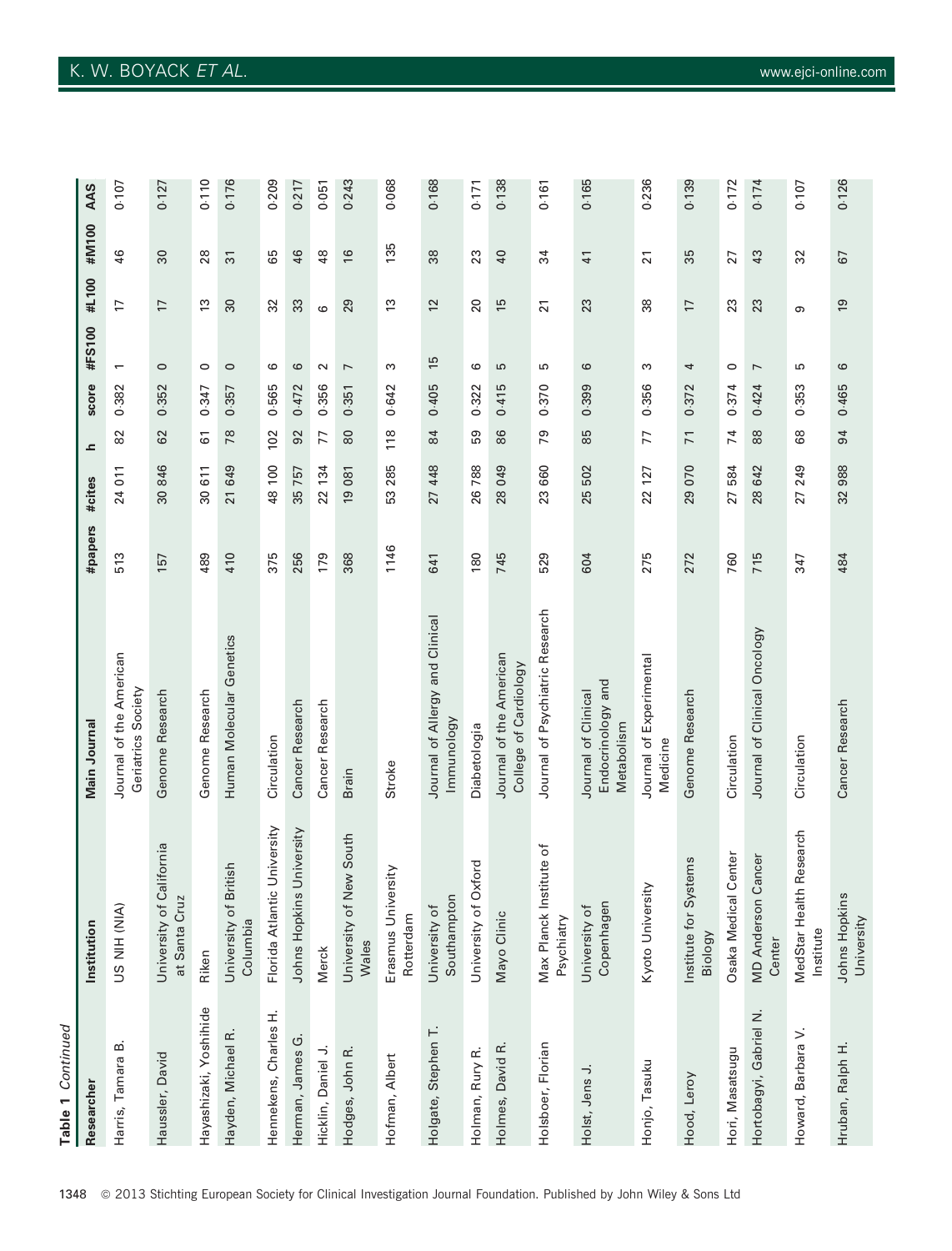Table 1 Continued Table 1 Continued

 $\mathbf{r}$ 

 $\overline{\phantom{a}}$ 

 $\overline{10}$ 

 $\overline{10}$ 

 $\sim$ 

 $\sim$   $\sim$ 

|                       |                                                      | Main Journal                                            | #papers       | #cites    | ᇰ   | score | #FS100                   | #L100                    | #M100           | AAS   |
|-----------------------|------------------------------------------------------|---------------------------------------------------------|---------------|-----------|-----|-------|--------------------------|--------------------------|-----------------|-------|
| Hu, Frank B.          | Harvard University                                   | American Journal of<br>Clinical Nutrition               | 617           | 38 625    | 104 | 0.525 | 29                       | $\frac{1}{4}$            | 38              | 0.340 |
| Huber, Robert         | stitute for<br>Max Planck In<br>Biochemistry         | Journal of Molecular Biology                            | 447           | 22 470    | 77  | 0.358 | $\overline{\phantom{0}}$ | ၜ                        | 38              | 0.075 |
| Hunter, David J.      | Harvard University                                   | Cancer Epidemiology<br>Biomarkers and<br>Prevention     | 786           | 39 716    | 5   | 0.508 | $\approx$                | 25                       | $\overline{6}$  | 0.185 |
| Hunter, Tony          | udies<br>Salk Institute for<br><b>Biological Str</b> | Journal of Biological Chemistry                         | 209           | 25890     | 83  | 0.394 | 5                        | 33                       | 36              | 0.202 |
| Hyman, Bradley T.     | Harvard University                                   | and Experimental Neurology<br>Journal of Neuropathology | 416           | 948<br>27 | 92  | 0.433 | $\sim$                   | 33                       | QÞ              | 0.181 |
| loannidis, John P. A. | ersity<br>Stanford Univ                              | Journal of Clinical Epidemiology                        | 579           | 23 639    | 78  | 0.367 | 26                       | $\overline{\phantom{a}}$ | 27              | 0.212 |
| Isner, Jeffrey M.     | ufts<br>DECEASED (T<br>University)                   | Circulation                                             | 191           | 30 667    | 82  | 0.415 | ဖ                        | 44                       | 25              | 0.276 |
| Jacks, Tyler          | Massachusetts Institute<br>of Technology             | Genes and Development                                   | 207           | 236<br>23 | 80  | 0.372 | $\sim$                   | 44                       | 20              | 0.259 |
| Jacobs, Alice K.      | Boston University                                    | Circulation                                             | 226           | 27 109    | 78  | 0.384 | $\sim$                   | $\overline{\phantom{0}}$ | 62              | 0.018 |
| Jaenisch, Rudolf      | Massachusetts Institute<br>of Technology             | الة<br>O                                                | 299           | 36848     | 100 | 0.503 | S                        | 70                       | 28              | 0.36  |
| Jaffe, Elaine S.      | US NIH (NCI)                                         | Blood                                                   | 334           | 23 680    | 78  | 0.367 | 4                        | 6                        | 51              | 0.060 |
| Jain, Rakesh K.       | Harvard University                                   | Cancer Research                                         | 591           | 36 745    | 88  | 0.464 | $\overline{5}$           | $\overline{6}$           | $\frac{3}{2}$   | 0.390 |
| Jemal, Ahmedin        | American Cancer Society                              | Ca-A Cancer Journal for<br>Clinicians                   | 100           | 198<br>38 | 43  | 0.327 | $\frac{6}{2}$            | $\overline{\phantom{0}}$ | $\overline{12}$ | 0.192 |
| Jenkins, Nancy A.     | <b>nodist</b><br>Houston Meth                        | Genomics                                                | 433           | 30 078    | 92  | 0.444 | $\circ$                  | $\overline{ }$           | 78              | 0.037 |
| Jolesz, Ferenc A.     | Harvard University                                   | Resonance Imaging<br>Journal of Magnetic                | 376           | 415<br>61 | 78  | 0.346 | $\overline{\phantom{0}}$ | 20                       | 37              | 0.125 |
| Jones, Ronald N.      | JMI Laboratories                                     | Diagnostic Microbiology<br>and Infectious Disease       | 750           | 24785     | 77  | 0.370 | ၜ                        | 12                       | $\overline{3}$  | 0.149 |
| Kadowaki, Takashi     | Tokyo<br>University of                               | journal of clinical medicine<br>Nippon rinsho. Japanese | 590           | 28 468    | 80  | 0.397 | 4                        | $\overline{3}$           | $\overline{30}$ | 0.214 |
| Kahn, C. Ronald       | Harvard University                                   | Journal of Clinical<br>Investigation                    | $\frac{1}{3}$ | 24 531    | 85  | 0.394 | $\overline{\phantom{0}}$ | 57                       | 51              | 0.217 |
| Kaibuchi, Kozo        | Nagoya University                                    | Journal of Biological<br>Chemistry                      | 297           | 22 245    | 78  | 0.360 | $\sim$                   | 57                       | 28              | 0.210 |
| Kandel, Eric R.       | Columbia University                                  | Neuron                                                  | 236           | 374<br>22 | 83  | 0.377 | 4                        | $\overline{4}$           | 29              | 0.229 |

 $\sim$ 

 $\sim$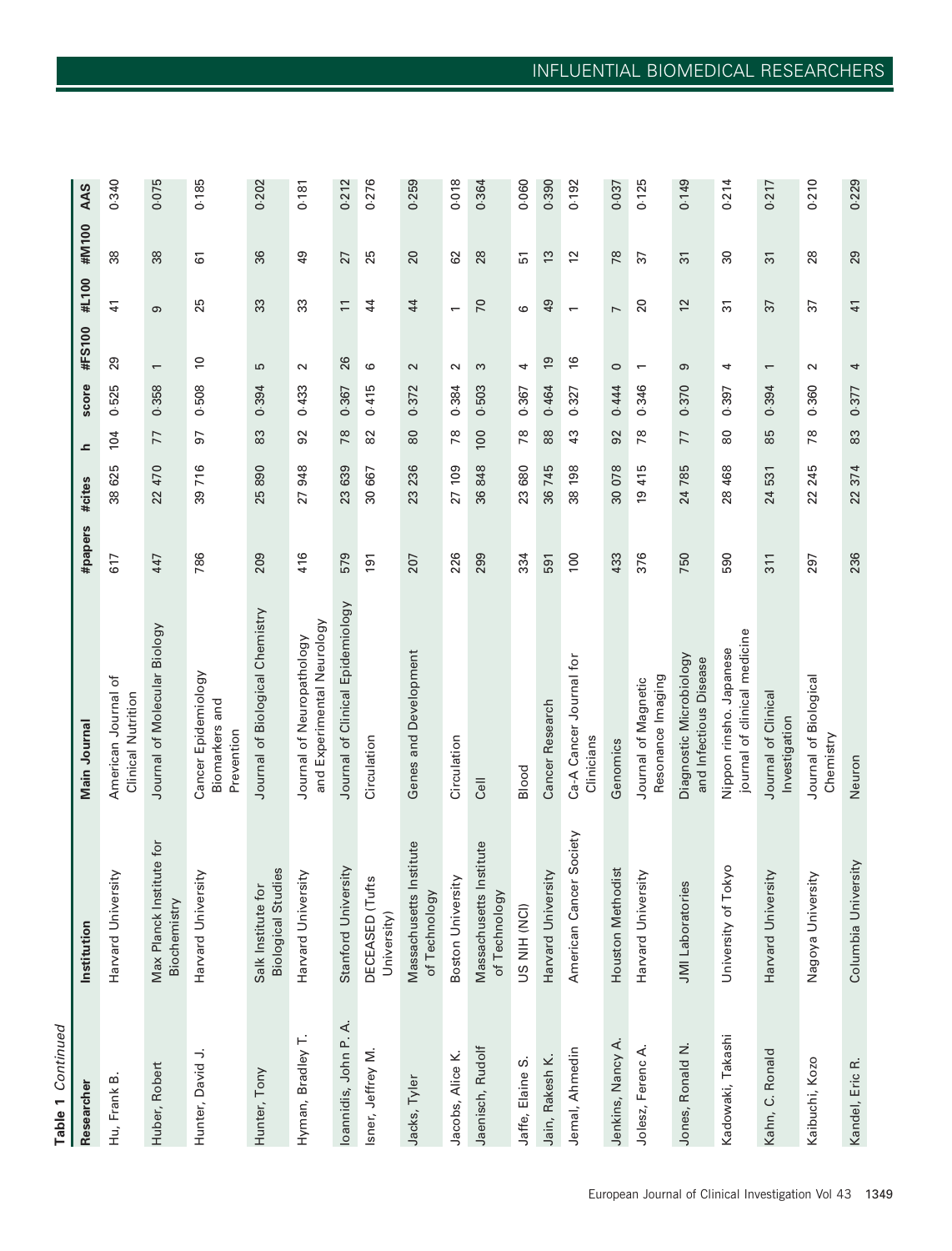| Table 1 Continued<br>Researcher | Institution                                         |                                                                  |         |           | ᇰ              |       | #FS100          | #L100           | #M100                    | AAS |
|---------------------------------|-----------------------------------------------------|------------------------------------------------------------------|---------|-----------|----------------|-------|-----------------|-----------------|--------------------------|-----|
|                                 |                                                     | Main Journal                                                     | #papers | #cites    |                | score |                 |                 |                          |     |
| Kangawa, Kenji                  | Japan National<br>Cardiovascular Center<br>Res Inst | <b>Biophysical Research</b><br>Communications<br>Biochemical and | 638     | 36 336    | 67             | 0.459 | 0               | 23              | 50                       |     |
| Kantarjian, Hagop               | Cancer<br><b>MD</b> Anderson<br>Center              | Cance                                                            | 1086    | 51 458    | 103            | 0.585 | 23              | 27              | 57                       |     |
| Karin, Michael                  | California at<br>University of<br>San Diego         | <b>Cell</b>                                                      | 335     | 64619     | 125            | 0.721 | 20              | 89              | $\overline{3}$           |     |
| Kastelein, John J. P.           | University of Amsterdam                             | Atherosclerosis                                                  | 591     | 25 792    | 76             | 0.371 | 4               | $\overline{1}$  | 39                       |     |
| Keating, Michael J.             | Cancer<br><b>MD Anderson</b><br>Center              | Blood                                                            | 492     | 24 218    | 77             | 0.367 | 5               | $\Xi$           | 37                       |     |
| Kendler, Kenneth S.             | Virginia Commonwealth<br>University                 | Psychological Medicine                                           | 538     | 23 992    | 84             | 0.388 | 36              | $\overline{21}$ | $\overline{\phantom{0}}$ |     |
| Kessler, Ronald C.              | Harvard University                                  | Psychological Medicine                                           | 463     | 49 095    | $\frac{0}{10}$ | 0.596 | 52              | 35              | 37                       |     |
| Kinzler, Kenneth W.             | Johns Hopkins University                            | Cancer Research                                                  | 232     | 58855     | 105            | 0.628 | 4               | 23              | 82                       |     |
| Kishimoto, Tadamitsu            | Osaka University                                    | Blood                                                            | 329     | 24 156    | 88             | 0.402 | $\sim$          | $\overline{30}$ | 44                       |     |
| Klein, Ronald                   | Wisconsin<br>University of                          | Ophthalmology                                                    | 645     | 23759     | 84             | 0.387 | $\overline{1}$  | $\overline{a}$  | 43                       |     |
| Koob, George F.                 | Scripps Research Institute                          | Psychopharmacology                                               | 356     | 22 135    | 77             | 0.356 | $\overline{21}$ | 20              | 20                       |     |
| Koonin, Eugene V.               | <b>HIN SU</b>                                       | <b>Biology Direct</b>                                            | 493     | 49 287    | 112            | 0.603 | $\overline{17}$ | 59              | 43                       |     |
| Korsmeyer, Stanley J.           | DECEASED (Dana-Farber<br>Cancer Institute)          | Journal of Biological Chemistry                                  | 197     | 41891     | 5              | 0.518 | $\sim$          | 56              | $\overline{3}$           |     |
| Krammer, Peter H                | German Cancer Research<br>Center                    | Cell Death and Differentiation                                   | 301     | 243<br>27 | 77             | 0.382 | S               | 20              | 38                       |     |
| Kroemer, Guido                  | Б<br>Universite Paris                               | Cell Death and Differentiation                                   | 576     | 55 431    | 119            | 0.656 | $\frac{3}{2}$   | 105             | 25                       |     |
| Krumholz, Harlan M.             | Yale University                                     | Circulation                                                      | 673     | 34 174    | 98             | 0.483 | 12              | 44              | 38                       |     |
| Kucherlapati, Raju              | Harvard University                                  | Cancer Research                                                  | 206     | 27 100    | 62             | 0.333 | $\circ$         | $\overline{ }$  | 35                       |     |
| Kuller, Lewis H.                | Pittsburgh<br>University of                         | American Journal of Epidemiology                                 | 636     | 615<br>32 | $\overline{5}$ | 0.453 | $\circ$         | $\overline{9}$  | 59                       |     |
| Kupfer, David J.                | Pittsburgh<br>University of                         | American Journal of Psychiatry                                   | 395     | 20 221    | 76             | 0.344 | S               | 29              | 22                       |     |
| Laakso, Markku                  | Eastern<br>University of<br>Finland                 | Diabetes Care                                                    | 483     | 28 397    | 77             | 0.387 | 6               | $\overline{1}$  | 33                       |     |
| Lander, Eric S.                 | Massachusetts Institute<br>of Technology            | Nature Genetics                                                  | 332     | 94 950    | 127            | 0.877 | ω               | 44              | 102                      |     |

 $0.119$ 0.350

 $\overline{Q}$ 55

 $\overline{1}$ 75

 $\overline{c}$  $\circ$ 

0.371 0.587

78  $112$ 

46095 24 327

 $0.277$ 

Lang, Anthony E. University of Toronto Movement Disorders 486 24 327 78 0371 5 14 40 0.119 Langer, Robert Massachusetts Institute Biomaterials 771 46 095 112 0-587 6 75 55 0-580

Movement Disorders

**Biomaterials** 

486 771

of Technology

of Technology

Massachusetts Institute University of Toronto

Lang, Anthony E. Langer, Robert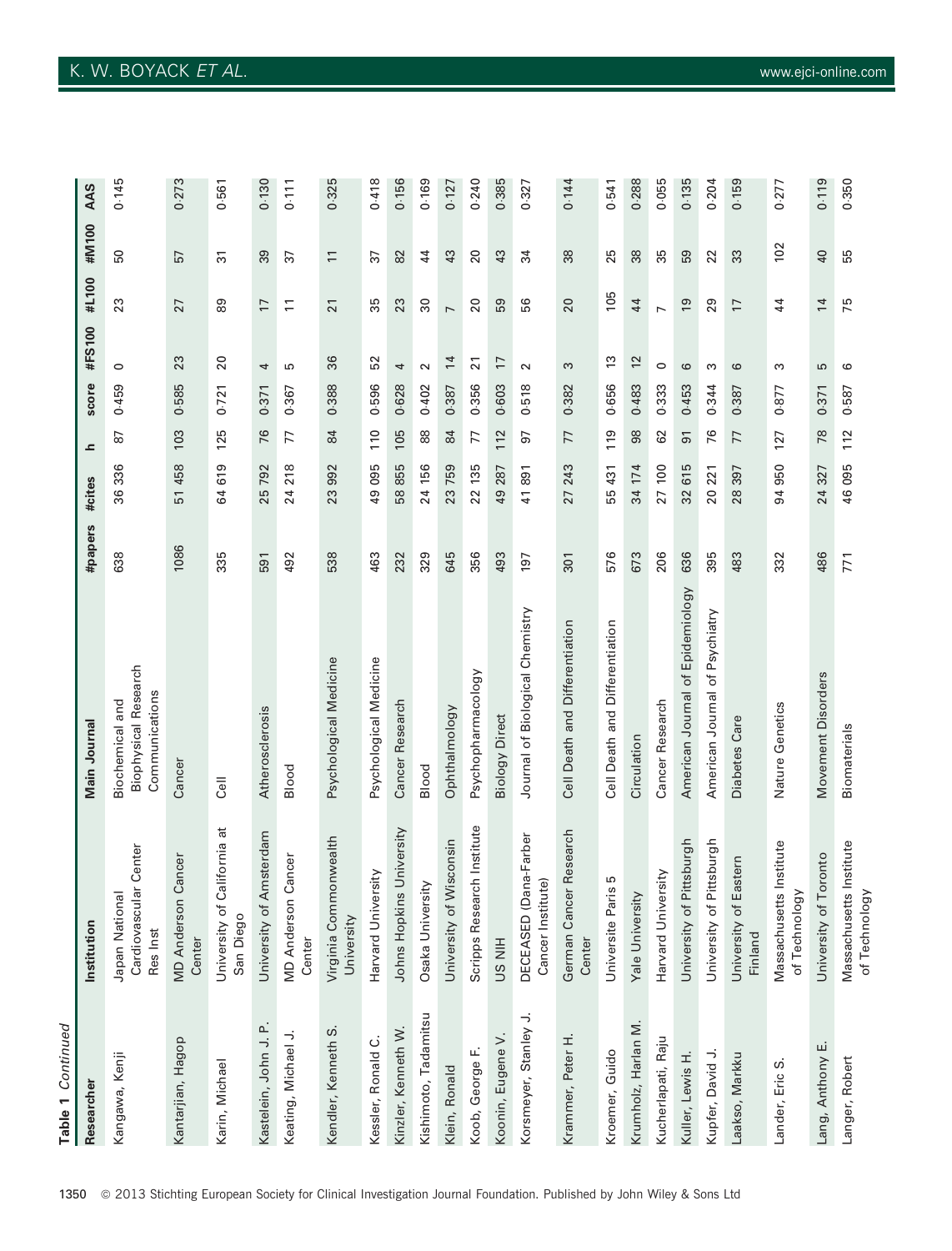| ŕ      |  |
|--------|--|
| ۰<br>٠ |  |
| ì      |  |
|        |  |

| Researcher            | Institution                                       | Main Journal                                     | #papers | #cites                | ᇰ                   | score | #FS100                   | #L100           | #M100          | AAS   |
|-----------------------|---------------------------------------------------|--------------------------------------------------|---------|-----------------------|---------------------|-------|--------------------------|-----------------|----------------|-------|
| Lanier, Lewis L.      | University of California at<br>San Francisco      | Journal of Immunology                            | 235     | 22 035                | $\overline{\circ}$  | 0.369 | $\overline{1}$           | 23              | $\overline{3}$ | 0.201 |
| Lanzavecchia, Antonio | Institute for Research in<br>Biomedicine          | European Journal of<br>lmmunology                | 168     | 31279                 | 74                  | 0.392 | ၜ                        | 29              | 27             | 0.229 |
| Lee, Virginia M.-Y.   | Pennsylvania<br>University of                     | Journal of Neuroscience                          | 485     | 38793                 | 103                 | 0.522 | $\sim$                   | ္က              | 89             | 0.193 |
| Lefkowitz, Robert J.  | Duke University                                   | Journal of Biological<br>Chemistry               | 287     | 31621                 | 100                 | 0.477 | $\overline{ }$           | 99              | 37             | 0.301 |
| Lehrach, Hans         | Genetics<br>Max Planck Institute<br>for Molecular | Genomics                                         | 400     | 235<br>28             | 67                  | 0.355 | $\circ$                  | ဖ               | 36             | 0.051 |
| Leon, Martin B.       | Columbia University                               | American Journal of<br>Cardiology                | 561     | 719<br>33             | 89                  | 0.452 | S                        | 37              | 37             | 0.235 |
| Levey, Andrew S.      | Tufts University                                  | American Journal of Kidney<br>Diseases           | 300     | 35 188                | 79                  | 0.428 | $\Xi$                    | $\overline{21}$ | $\overline{3}$ | 0.217 |
| Levine, Arnold J.     | Institute for Advanced<br>Studies                 | Cancer Epidemiology Biomarkers<br>and Prevention | 206     | 889<br>32             | 70                  | 0.387 | 4                        | 35              | $\overline{9}$ | 0.260 |
| Levy, Daniel          | US NIH (NHLBI)                                    | Circulation                                      | 415     | 44 402                | 104                 | 0.553 | 4                        | $\overline{49}$ | 54             | 0.274 |
| Libby, Peter          | Harvard University                                | Circulation                                      | 413     | 206<br>47             | 113                 | 0.596 | <u>9</u>                 | 52              | 55             | 0.336 |
| Lieberman, Jeffrey A. | Columbia University                               | American Journal of Psychiatry                   | 448     | 24 834                | 50                  | 0.383 | $\overline{c}$           | 32              | $\overline{9}$ | 0.267 |
| Liotta, Lance A.      | University<br>George Mason                        | Cancer Research                                  | 369     | 25721                 | $\overline{\infty}$ | 0.387 | $\infty$                 | $\frac{6}{2}$   | 43             | 0.139 |
| Lipman, David J.      | <b>HIN SN</b>                                     | Nucleic Acids Research                           | 54      | 821<br>$\overline{4}$ | 38                  | 0.329 | $\circ$                  | S               | 25             | 0.035 |
| Lipton, Richard B.    | rsity<br>Yeshiva Univer                           | Headache                                         | 489     | 621<br>23             | $\overline{8}$      | 0.377 | 15                       | $\overline{5}$  | $\overline{3}$ | 0.197 |
| Lisanti, Michael P.   | Thomas Jefferson<br>University                    | Journal of Biological Chemistry                  | 370     | 271<br>25             | 88                  | 0.407 | $\circ$                  | 57              | ၣ              | 0.305 |
| Littman, Dan R.       | New York University                               | Journal of Experimental Medicine                 | 184     | 26533                 | 78                  | 0.381 | $\sim$                   | 25              | $\overline{4}$ | 0.151 |
| Liu, Yong-Jun         | Research<br>Baylor Institute for<br>Immunology    | Journal of Experimental Medicine                 | 176     | 25 683                | 70                  | 0.352 | $\infty$                 | 27              | $\overline{6}$ | 0.228 |
| Mak, Tak W.           | University of Toronto                             | Journal of Immunology                            | 488     | 43 447                | 106                 | 0.555 | $\overline{\phantom{0}}$ | 50              | 66             | 0.242 |
| Mancia, Giuseppe      | University of Milan                               | Journal of Hypertension                          | 730     | 32 426                | 77                  | 0.407 | $\overline{4}$           | $\overline{1}$  | 32             | 0.200 |
| Mann, Matthias        | Max Planck Institute for<br>Biochemistry          | Molecular and Cellular Proteomics                | 452     | 527<br>63             | 122                 | 0.706 | 5                        | 86              | 68             | 0.360 |
| Manns, Michael P.     | Hannover Medical<br>School                        | Hepatology                                       | 1069    | 022<br>33             | 82                  | 0.426 | 4                        | $\overline{1}$  | 57             | 0.140 |
| Manson, Joann E.      | Harvard University                                | Journal of the American Medical<br>Association   | 710     | 64 300                | 134                 | 0.748 | $\overline{ }$           | 37              | 132            | 0.187 |
|                       |                                                   |                                                  |         |                       |                     |       |                          |                 |                |       |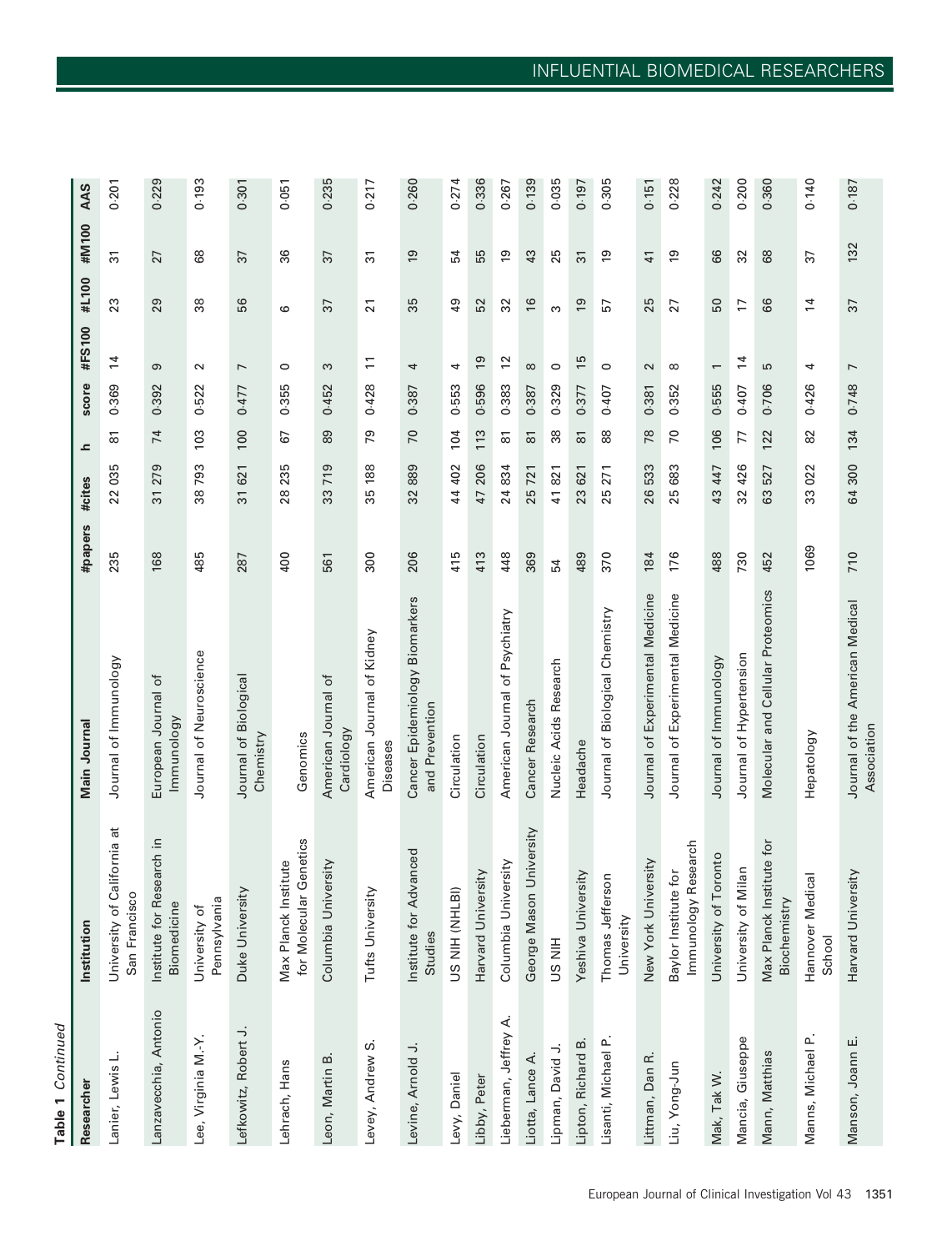| Table 1 Continued      |                                                      |                                                        |         |           |                     |       |                          |                |                |       |
|------------------------|------------------------------------------------------|--------------------------------------------------------|---------|-----------|---------------------|-------|--------------------------|----------------|----------------|-------|
| Researche              | Institution                                          | Main Journal                                           | #papers | #cites    | ᇰ                   | score | #FS100                   | #L100          | #M100          | AAS   |
| Mantovani, Alberto     | Milan<br>University of                               | Journal of Immunology                                  | 593     | 33040     | 5                   | 0.455 | 2                        | 34             | 33             | 0.265 |
| Marmot, Michael        | University College<br>London                         | Journal of Epidemiology and<br>Community Health        | 553     | 21 251    | 78                  | 0.355 | $\equiv$                 | 29             | $\overline{c}$ | 0.273 |
| Marra, Marco A.        | British Columbia Cancer<br>Agency                    | Genome Research                                        | 219     | 28 156    | 80                  | 0.332 | $\sim$                   | $\approx$      | $^{24}$        | 0.111 |
| Masliah, Eliezer       | đ<br>California<br>University of<br>San Diego        | Journal of Neuroscience                                | 485     | 23 447    | 80                  | 0.373 | $\Xi$                    | $\frac{8}{2}$  | 35             | 0.169 |
| Massague, Joan         | Memorial Sloan-Kettering<br>Cancer Center            | Biological Chemistry<br>Journal of                     | 163     | 069<br>35 | 94                  | 0.475 | $\overline{c}$           | 99             | 21             | 0.363 |
| Matsuzawa, Yuji        | Sumitomo Hospital                                    | Biochemical and Biophysical<br>Research Communications | 601     | 46768     | 96                  | 0.539 | $\overline{ }$           | 42             | 89             | 0.300 |
| Mattson, Mark P.       | US NIH (NIA)                                         | Journal of Neurochemistry                              | 689     | 354<br>42 | $\overline{11}$     | 0.566 | 34                       | 80             | 15             | 0.500 |
| McEwen, Bruce S.       | Rockefeller University                               | Brain Research                                         | 431     | 597<br>35 | 99                  | 0.494 | 27                       | 33             | జి             | 0.299 |
| McMahon, Andrew P.     | University of Southern<br>California                 | Development                                            | 223     | 620<br>26 | 92                  | 0.427 | $\sim$                   | 42             | 43             | 0.216 |
| McMichael, Andrew J.   | Oxford<br>University of                              | European Journal of Immunology                         | 339     | 540<br>25 | 80                  | 0.383 | $\overline{ }$           | 20             | ¥              | 0.154 |
| McMurray, John J. V.   | University of Glasgow                                | European Journal of Heart Failure                      | 585     | 200<br>30 | $\overline{\infty}$ | 0.409 | 6                        | $\overline{1}$ | $\overline{4}$ | 0.147 |
| Medzhitov, Ruslan      | <b>Yale University</b>                               | Nature Immunology                                      | 155     | 34 925    | 74                  | 0.410 | $\frac{1}{2}$            | 38             | 13             | 0.327 |
| Meijer, Chris J. L. M. | ä<br>Vrije Universit                                 | International Journal of Cancer                        | 606     | 452<br>34 | 83                  | 0.437 | $\circ$                  | 22             | $\overline{4}$ | 0.152 |
| Melton III, L. Joseph  | Mayo Clinic                                          | Osteoporosis International                             | 381     | 26 800    | 88                  | 0.415 | თ                        | 34             | 33             | 0.235 |
| Miller, David H.       | University College<br>London                         | Neurology                                              | 467     | 155<br>26 | 82                  | 0.392 | $\overline{ }$           | 27             | 33             | 0.199 |
| Miller, Webb           | State<br>Pennsylvania<br>University                  | Genome Research                                        | 176     | 184<br>51 | 58                  | 0.439 | $\circ$                  | $\overline{C}$ | 25             | 0.126 |
| Mills, Gordon B.       | Cancer<br><b>MD Anderson</b><br>Center               | Cancer Research                                        | 378     | 240<br>21 | 77                  | 0.352 | $\sim$                   | $\frac{3}{2}$  | $\overline{4}$ | 0.093 |
| Minna, John D.         | Jniversity of Texas<br>Southwestern<br>University of | Cancer Research                                        | 384     | 511<br>22 | 85                  | 0.384 | $\overline{\phantom{0}}$ | $\overline{9}$ | 47             | 0.115 |
| ய்<br>Moffitt, Terrie  | Duke University                                      | Archives of General Psychiatry                         | 206     | 20 339    | 76                  | 0.344 | $\infty$                 | $\approx$      | ఘ్             | 0.117 |
| Moher, David           | Ottawa Hospital                                      | Journal of Clinical Epidemiology                       | 356     | 369<br>25 | 89                  | 0.337 | $\frac{1}{6}$            | $\overline{1}$ | 20             | 0.202 |
| Murray, Robin M.       | King's College London                                | British Journal of Psychiatry                          | 637     | 490<br>25 | 78                  | 0.376 | $\overline{\phantom{0}}$ | 23             | 34             | 0.156 |
| Nagai, Ryozo           | University of Tokyo                                  | Journal of Biological Chemistry                        | 842     | 30 172    | 77                  | 0.396 | $\circ$                  | $\approx$      | 43             | 0.075 |
| Narod, Steven A.       | Toronto<br>University of                             | Breast Cancer Research and<br>Treatment                | 499     | 549<br>22 | 76                  | 0.355 | ဖ                        | 15             | ౢ              | 0.138 |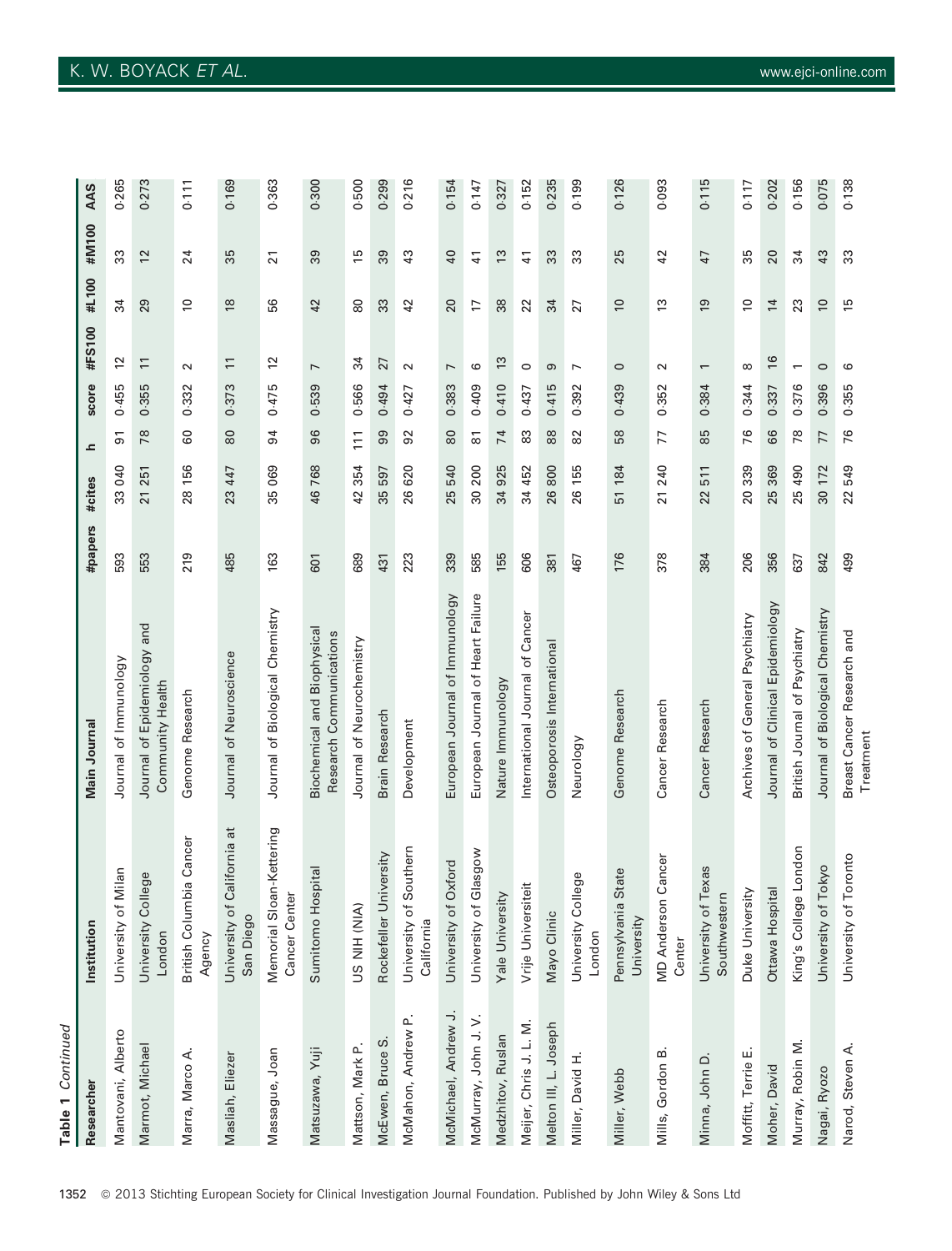| ı |  |
|---|--|
| ٠ |  |
|   |  |
|   |  |
|   |  |

| Researcher                      | Institution                                  | Main Journal                                                         | #papers | #cites                 | ᇰ              | score | #FS100                   | #L100           | #M100           | AAS   |
|---------------------------------|----------------------------------------------|----------------------------------------------------------------------|---------|------------------------|----------------|-------|--------------------------|-----------------|-----------------|-------|
| Narumiya, Shuh                  | Kyoto University                             | Journal of Biological Chemistry                                      | 317     | 25 077                 | 78             | 0.374 | 5                        | 28              | 30              | 0.196 |
| Nemeroff, Charles B.            | University of Miami                          | Biological Psychiatry                                                | 400     | 23 507                 | 78             | 0.366 | $\Xi$                    | $\overline{3}$  | 23              | 0.237 |
| Nestler, Eric J.                | Mount Sinai School of<br>Medicine            | Journal of Neuroscience                                              | 315     | $\overline{100}$<br>28 | 89             | 0.424 | 15                       | 47              | $\frac{8}{1}$   | 0.329 |
| Nicoll, Roger A.                | University of California at<br>San Francisco | Neuron                                                               | 168     | 217<br>$\frac{8}{2}$   | 76             | 0.334 | S                        | స్              | 25              | 0.192 |
| Norton, Larry                   | Kettering Cancer Center<br>Memorial Sloan-   | Journal of Clinical Oncology                                         | 213     | 866<br>27              | 89             | 0.346 | $\overline{\phantom{0}}$ | $\overline{4}$  | 36              | 0.102 |
| Nunez, Gabriel                  | University of Michigan                       | Journal of Biological Chemistry                                      | 228     | 23505                  | 79             | 0.370 | $\overline{ }$           | $\overline{a}$  | 20              | 0.248 |
| O'Brien, Susan                  | <b>MD Anderson Cancer</b><br>Center          | Cancer                                                               | 557     | 533<br>24              | 76             | 0.365 | 4                        | $\circ$         | 52              | 0.026 |
| Okumura, Ko                     | Juntendo University                          | Journal of Immunology                                                | 636     | 371<br>23              | 79             | 0.369 | $\sim$                   | 22              | 36              | 0.148 |
| Olson, Eric N.                  | exas<br>University of T<br>Southwestern      | Developmental Biology                                                | 446     | 36788                  | 107            | 0.525 | $\overline{ }$           | $\frac{8}{2}$   | $\overline{3}$  | 0.385 |
| Oparil, Suzanne                 | đ<br>University of Alabama<br>Birmingham     | <b>Blood Pressure</b>                                                | 366     | 30 355                 | 55             | 0.327 | 4                        | S               | 26              | 0.069 |
| Orkin, Stuart H.                | rsity<br>Harvard Univer                      | Blood                                                                | 238     | 19687                  | 84             | 0.367 | S                        | 42              | 24              | 0.239 |
| Albertus D. M. E.<br>Osterhaus, | Erasmus University<br>Rotterdam              | Vaccine                                                              | 695     | 303<br>27              | $\overline{7}$ | 0.372 | $\circ$                  | <u>61</u>       | 33              | 0.136 |
| Owen, Michael J.                | Cardiff University                           | Neuropsychiatric Genetics<br>American Journal of<br>Medical Genetics | 632     | 28 067                 | 86             | 0.415 | S                        | 23              | 46              | 0.150 |
| Pandolfi, Pier Paolo            | Harvard University                           | Oncogene                                                             | 294     | 24 397                 | 85             | 0.393 | $\overline{\phantom{m}}$ | 41              | 26              | 0.243 |
| Paulsen, lan T.                 | Macquarie University                         | Journal of Bacteriology                                              | 164     | 25 576                 | 73             | 0.361 | $\Xi$                    |                 | 51              | 0.069 |
| Pawson, Tony                    | Mount Sinai Hospital,<br>Toronto             | Molecular and Cellular Biology                                       | 247     | 486<br>22              | 82             | 0.374 | $\infty$                 | $\overline{21}$ | 34              | 0.172 |
| Peltonen, Leena                 | DECEASED (University of<br>Helsinki)         | Nature Genetics                                                      | 582     | 26 750                 | 85             | 0.405 | ω                        | $\overline{21}$ | $\overline{49}$ | 0.133 |
| Penninger, Josef M.             | Austrian Academy of<br>Sciences              | Journal of Immunology                                                | 342     | 29 989                 | 8              | 0.408 | ω                        | ೫               | 33              | 0.210 |
| Petersen, Ronald C.             | Mayo Clinic                                  | Neurology                                                            | 409     | 28 458                 | 77             | 0.388 | $\overline{1}$           | 17              | 32              | 0.181 |
| Peterson, Eric D                | Duke University                              | American Heart Journal                                               | 698     | 896<br>22              | 77             | 0.360 | 6                        | $\tilde{c}$     | 34              | 0.129 |
| Peto, Richard*                  | University of Oxford                         | Lancet                                                               | 221     | 34 930                 | 61             | 0.369 | 6                        | 22              | 22              | 0.206 |
| Pfaller, Michael A.             | University of lowa                           | Journal of Clinical Microbiology                                     | 502     | 27 074                 | 86             | 0.410 | 35                       | $\overline{c}$  | 25              | 0.267 |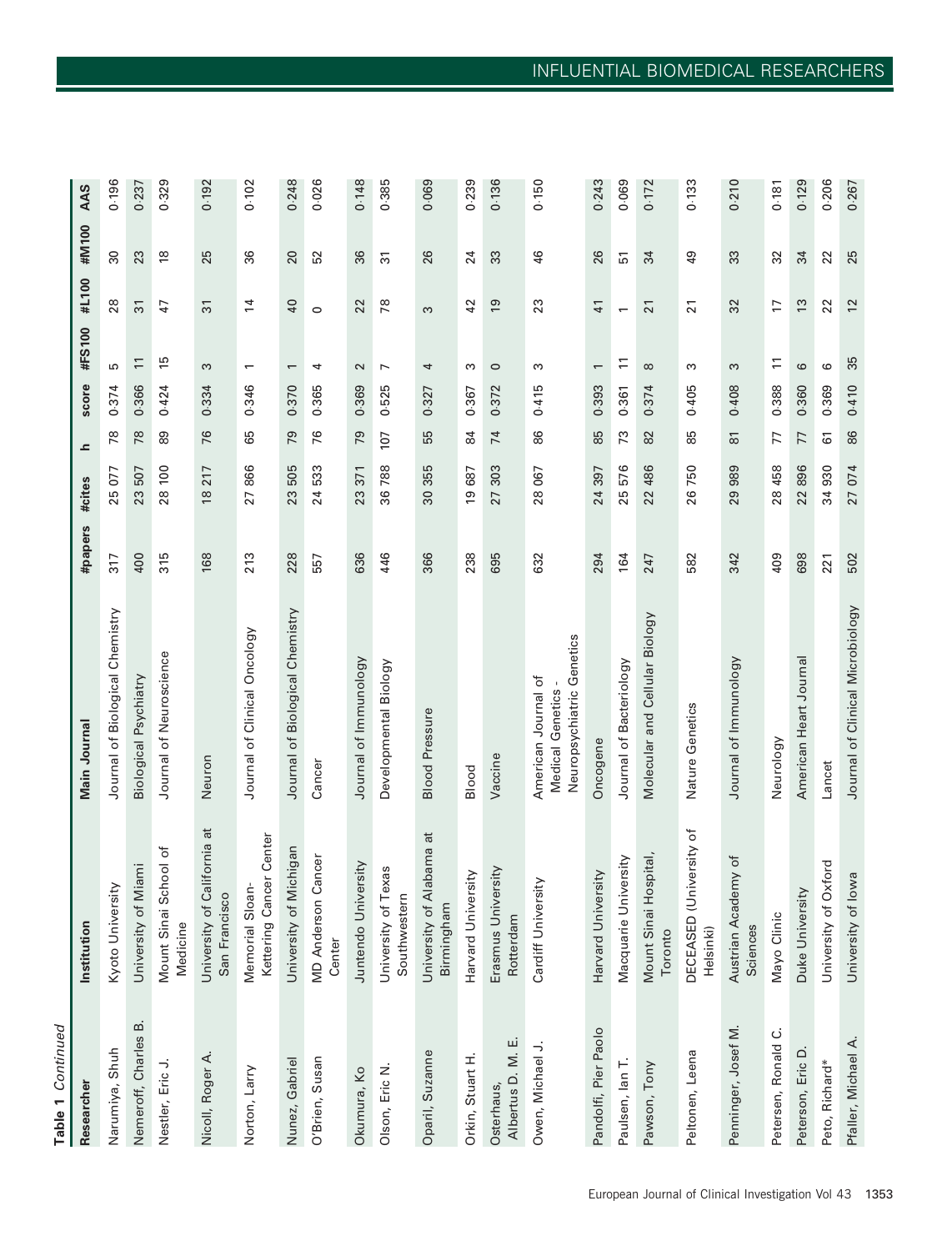| Table 1 Continued         |                                                        |                                                  |         |           |      |       |                          |                 |                 |       |
|---------------------------|--------------------------------------------------------|--------------------------------------------------|---------|-----------|------|-------|--------------------------|-----------------|-----------------|-------|
| Researche                 | Institution                                            | Main Journal                                     | #papers | #cites    | ᇰ    | score | #FS100                   | #L100           | #M100           | AAS   |
| Pfeffer, Marc A.          | Harvard University                                     | Circulation                                      | 341     | 40 572    | 89   | 0.486 | ဖ                        | $\overline{9}$  | 54              | 0.154 |
| Pols, Huibert A. P.       | ersity<br>Erasmus Univ<br>Rotterdam                    | Journal of Bone and<br>Mineral Research          | 360     | 21975     | $80$ | 0.365 | $\overline{ }$           | $\overline{1}$  | 48              | 0.087 |
| Ponting, Chris P.         | University of Oxford                                   | Genome Research                                  | 204     | 557<br>29 | 89   | 0.358 | $\frac{6}{2}$            | $\infty$        | 23              | 0.183 |
| Popma, Jeffrey J.         | Harvard University                                     | American Journal of Cardiology                   | 337     | 29 601    | 78   | 0.397 | $\sim$                   | S               | 60              | 0.031 |
| Poynard, Thierry          | Universite Paris 6                                     | Clinique et Biologique<br>Gastroenterologie      | 369     | 015<br>26 | 76   | 0.372 | 17                       | $\overline{2}$  | 23              | 0.232 |
| Priori, Silvia G.         | New York University                                    | Circulation                                      | 323     | 24 925    | 78   | 0.373 | $\overline{17}$          | 3               | 47              | 0.111 |
| Prusiner, Stanley B.      | University of California at<br>San Francisco           | Journal of Molecular<br>Biology                  | 243     | 22 129    | 54   | 0.363 | ဖ                        | 22              | 32              | 0.169 |
| Rajewsky, Klaus           | Harvard University                                     | Journal of Experimental<br>Medicine              | 234     | 20 213    | 80   | 0.357 | S                        | 26              | 39              | 0.152 |
| Raoult, Didier            | $\overline{a}$<br>Mediterranee<br>Universite de        | Emerging Infectious Diseases                     | 1252    | 29 091    | 78   | 0.394 | $\Xi$                    | 42              | $\overline{ }$  | 0.348 |
| Reed, John C.             | Roche Pharma Research                                  | Journal of Biological Chemistry                  | 755     | 76 185    | 131  | 0.797 | 20                       | යි              | 92              | 0.378 |
| Reiser, Maximilian        | Munich<br>University of                                | Radiologe                                        | 1237    | 25834     | 72   | 0.359 | $\circ$                  | $\approx$       | 20              | 0.170 |
| Reiter, Russel J.         | <b>Health Science Center</b><br>Texas<br>University of | Journal of Pineal Research                       | 445     | 21 703    | 76   | 0.351 | $\frac{8}{2}$            | $\overline{1}$  | 20              | 0.216 |
| Remuzzi, Giuseppe         | Laboratori Negri<br>Bergamo                            | Journal of the American<br>Society of Nephrology | 687     | 31 651    | 82   | 0.420 | $\overline{0}$           | 57              | 22              | 0.286 |
| Richman, Douglas D.       | California at<br>University of<br>San Diego            | Journal of Virology                              | 283     | 27 577    | 80   | 0.393 | 4                        | 29              | 35              | 0.191 |
| Ridker, Paul M.           | Harvard University                                     | Circulation                                      | 587     | 63 099    | 112  | 0.672 | 47                       | 45              | 34              | 0.490 |
| Rifai, Nader              | Harvard University                                     | Clinical Chemistry                               | 367     | 41 460    | SS   | 0.503 | 6                        | $\approx$       | 70              | 0.094 |
| Rimm, Eric B              | Harvard University                                     | of Clinical Nutrition<br>American Journal        | 415     | 727<br>33 | 102  | 0.494 | 5                        | 15              | 83              | 0.096 |
| Robbins, Trevor W.        | University of Cambridge                                | Psychopharmacology                               | 480     | 35 032    | 104  | 0.507 | 9                        | 99              | 43              | 0.305 |
| Rosen, Bruce R.           | Harvard University                                     | Neurolmage                                       | 245     | 528<br>23 | 82   | 0.379 | $\overline{\phantom{m}}$ | $\overline{21}$ | $\overline{49}$ | 0.118 |
| Rosenberg, Steven A.      | US NIH (NCI)                                           | Journal of Immunotherapy                         | 485     | 38 040    | 104  | 0.522 | $\frac{8}{2}$            | 42              | 49              | 0.287 |
| Rosenfeld, Michael G.     | California at<br>University of<br>San Diego            | ا∎<br>ت                                          | 223     | 30 548    | ဓ    | 0.440 | $\sim$                   | $\overline{49}$ | 32              | 0.270 |
| Rubenstein,<br>John L. R. | University of California at<br>San Francisco           | Development                                      | 192     | 17899     | 76   | 0.332 | 4                        | 34              | 27              | 0.194 |

# K. W. BOYACK ET AL. www.ejci-online.com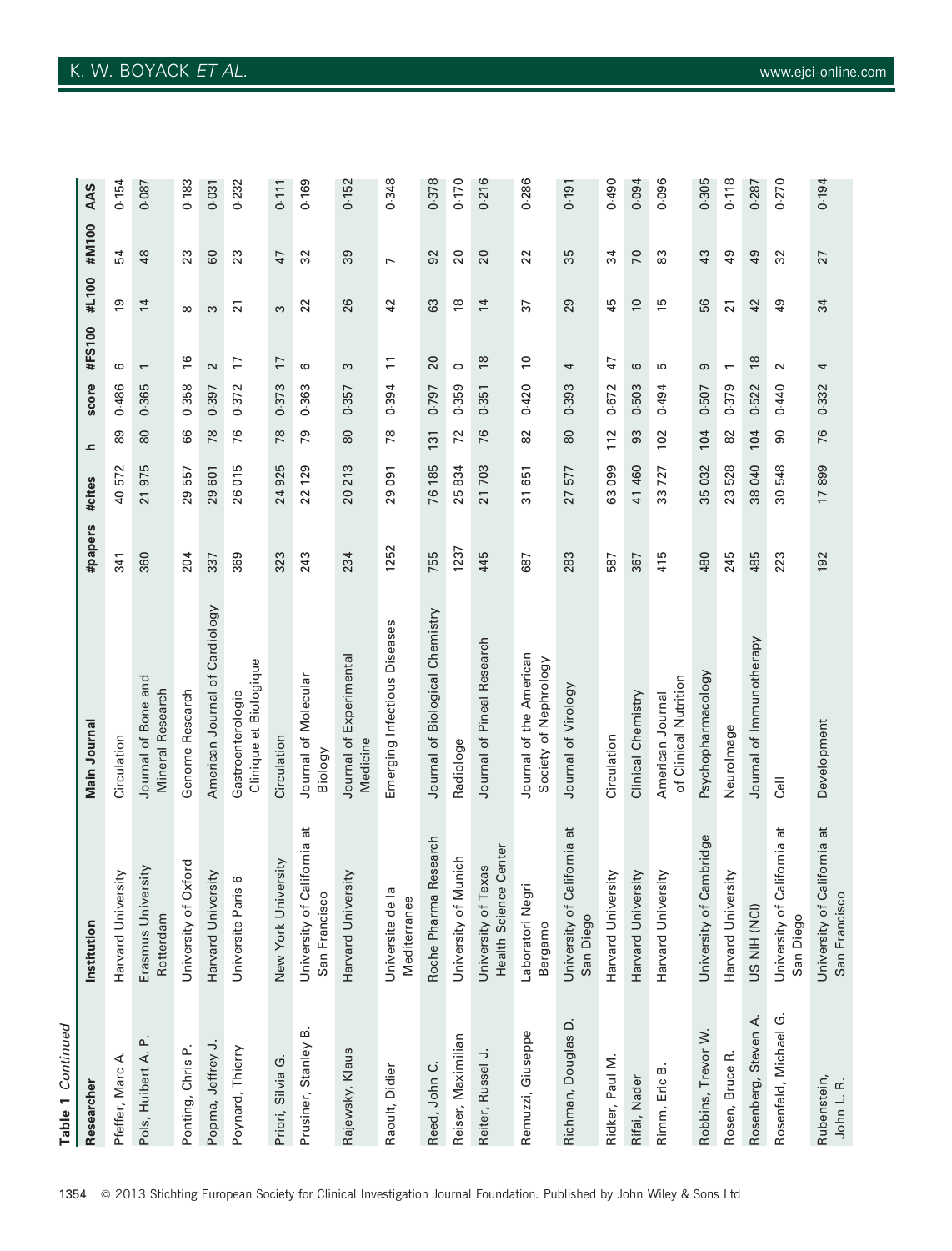| ť      |
|--------|
|        |
| ٠<br>۳ |
|        |
|        |
| r.     |
|        |

| Researcher                 | Institution                                      | Main Journal                                                            | #papers | #cites                | ᇰ  | score | #FS100          | #L100                    | #M100           | AAS   |
|----------------------------|--------------------------------------------------|-------------------------------------------------------------------------|---------|-----------------------|----|-------|-----------------|--------------------------|-----------------|-------|
| Rubin, Gerald M.           | Howard Hughes Medical<br>Institute               | Genome biology                                                          | 125     | 548<br>25             | 20 | 0.351 | $\sim$          | $\overline{21}$          | 29              | 0.155 |
| Rush, A. John              | National University of<br>Singapore              | Journal of Clinical Psychiatry                                          | 453     | 23 041                | 77 | 0.361 | 12              | $\overline{1}$           | 33              | 0.148 |
| Rutgeerts, Paul            | Katholieke Universiteit<br>Leuven                | Inflammatory Bowel Diseases                                             | 521     | 303<br>$\overline{3}$ | 84 | 0.424 | თ               | 33                       | $\overline{3}$  | 0.244 |
| Rutter, Michael            | King's College London                            | Psychology and Psychiatry<br>and Allied Disciplines<br>Journal of Child | 253     | 17 016                | 79 | 0.337 | $\frac{8}{2}$   | $\frac{6}{2}$            | 24              | 0.198 |
| Salvesen, Guy S.           | Medical Research<br>Sanford-Burnham<br>Institute | Journal of Biological Chemistry                                         | 188     | 26 386                | 73 | 0.365 | 4               | 24                       | 35              | 0.162 |
| Salzberg, Steven L.        | <b>Johns Hopkins</b><br>University               | Genome Biology                                                          | 182     | 33 745                | 73 | 0.401 | 5               | $\overline{1}$           | 43              | 0.123 |
| Sandborn, William J.       | California at<br>University of<br>San Diego      | Gastroenterology                                                        | 406     | 22848                 | 82 | 0.376 | 22              | 23                       | 23              | 0.249 |
| $\Box$<br>Sawyers, Charles | Kettering Cancer Center<br>Memorial Sloan-       | Cancer Cell                                                             | 170     | 29 490                | 73 | 0.380 | 6               | 27                       | 27              | 0.209 |
| Scardino, Peter T.         | Kettering Cancer Center<br>Memorial Sloan-       | Journal of Urology                                                      | 427     | 543<br><u>ღ</u>       | 76 | 0.340 | $\circ$         | $\overline{6}$           | 80              | 0.132 |
| Scherer, Stephen W.        | Centre for Applied<br>Genomics                   | Genomics                                                                | 473     | 41 573                | 84 | 0.475 | S               | 15                       | 53              | 0.120 |
| Schomig, Albert            | Technische Universitat<br>Munchen                | Journal of the American College<br>of Cardiology                        | 560     | 121<br>25             | 79 | 0.378 | 4               | $\frac{4}{1}$            | $\frac{8}{2}$   | 0.270 |
| Schreiber, Stefan          | Christian-Albrechts-<br>Universität              | Gut                                                                     | 625     | 24 816                | 77 | 0.370 | $\infty$        | $\overline{1}$           | 38              | 0.136 |
| Schreiber, Stuart L.       | Massachusetts Institute<br>of Technology         | Journal of the American<br>Chemical Society                             | 267     | 27 729                | 84 | 0.407 | 4               | 50                       | $\overline{20}$ | 0.297 |
| Schulten, Klaus            | University of Illinois at<br>Urbana-Champaign    | Biophysical Journal                                                     | 334     | 25 505                | 70 | 0.351 | $\circ$         | 34                       | $\circ$         | 0.298 |
| Schultz, Peter G.          | Scripps Research<br>Institute                    | Journal of the American<br>Chemical Society                             | 385     | 23 786                | 82 | 0.381 | $\circ$         | 28                       | 28              | 0.190 |
| Schwartz, Joel             | Harvard University                               | Environmental Health<br>Perspectives                                    | 409     | 19 148                | 76 | 0.338 | $\overline{c}$  | $\overline{\phantom{0}}$ | 29              | 0.150 |
| Schwartz, Michael W.*      | University of Washington                         | <b>Diabetes</b>                                                         | 403     | 28 236                | 88 | 0.422 | $\frac{1}{2}$   | 47                       | $\frac{8}{2}$   |       |
| Selkoe, Dennis J.          | Harvard University                               | Journal of Biological Chemistry                                         | 246     | 40915                 | 50 | 0.514 | $\overline{21}$ | 42                       | $\infty$        |       |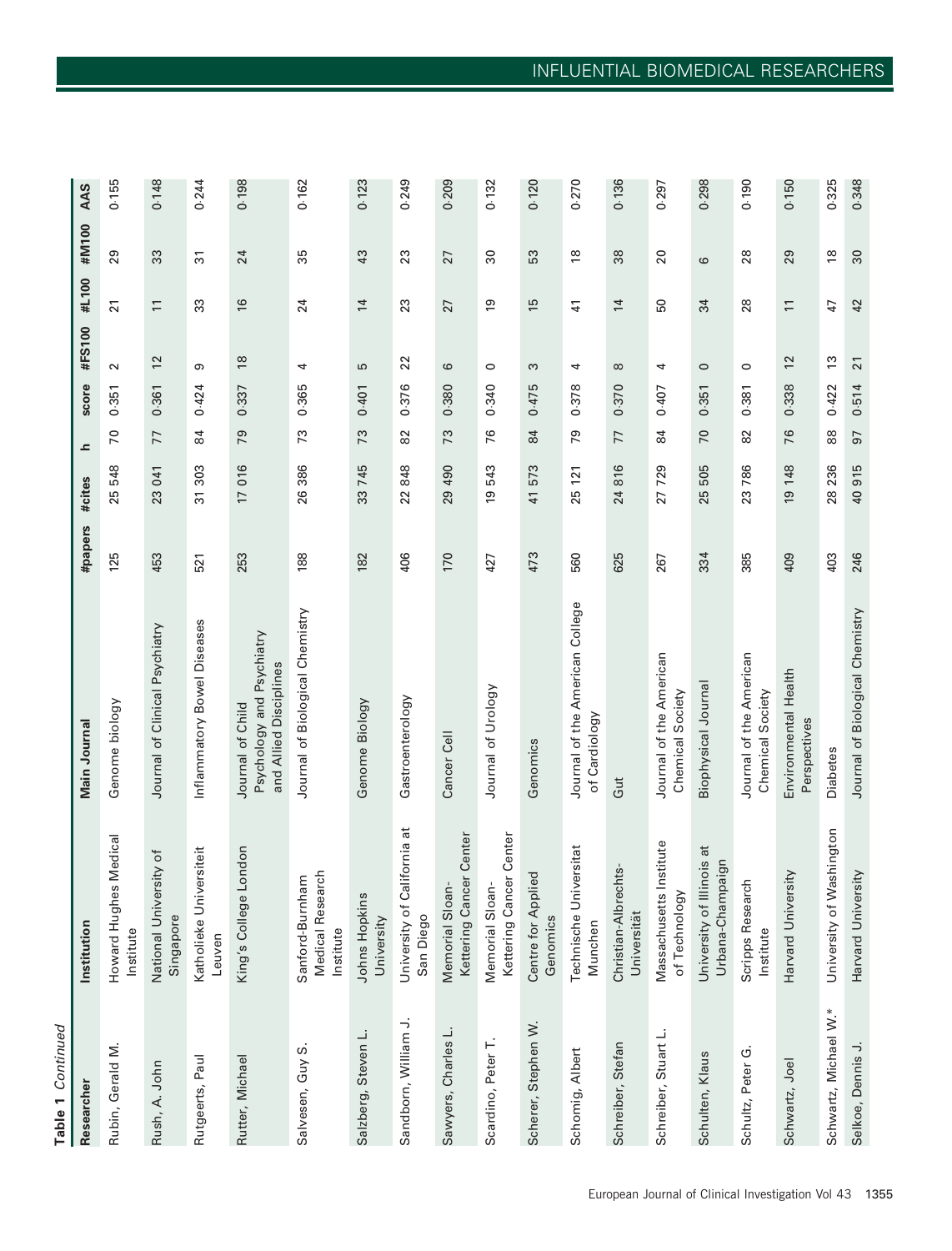| Table 1 Continued    |                                                     |                                                               |         |                       |                     |       |                 |                 |                       |       |
|----------------------|-----------------------------------------------------|---------------------------------------------------------------|---------|-----------------------|---------------------|-------|-----------------|-----------------|-----------------------|-------|
| Researcher           | Institution                                         | Main Journal                                                  | #papers | #cites                | ᇰ                   | score | #FS100          | #L100           | #M100                 | AAS   |
| ن<br>Semenza, Gregg  | Johns Hopkins<br>University                         | Journal of Biological Chemistry                               | 257     | 34870                 | 96                  | 0.480 | $\overline{30}$ | 34              | 28                    | 0.334 |
| Serruys, Patrick W.  | Erasmus University<br>Rotterdam                     | Circulation                                                   | 1135    | 43 076                | 99                  | 0.531 | 12              | $\overline{37}$ | 49                    | 0.265 |
| Sette, Alessandro    | La Jolla Institute for<br>Immunology<br>Allergy and | Journal of Immunology                                         | 365     | 219<br>$\frac{8}{10}$ | 77                  | 0.337 | $\sim$          | $\tilde{c}$     | 36                    | 0.099 |
| Shay, Jerry W.       | University of Texas<br>Southwestern                 | Cancer Research                                               | 292     | 23550                 | 54                  | 0.370 | $\approx$       | 22              | 28                    | 0.197 |
| Sheng, Morgan        | Massachusetts Institute<br>of Technology            | Neuron                                                        | 177     | 18860                 | 76                  | 0.337 | თ               | 57              | $\overset{\infty}{=}$ | 0.242 |
| Shimizu, Nobuyoshi   | Keio University                                     | <b>Biochemical and Biophysical</b><br>Research Communications | 595     | 30 266                | 89                  | 0.361 | $\circ$         | თ               | 32                    | 0.079 |
| Shinozaki, Kazuo     | Riken                                               | Plant and Cell Physiology                                     | 377     | 24 409                | 82                  | 0.384 | 6               | 57              | 27                    | 0.222 |
| Shulman, Gerald I.   | Yale University                                     | <b>Diabetes</b>                                               | 286     | 243<br>29             | 85                  | 0.417 | $\overline{ }$  | $\frac{8}{3}$   | 27                    | 0.269 |
| Sidransky, David     | Johns Hopkins<br>University                         | Cancer Research                                               | 392     | 891<br>26             | 84                  | 0.402 | S               | 89              | 25                    | 0.252 |
| Silman, Alan J.      | Arthritis Research UK                               | Annals of the Rheumatic Diseases                              | 444     | 21920                 | 84                  | 0.378 | $\overline{ }$  | 24              | 34                    | 0.160 |
| Smith, Sidney C.     | University of North<br>Carolina                     | Circulation                                                   | 334     | 306<br>47             | 103                 | 0.564 | $\overline{ }$  | 23              | 73                    | 0.164 |
| Smith, George Davey  | University of Bristol                               | British Medical Journal                                       | 725     | 29 936                | 77                  | 0.395 | $\infty$        | $\overline{1}$  | 28                    | 0.186 |
| Smith, Mark A.       | DECEASED (Case Western)                             | Journal of Alzheimer's Disease                                | 662     | 27 956                | $\overline{\infty}$ | 0.398 | თ               | 25              | 28                    | 0.218 |
| Snyder, Solomon H.   | <b>Johns Hopkins</b><br>University                  | Journal of Biological Chemistry                               | 274     | 21992                 | 84                  | 0.378 | 5               | 42              | $\overline{21}$       | 0.261 |
| Sonenberg, Nahum     | McGill University                                   | Molecular and Cellular Biology                                | 310     | 25899                 | 5                   | 0.407 | S               | 43              | 34                    | 0.234 |
| Speizer, Frank E.    | Harvard University                                  | Journal of the American Medical<br>Association                | 229     | 29 021                | 94                  | 0.445 | $\circ$         | $\overline{0}$  | 77                    | 0.051 |
| Spiegelman, Bruce M. | Harvard University                                  | Novartis Foundation Symposium                                 | 212     | 37 789                | 95                  | 0.492 | 5               | 8               | 27                    | 0.350 |
| Spiegelman, Donna    | Harvard University                                  | American Journal of Epidemiology                              | 426     | 24 237                | $\overline{\infty}$ | 0.380 | $\overline{ }$  | $\sim$          | 62                    | 0.018 |
| Springer, Timothy A. | Harvard University                                  | Journal of Biological Chemistry                               | 225     | 20539                 | 77                  | 0.349 | $\sim$          | 36              | $\overline{6}$        | 0.232 |
| Stampfer, Meir J.    | Harvard University                                  | Cancer Epidemiology Biomarkers<br>and Prevention              | 704     | 73 673                | 138                 | 0.807 | S               | 33              | 153                   | 0.154 |
| Steinman, Ralph M.   | DECEASED (Rockefeller<br>University)                | Journal of Experimental Medicine                              | 242     | 39 233                | 5                   | 0.486 | 15              | 32              | 38                    | 0.269 |
| Stone, Gregg W.      | Columbia University                                 | American Journal of Cardiology                                | 593     | 26 736                | 80                  | 0.389 | 28              | 5               | 29                    | 0.207 |

0.265

0.099

 $0.242$ 

 $0.197$ 

0.079

0.222 0.269 0.252 0.160 0.164 0.186 0.218

0.334

0.269

 $0.154$ 

0.207

0.350 0.018 0.232

0.234

0.051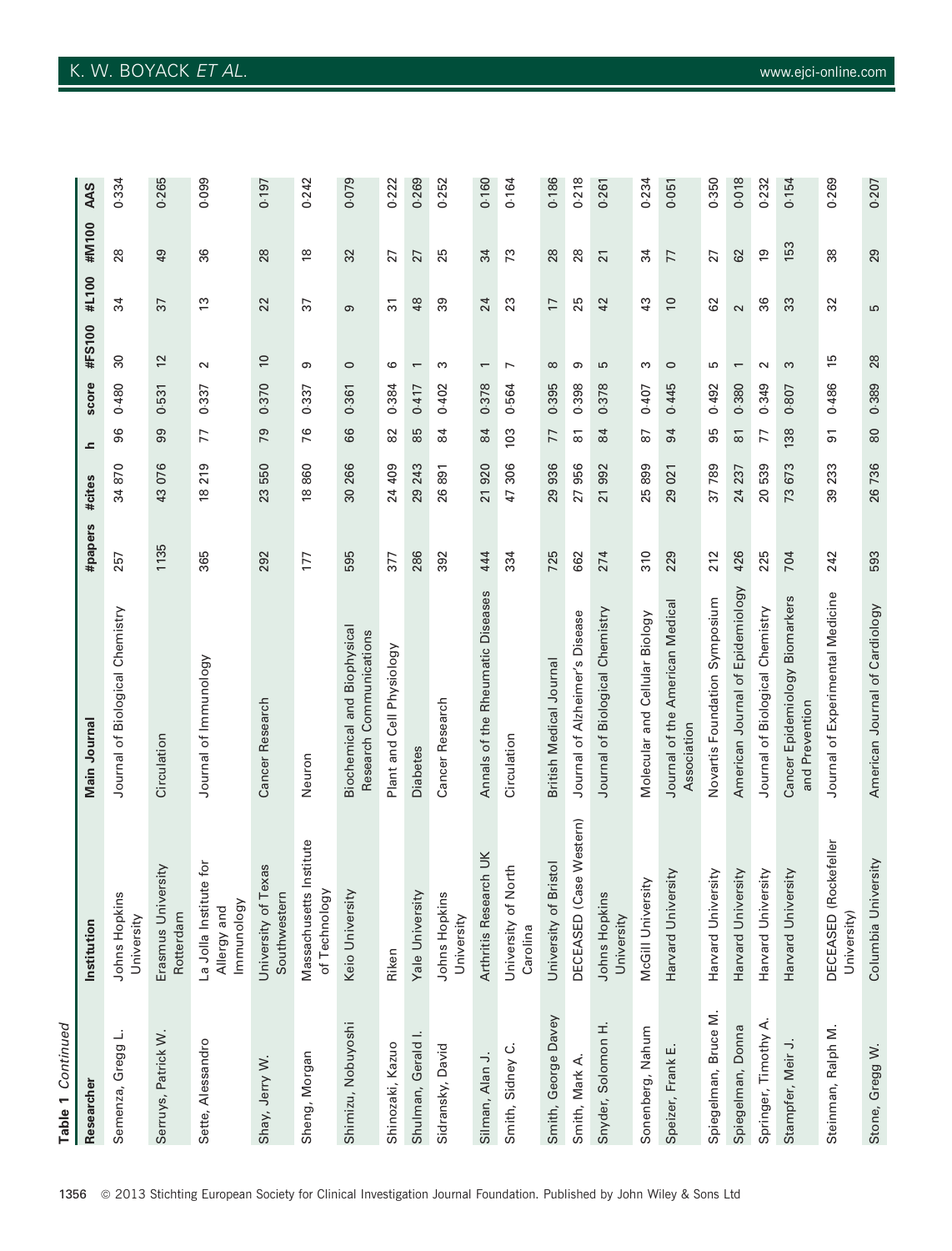| ŧ |  |
|---|--|
| ٠ |  |
|   |  |
|   |  |
|   |  |

| Researcher            | Institution                                      | Main Journal                                     | #papers | #cites    | اعد | score | #FS100                   | #L100                    | #M100                    | AAS   |
|-----------------------|--------------------------------------------------|--------------------------------------------------|---------|-----------|-----|-------|--------------------------|--------------------------|--------------------------|-------|
| Storb, Rainer         | Washington<br>University of                      | Blood                                            | 461     | 21912     | 78  | 0.359 | ω                        | 15                       | 44                       | 0.104 |
| Strieter, Robert M.   | University of Virginia                           | Journal of Immunology                            | 389     | 22 624    | 84  | 0.381 | 4                        | 26                       | $\overline{a}$           | 0.163 |
| Sudhof, Thomas C.     | Stanford University                              | Journal of Biological Chemistry                  | 310     | 26766     | 90  | 0.421 | 6                        | 46                       | 29                       | 0.270 |
| Szabo, Csaba          | University of Texas<br>Medical Branch            | Shock                                            | 552     | 800<br>23 | 78  | 0.368 | $\frac{6}{2}$            | 29                       | $\frac{5}{2}$            | 0.276 |
| Takeda, Kiyoshi       | Osaka University                                 | Journal of Immunology                            | 292     | 43547     | စ္ထ | 0.501 | $\tilde{c}$              | $\sim$                   | 67                       | 0.087 |
| Takeuchi, Osamu       | Osaka University                                 | Journal of Immunology                            | 231     | 30 690    | 73  | 0.386 | $\frac{2}{3}$            | $\overline{\phantom{0}}$ | 48                       | 0.082 |
| Talley, Nicholas J.   | University of Newcastle                          | American Journal of<br>Gastroenterology          | 718     | 24 704    | 83  | 0.388 | $\frac{6}{5}$            | $\frac{8}{1}$            | 23                       | 0.232 |
| Tempst, Paul          | Memorial Sloan-Kettering<br><b>Cancer Center</b> | Journal of Biological Chemistry                  | 242     | 28 635    | 95  | 0.446 | $\circ$                  | 5                        | 82                       | 0.026 |
| Tessier-Lavigne, Marc | Rockefeller University                           | Neuron                                           | 195     | 22 475    | 82  | 0.374 | $\overline{\phantom{0}}$ | 80                       | 42                       | 0.159 |
| Thase, Michael E.     | University of Pennsylvania                       | Journal of Clinical Psychiatry                   | 505     | 23 264    | 78  | 0.365 | $\approx$                | $\overline{a}$           | 43                       | 0.103 |
| Thompson, Alan J.     | University College London                        | Multiple Sclerosis                               | 451     | 25 142    | 79  | 0.378 | $\sim$                   | $\frac{8}{1}$            | 36                       | 0.126 |
| Thompson, Craig B.    | Memorial Sloan-Kettering<br><b>Cancer Center</b> | Journal of Immunology                            | 286     | 36 350    | 108 | 0.526 | $\overline{\phantom{0}}$ | 74                       | $\overline{4}$           | 0.343 |
| Thun, Michael J.      | cer Society<br>American Can                      | Biomarkers and Prevention<br>Cancer Epidemiology | 392     | 59 460    | 79  | 0.548 | 5                        | 8                        | 29                       | 0.300 |
| Tibshirani, Robert    | versity<br>Stanford Univ                         | <b>Biostatistics</b>                             | 178     | 31 660    | 56  | 0.336 | 5                        | 12                       | 20                       | 0.155 |
| Topol, Eric J.        | Scripps Research Institute                       | Circulation                                      | 814     | 55903     | 116 | 0.649 | 15                       | 77                       | 5                        | 0.417 |
| Tracy, Russell P.     | University of Vermont                            | Circulation                                      | 341     | 32 637    | 85  | 0.434 | 4                        | H                        | 56                       | 0.118 |
| Trojanowski, John Q.  | Pennsylvania<br>University of                    | Acta Neuropathologica                            | 580     | 43793     | 107 | 0.560 | S                        | 34                       | 83                       | 0.173 |
| Tschopp, Jürg         | DECEASED (University of<br>Lausanne)             | Journal of Immunology                            | 278     | 035<br>36 | 102 | 0.505 | S                        | 67                       | 39                       | 0.314 |
| Tsien, Roger Y.       | đ<br>California<br>University of<br>San Diego    | Journal of Biological<br>Chemistry               | 159     | 335<br>28 | 79  | 0.394 | 4                        | 57                       | 30                       | 0.227 |
| Tuomilehto, Jaakko    | University of Helsinki                           | Diabetes Care                                    | 752     | 51 658    | 103 | 0.586 | $\infty$                 | 24                       | 79                       | 0.169 |
| Tuschl, Thomas        | Rockefeller University                           | RNA                                              | 105     | 271<br>29 | 61  | 0.341 | 4                        | 26                       | 24                       | 0.189 |
| Van De Werf, Frans    | Katholieke Universiteit<br>Leuven                | European Heart Journal                           | 468     | 765<br>25 | 76  | 0.371 | $\overline{ }$           | $\frac{2}{3}$            | 39                       | 0.122 |
| Verkman, Alan S.      | ã<br>University of California<br>San Francisco   | Journal of Biological Chemistry                  | 370     | 19883     | 76  | 0.342 | ဖ                        | 38                       | $\overline{\phantom{0}}$ | 0.295 |
| Verweij, Jaap         | versity<br>Erasmus Univ<br>Rotterdam             | European Journal of<br>Cancer                    | 471     | 26 107    | 67  | 0.344 | $\sim$                   | $\Xi$                    | ೫                        | 0.104 |
|                       |                                                  |                                                  |         |           |     |       |                          |                          |                          |       |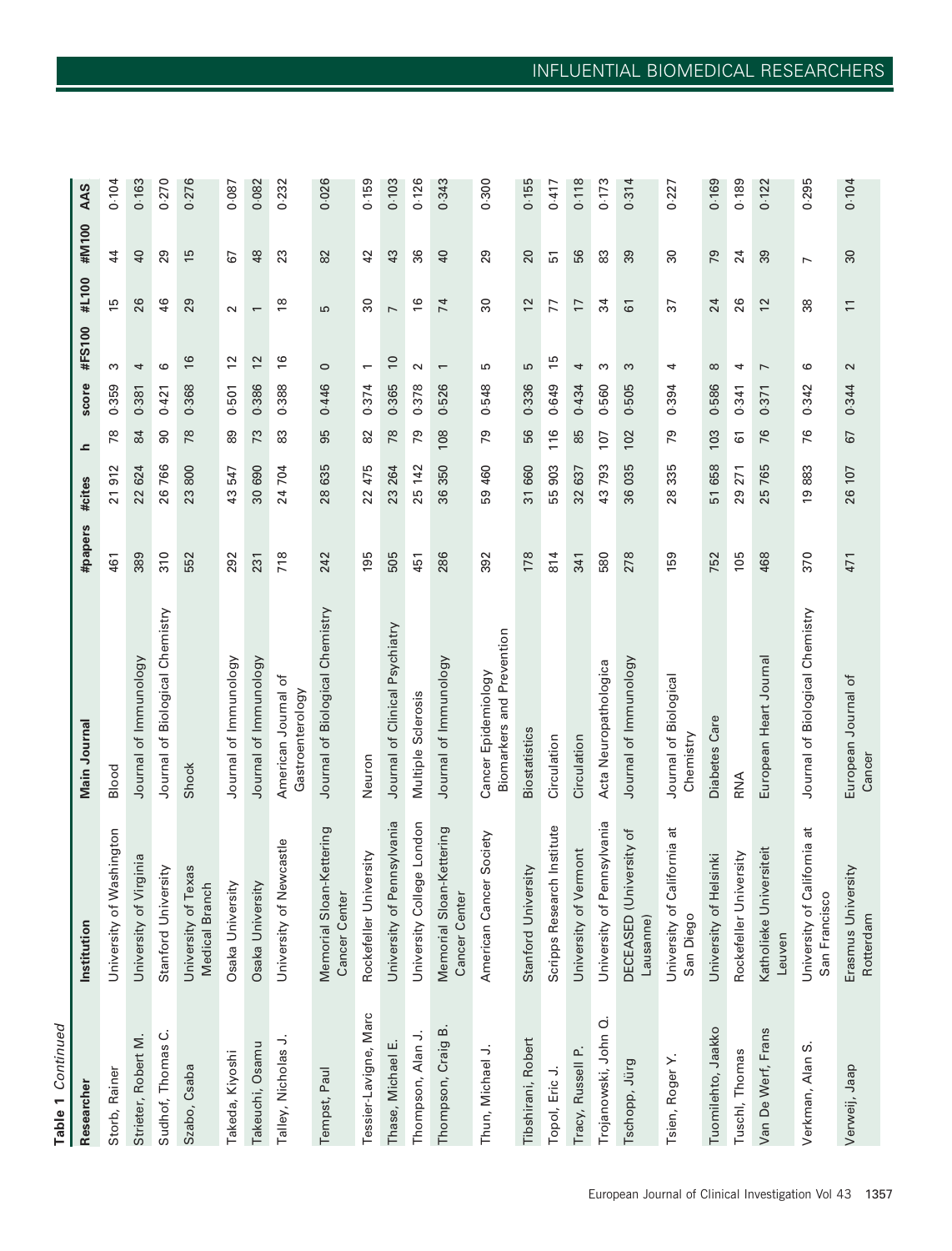| Table 1 Continued     |                                                   |                                                               |         |           |                     |       |                          |                |                |       |
|-----------------------|---------------------------------------------------|---------------------------------------------------------------|---------|-----------|---------------------|-------|--------------------------|----------------|----------------|-------|
| Researcher            | Institution                                       | Main Journal                                                  | #papers | #cites    | ᇰ                   | score | #FS100                   | #L100          | #M100          | AAS   |
| Vincent, Jean-Louis   | Universite Libre de<br><b>Bruxelles</b>           | Critical Care Medicine                                        | 728     | 31536     | 77                  | 0.403 | $\frac{6}{2}$            | 25             | 23             | 0.258 |
| Virmani, Renu         | CVPath Institute, Inc.                            | Circulation                                                   | 448     | 557<br>25 | 77                  | 0.373 | $\overline{\phantom{0}}$ | 33             | 24             | 0.242 |
| Vogelstein, Bert      | Johns Hopkins University                          | Cancer Research                                               | 256     | 62808     | 108                 | 0.657 | S                        | 46             | 89             | 0.283 |
| Volkow, Nora D.       | US NIH (NIDA)                                     | Synapse                                                       | 448     | 21 038    | 78                  | 0.354 | 36                       | S              | 15             | 0.259 |
| Walker, Bruce D.      | Howard Hughes Medical<br>Institute                | Journal of Virology                                           | 421     | 27 250    | 84                  | 0.404 | $\sim$                   | 29             | 88             |       |
| Walsh, Thomas J.      | rsity<br>Cornell Univer                           | Antimicrobial Agents and<br>Chemotherapy                      | 527     | 28878     | $\overline{\infty}$ | 0.403 | $\frac{8}{2}$            | 23             | 23             |       |
| Watkins, Simon C.     | Pittsburgh<br>University of                       | Journal of Immunology                                         | 439     | 579<br>20 | 82                  | 0.365 | $\overline{\phantom{0}}$ | $\sim$         | 51             |       |
| Webster, Robert G.    | Research Hospital<br>St. Jude Children            | Journal of Virology                                           | 365     | 21 306    | 79                  | 0.359 | ဖ                        | 25             | 30             |       |
| Wedel, Hans           | of Public<br>Nordic School<br>Health              | European Heart Journal                                        | 169     | 30 025    | 55                  | 0.325 | $\circ$                  | $\overline{c}$ | 29             |       |
| Weinberg, Robert A.   | Massachusetts Institute<br>of Technology          | <b>Uell</b>                                                   | 166     | 681<br>35 | 83                  | 0.443 | S                        | 58             | $\overline{1}$ |       |
| Weinberger, Daniel R. | US NIH (NIMH)                                     | Biological Psychiatry                                         | 508     | 34 086    | 54                  | 0.470 | S                        | 58             | 25             |       |
| Weiss, Scott          | Harvard University                                | American Journal of Respiratory<br>and Critical Care Medicine | 457     | 295<br>20 | 80                  | 0.357 | $\overline{ }$           | $\overline{1}$ | 36             |       |
| Weissenbach, Jean     | Genoscope                                         | Human Molecular Genetics                                      | 260     | 989<br>57 | 72                  | 0.419 | $\circ$                  | 5              | 47             |       |
| Weissleder, Ralph     | Harvard University                                | Bioconjugate Chemistry                                        | 583     | 113<br>33 | 89                  | 0.449 | 12                       | 38             | $\overline{3}$ |       |
| Weissman, Irving L.   | Stanford University                               | Blood                                                         | 340     | 34 864    | 88                  | 0.458 | S                        | 47             | 32             |       |
| Wells, George A       | Ottawa<br>University of                           | Journal of Rheumatology                                       | 485     | 20883     | 79                  | 0.357 | $\sim$                   | $\overline{0}$ | 47             |       |
| Werb, Zena            | California at<br>San Francisco<br>University of ( | Development                                                   | 232     | 30 962    | 83                  | 0.419 | 4                        | 57             | 30             |       |
| White, Harvey D.      | Hospital<br>Auckland City                         | European Heart Journal                                        | 596     | 30 472    | 78                  | 0.401 | ၜ                        | $\frac{6}{2}$  | 42             |       |
| White, Nicholas J.    | Oxford<br>University of                           | Transactions of the Royal<br>Society of Tropical              | 668     | 25 253    | 78                  | 0.375 | 13                       | <u>ღ</u>       | 24             |       |

| 33    | 46    | ပ     | 29     | 23             | $\mathbf{\sim}$ |
|-------|-------|-------|--------|----------------|-----------------|
| $\Xi$ | ω     | 36    | $\sim$ | $\frac{8}{10}$ |                 |
| 0.373 | 0.657 | 0.354 | 0.404  | 0.403          | 0.365           |

0.052

 $47$ 

 $\overline{a}$ 

 $\overline{a}$ 

0.359

 $\overline{7}$ 

22715

618

0.039

51

ŋ,

 $\overline{\phantom{0}}$ 

0.371

89

328

 $30<sup>2</sup>$ 

120

0.329

161

79

 $\infty$ 

0.938

156

386

88

1142

Medicine and Hygiene

White, Owen University of Maryland Nucleic Acids Research 120 30 328 69 0371 1 5 51 51 0039

Nucleic Acids Research

Wichmann, H.-Erich Helmholtz Zentrum Nature Genetics 618 22 715 77 0359 1 47 9052

Nature Genetics

Willett, Walter C. Harvard University American Journal of Clinical 1142 88 386 156 0938 8 79 161 0329

American Journal of Clinical

Nutrition

Nutrition

School of Medicine

University of Maryland School of Medicine Helmholtz Zentrum

White, Owen

M€unchen

Wichmann, H.-Erich

München

Harvard University

 $\circ$ 

Willett, Walter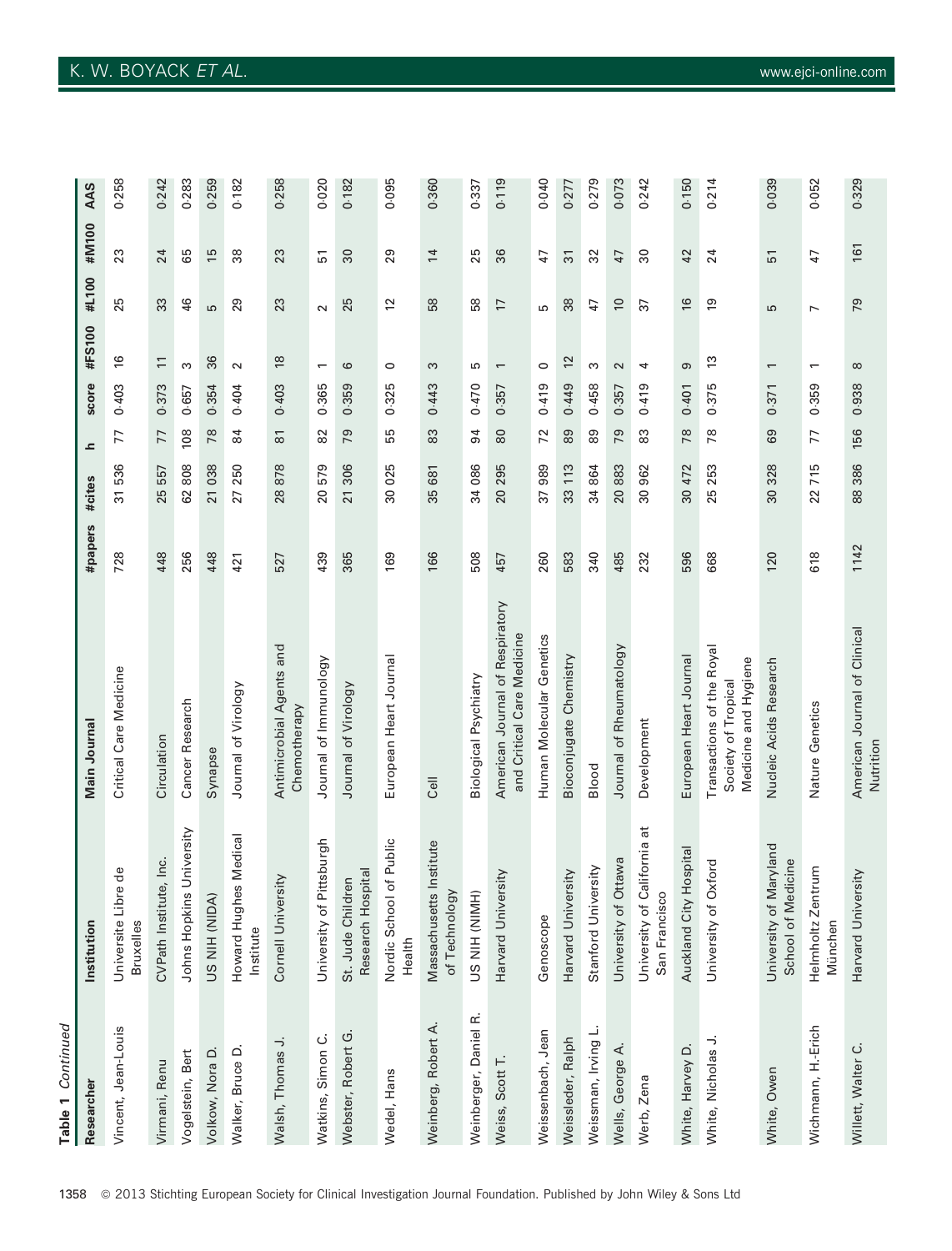Table 1 Continued Table 1 Continued

| Researcher                    | Institution                              | Main Journal                                                   | #papers | #cites                |               | score |                          | #L100                    | #M100           | AAS   |
|-------------------------------|------------------------------------------|----------------------------------------------------------------|---------|-----------------------|---------------|-------|--------------------------|--------------------------|-----------------|-------|
| Willson, Timothy M.           | GlaxoSmithKline                          | Journal of Medicinal Chemistry                                 | 164     | 29 140                | 80            | 0.401 | 5                        | $\overline{4}$           | QÞ              | 0.112 |
| Wilson, James M               | Pennsylvania<br>University of            | Human Gene Therapy                                             | 435     | 23 611                | 86            | 0.393 | $\sim$                   | $\overline{4}$           | $\overline{21}$ | 0.275 |
| Wilson, Peter W. F.           | Emory University                         | Circulation                                                    | 504     | 39 736                | 104           | 0.530 | თ                        | 22                       | 79              | 0.149 |
| Wilson, Richard K.            | niversity<br>Washington U<br>St. Louis   | Genome Research                                                | 137     | 33836                 | 58            | 0.354 | $\circ$                  | $\mathbf  \omega$        | $\overline{3}$  | 0.057 |
| Winblad, Bengt                | Karolinska Institutet                    | International Journal of<br>Psychiatry<br>Geriatric            | 634     | 24911                 | 78            | 0.373 | 5                        | $\overline{\phantom{0}}$ | 5               | 0.108 |
| Hans-Ulrich<br>Wittchen,      | Technische Universitat<br>Dresden        | in Psychiatric Research<br>International Journal of<br>Methods | 429     | 18381                 | 76            | 0.335 | $\approx$                | 12                       | 27              | 0.157 |
| Jacqueline C. M.<br>Witteman, | Erasmus University<br>Rotterdam          | Stroke                                                         | 472     | 21973                 | 79            | 0.362 | $\circ$                  | $\overline{21}$          | $\overline{a}$  | 0.125 |
| Wolmark, Norman               | eral<br>Allegheny Gen<br>Hospital        | Journal of Clinical Oncology                                   | 170     | 612<br>28             | 65            | 0.350 | S                        | 29                       | $\overline{6}$  | 0.220 |
| Yagita, Hideo                 | Juntendo University                      | Journal of Immunology                                          | 473     | 341<br>23             | $\frac{4}{3}$ | 0.385 | $\overline{\phantom{0}}$ | $\infty$                 | 56              | 0.053 |
| Yamamoto,<br>Masayuki         | <b>Ais.</b><br>Tohoku Univer             | Journal of Biological<br>Chemistry                             | 717     | 311<br>28             | 83            | 0.406 | $\circ$                  | 26                       | 37              | 0.168 |
| Yancopoulos,<br>George D.     | Pharmaceuticals, Inc.<br>Regeneron       | اا<br>S                                                        | 247     | 335<br>34             | 94            | 0.471 | $\sim$                   | 25                       | 65              | 0.138 |
| Yates III, John R.            | Scripps Research<br>Institute            | Analytical Chemistry                                           | 667     | 576<br>$\overline{4}$ | 102           | 0.533 | $\overline{ }$           | 38                       | $\overline{6}$  | 0.226 |
| Yazaki, Yoshio                | International Medical<br>Center of Japan | Journal of Biological<br>Chemistry                             | 415     | 20847                 | 83            | 0.369 | $\circ$                  | $\frac{6}{2}$            | $^{44}$         | 0.098 |
| Yeo, Charles J.               | Thomas Jefferson<br>University           | Gastrointestinal Surgery<br>Journal of                         | 358     | 24 549                | 84            | 0.391 | 6                        | 6                        | 64              | 0.062 |
| Yusuf, Salim                  | McMaster University                      | Circulation                                                    | 630     | 60 475                | 110           | 0.652 | 22                       | 54                       | $\frac{4}{1}$   | 0.424 |
| Zanchetti, Alberto            | University of Milan                      | Hypertension<br>Journal of                                     | 378     | 26 130                | 63            | 0.331 | 5                        | $\overline{9}$           | $\overline{c}$  | 0.221 |
| Zeiher, Andreas M.            | University of Frankfurt                  | Circulation                                                    | 318     | 32 801                | 92            | 0.457 | $\circ$                  | 34                       | 52              | 0.181 |
| Zimmet, Paul Z                | Baker Heart Research<br>Institute        | Diabetes Care                                                  | 443     | 26 640                | 64            | 0.337 | $\frac{2}{3}$            | 5                        | $\overline{2}$  | 0.151 |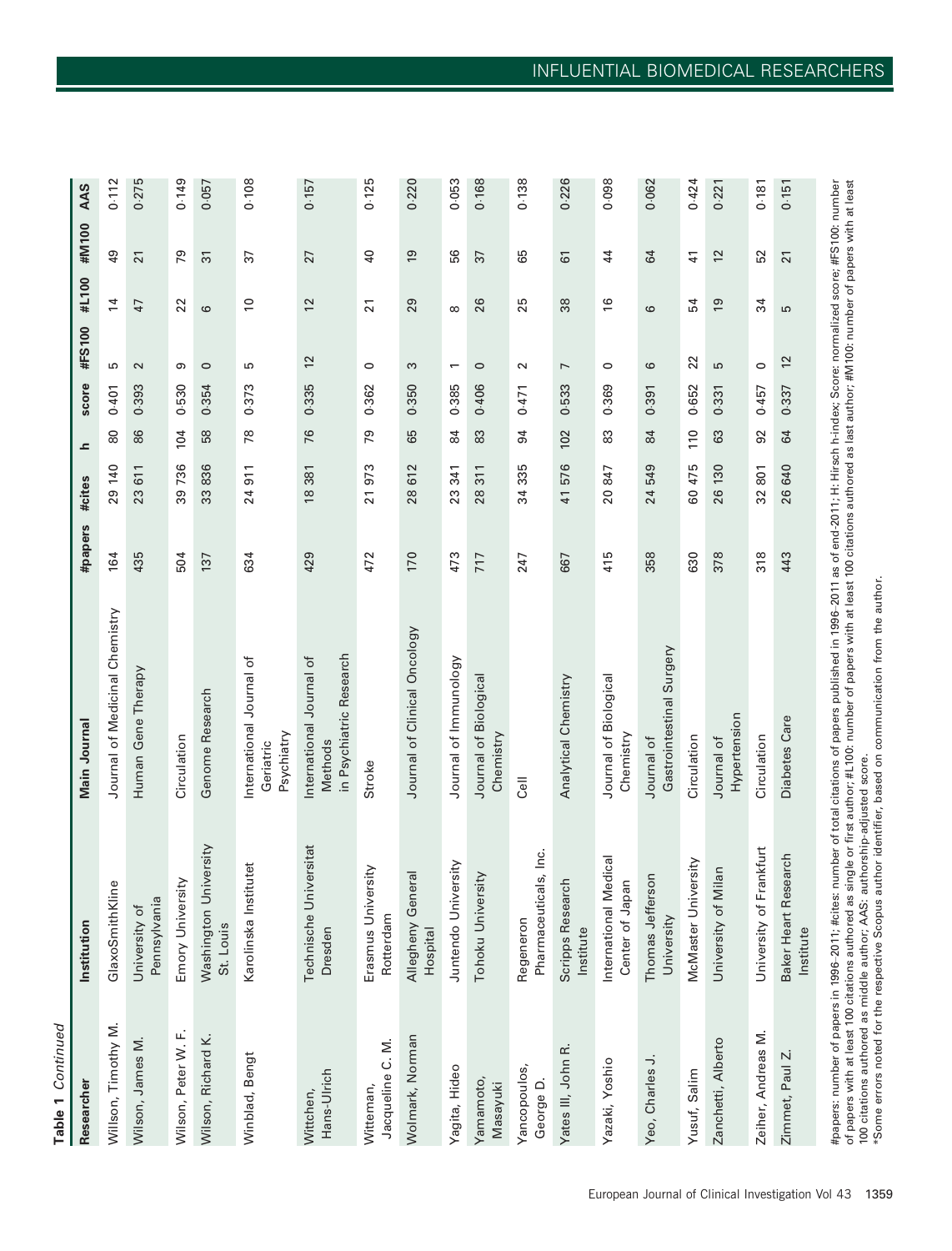|                         |                                                           | Table 2 Highly influential researchers with a focus outside biomedicine (Scopus 1996-2011) |         |           |                |       |                          |                          |                          |                     |
|-------------------------|-----------------------------------------------------------|--------------------------------------------------------------------------------------------|---------|-----------|----------------|-------|--------------------------|--------------------------|--------------------------|---------------------|
| Researcher              | Institution                                               | Journal                                                                                    | #papers | #cites    | ᇰ              | score | #FS100                   | #L100                    | #M100                    | AAS                 |
| Paul<br>Alivisatos, A.  | California at<br>University of<br>Berkeley                | Nano Letters                                                                               | 225     | 45 610    | 52             | 0.505 | 6                        | 57                       | 17                       | 0.398               |
| Antonietti, Markus      | Interfaces<br>stitute of<br>Max Planck In<br>Colloids and | Chemistry of Materials                                                                     | 453     | 22 468    | 83             | 0.377 | $\infty$                 | 38                       | $\frac{8}{2}$            | 0.27                |
| Barabasi, Albert-Laszlo | University<br>Northeastern I                              | Physical Review Letters                                                                    | 173     | 37 064    | 67             | 0.398 | $\overline{0}$           | $\overline{3}$           | $\frac{3}{2}$            | 0.302               |
| Ġ<br>Bawendi, Moungi    | Massachusetts Institute<br>of Technology                  | Physical Review B                                                                          | 223     | 25 008    | 78             | 0.374 | $\circ$                  | $\overline{a}$           | 20                       | 0.249               |
| Brinkmann, Jonathan V.  | Apache Point<br>Observatory                               | Astronomical Journal                                                                       | 319     | 37 540    | 104            | 0.519 | $\circ$                  | $\overline{4}$           | 92                       | 0.069               |
| Buchwald, Stephen L.    | Massachusetts Institute<br>of Technology                  | Journal of the American<br>Chemical Society                                                | 280     | 27886     | 96             | 0.446 | $\sim$                   | 51                       | $\overline{\phantom{0}}$ | $0.44$ <sup>-</sup> |
| Caruso, Frank           | University of Melbourne                                   | Langmuir                                                                                   | 337     | 22775     | 78             | 0.363 | 22                       | 34                       | ဖ                        | 0.328               |
| Cirac, Juan Ignacio     | Max Planck Institute of<br>Quantum Optics                 | Physical Review Letters                                                                    | 345     | 23 034    | 77             | 0.361 | 6                        | $\frac{1}{6}$            | 38                       | 0.132               |
| Corma, Avelino          | Universidad Politecnica<br>de Valencia                    | Journal of Catalysis                                                                       | 697     | 27 360    | 76             | 0.379 | 27                       | $\overline{ }$           | $\overline{1}$           | 0.253               |
| Dai, Hongjie            | Stanford University                                       | Journal of the American<br>Chemical Society                                                | 232     | 47 567    | 57             | 0.547 | $\overline{ }$           | 89                       | $\overline{1}$           | 0.447               |
| Dresselhaus, Mildred S. | Massachusetts Institute<br>of Technology                  | Physical Review B                                                                          | 621     | 31 045    | $\overline{8}$ | 0.423 | $\tilde{c}$              | 33                       | 22                       | 0.284               |
| S<br>Ellis, Richard     | California Institute of<br>Technology                     | Astrophysical Journal Letters                                                              | 292     | 29 354    | 83             | 0.411 | 4                        | S                        | 65                       | 0.050               |
| El-Sayed, Mostafa A.    | Georgia Institute of<br>Technology                        | Journal of Physical<br>Chemistry B                                                         | 270     | 25850     | 89             | 0.346 | $\sim$                   | 50                       | $\sim$                   | 0.333               |
| Fabian, Andrew C.       | tronomy<br>Institute of As                                | Monthly Notices of the Royal<br>Astronomical Society                                       | 566     | 20 316    | 78             | 0.351 | $\overline{0}$           | $\overline{1}$           | 28                       | 0.162               |
| Filippenko, Alexei V.   | ಸ<br>University of California<br>Berkeley                 | Astrophysical Journal Letters                                                              | 410     | 33824     | 70             | 0.392 | $\sim$                   | $\overline{\phantom{0}}$ | 11                       | 0.027               |
| Forrest, Stephen R.     | University of Michigan                                    | Applied Physics Letters                                                                    | 421     | 36 148    | 90             | 0.468 | $\overline{ }$           | 55                       | 22                       | 0.345               |
| Frechet, Jean M. J.     | ಕ<br>University of California<br>Berkeley                 | Journal of the American<br>Chemical Society                                                | 499     | 30 320    | 93             | 0.448 | S                        | 59                       | 23                       | 0.327               |
| S<br>Frenk, Carlos      | University of Durham                                      | Monthly Notices of the Royal<br>Astronomical Society                                       | 237     | 510<br>27 | 74             | 0.373 | $\overline{\phantom{0}}$ | $\overline{ }$           | 51                       | 0.051               |
| Friend, Richard H.      | University of Cambridge                                   | Synthetic Metals                                                                           | 512     | 36 277    | 67             | 0.459 | $\overline{ }$           | Sł                       | 88                       | 0.238               |
| Fukugita, Masataka      | University of Tokyo                                       | Nuclear Physics B                                                                          | 326     | 38807     | 80             | 0.449 | 4                        |                          | 69                       | 0.030               |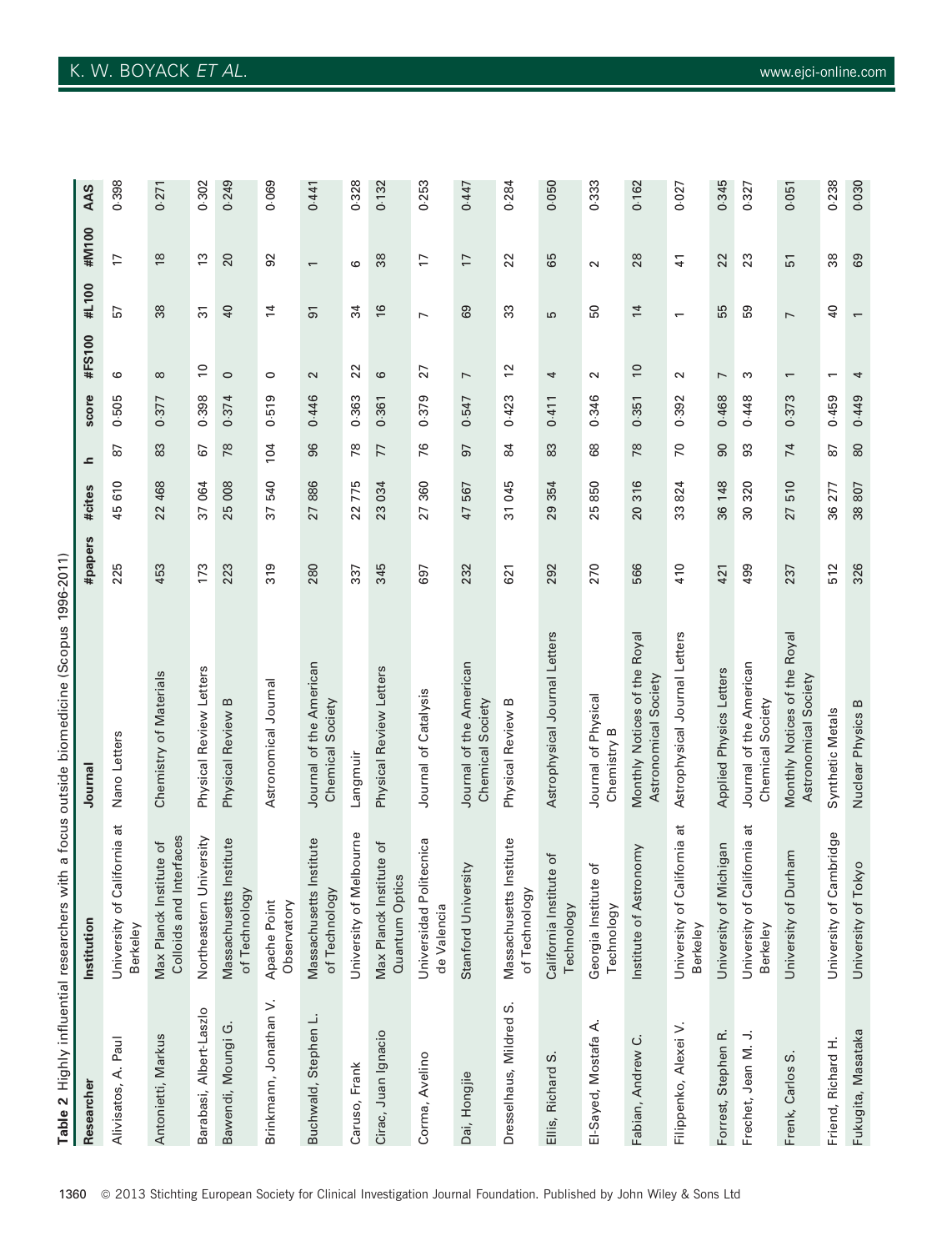| ı |
|---|
| r |
|   |
|   |
|   |

| Researcher               | Institution                                         | Journal                                     | #papers | #cites                | ᇰ                   | score | #FS100                   | #L100                    | #M100           | AAS   |
|--------------------------|-----------------------------------------------------|---------------------------------------------|---------|-----------------------|---------------------|-------|--------------------------|--------------------------|-----------------|-------|
| Geim, Andre K.           | Manchester<br>University of                         | Physical Review B                           | 170     | 33 560                | 50                  | 0.326 |                          | 17                       | $\overline{4}$  | 0.206 |
| Gratzel, Michael         | Federale de Lausanne<br>Ecole Polytechnique         | Journal of the American<br>Chemical Society | 516     | 46 641                | 109                 | 0.580 | $\overline{1}$           | 77                       | $\overline{3}$  | 0.429 |
| Grubbs, Robert H.        | California Institute of<br>Technology               | Journal of the American<br>Chemical Society | 314     | 30 947                | 82                  | 0.416 | S                        | 56                       | ${}^{\circ}$    | 0.366 |
| Gunn, James E.           | Princeton University                                | Astronomical Journal                        | 191     | 28 182                | 83                  | 0.406 | $\overline{\phantom{0}}$ | $\overline{\phantom{0}}$ | 72              | 0.011 |
| Hartwig, John F.         | Illinois at<br>Urbana-Champaign<br>University of    | Journal of the American<br>Chemical Society | 255     | 20 003                | $\overline{\infty}$ | 0.359 | $\overline{0}$           | $\ddot{+}$               | $\overline{ }$  | 0.319 |
| ⇒<br>Hawker, Craig       | ã<br>California<br>Santa Barbara<br>University of   | Macromolecules                              | 360     | 22013                 | 80                  | 0.365 | $\Xi$                    | 27                       | 30              | 0.204 |
| Heeger, Alan J.          | California at<br>Santa Barbara<br>University of     | Synthetic Metals                            | 432     | 26 444                | 79                  | 0.384 | S                        | $\frac{4}{3}$            | $\frac{6}{2}$   | 0.285 |
| Ivezic, Zeljko           | Washington<br>University of                         | Astronomical Journal                        | 245     | 27 959                | 87                  | 0.417 | 6                        | $\sim$                   | 70              | 0.043 |
| Jain, Anil K.            | Michigan State<br>University                        | Lecture Notes in Computer<br>Science        | 616     | 25 607                | 73                  | 0.361 | 22                       | $\overline{20}$          | $\overline{2}$  | 0.281 |
| Knapp, Gillian R.        | Princeton University                                | Astronomical Journal                        | 185     | 254<br>22             | 76                  | 0.354 | $\overline{\phantom{0}}$ | $\sim$                   | 62              | 0.016 |
| Kresse, Georg            | Vienna<br>University of                             | Physical Review B                           | 247     | 38561                 | 62                  | 0.390 | $\overline{ }$           | $\overline{ }$           | 15              | 0.188 |
| Lieber, Charles M.       | Harvard University                                  | Nano Letters                                | 242     | 55 770                | 106                 | 0.616 | $\mathbf{\Omega}$        | 8                        | တ               | 0.566 |
| Lupton, Robert H.        | iversity<br>Princeton Uni                           | Astronomical Journal                        | 191     | 26 451                | 83                  | 0.397 |                          | $\sim$                   | 73              | 0.016 |
| Marks, Tobin J.          | University<br>Northwestern                          | Journal of the American<br>Chemical Society | 535     | 803<br>22             | 82                  | 0.376 | 0                        | 55                       | $\overline{0}$  | 0.318 |
| Matyjaszewski, Krzysztof | Carnegie Mellon<br>University                       | Macromolecules                              | 728     | 41 357                | 106                 | 0.545 | 30                       | 89                       | $\overline{0}$  | 0.494 |
| Meijer, E. W. (Bert)     | Eindhoven University of<br>Technology               | Journal of the American<br>Chemical Society | 485     | 25 229                | 77                  | 0.372 | $\circ$                  | $\overline{37}$          | $\overline{1}$  | 0.270 |
| Mirkin, Chad A.          | University<br>Northwestern                          | Journal of the American<br>Chemical Society | 437     | 590<br>$\overline{4}$ | 90                  | 0.494 | ω                        | 57                       | $\overline{21}$ | 0.366 |
| Mohwald, Helmuth         | Colloids and Interfaces<br>Max Planck Institute of  | Langmuir                                    | 602     | 23 077                | 77                  | 0.361 | $\circ$                  | $\overline{a}$           | 14              | 0.267 |
| Mullen, Klaus            | Max Planck Institute for<br>search<br>Polymer Res   | Journal of the American<br>Chemical Society | 1082    | 33757                 | 82                  | 0.430 | $\circ$                  | 35                       | 27              | 0.243 |
| Schlegel, David J.       | National Laboratory<br><b>Veley</b><br>Lawrence Ber | Astronomical Journal                        | 153     | 29 112                | 73                  | 0.378 | $\overline{ }$           | $\sim$                   | 62              | 0.017 |
| Schneider, Donald P.     | State<br>Pennsylvania<br>University                 | Astronomical Journal                        | 543     | 39877                 | 104                 | 0.531 | 4                        | $\overline{ }$           | 99              | 0.053 |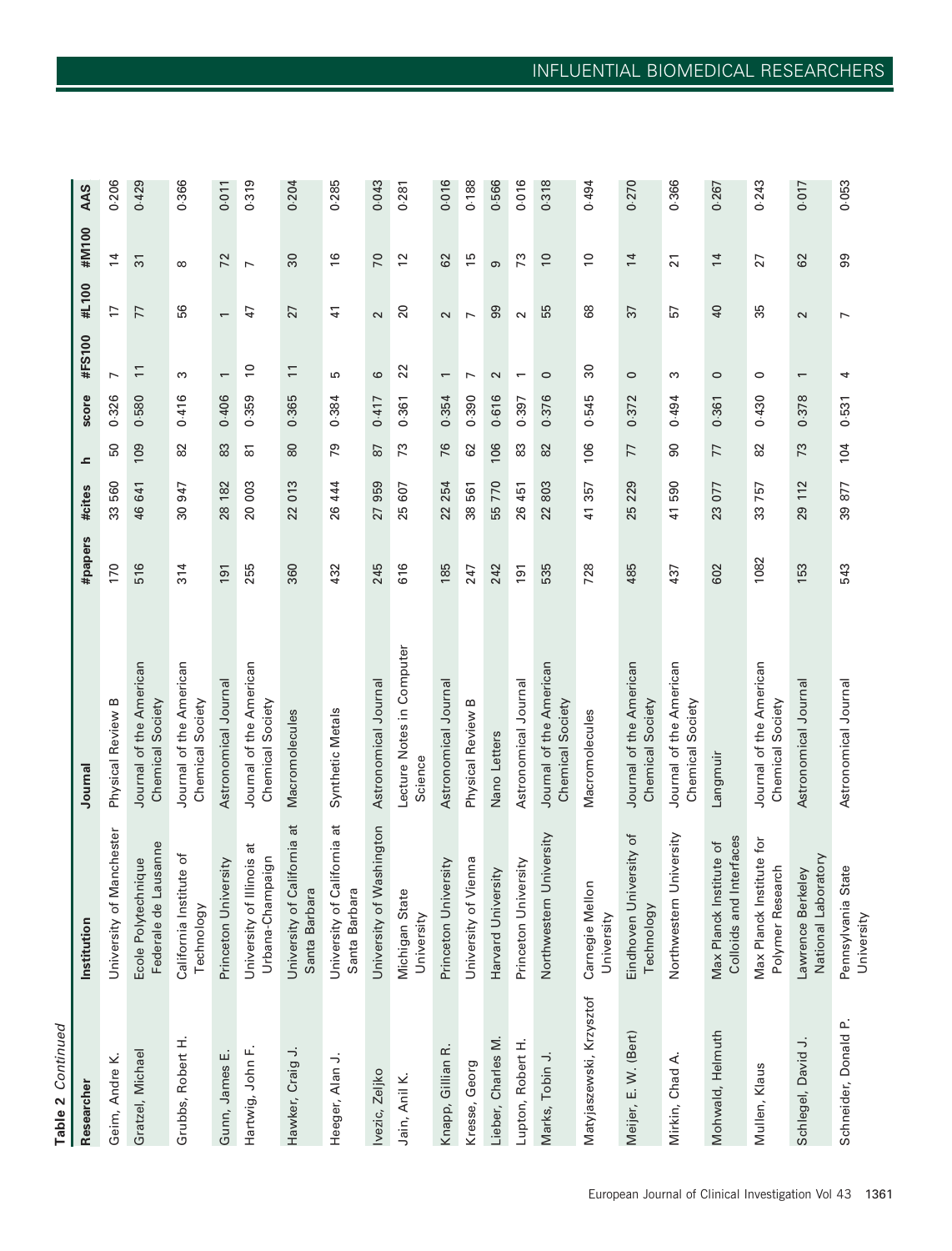| Table 2 Continued     |                                                    |                                                      |         |                      |                     |       |                 |                   |                          |       |
|-----------------------|----------------------------------------------------|------------------------------------------------------|---------|----------------------|---------------------|-------|-----------------|-------------------|--------------------------|-------|
| Researche             | Institution                                        | Journa                                               | #papers | #cites               | ᇰ                   | score | #FS100          | #L100             | #M100                    | AAS   |
| Schwartz, Stephen M.  | Yeshiva University                                 | Journal of Agricultural and Food<br>Chemistry        | 754     | 22 126               | 76                  | 0.353 | $\Xi$           | $\approx$         | 26                       | 0.158 |
| Smalley, Richard E.   | DECEASED (Rice<br>University)                      | Chemical Physics Letters                             | 198     | 42029                | 86                  | 0.484 | $\circ$         | 52                | $\overline{3}$           | 0.303 |
| Spek, Anthony L.      | Utrecht University                                 | Organometallics                                      | 821     | 29539                | 58                  | 0.332 | $\sim$          | 4                 | $\frac{3}{2}$            | 0.105 |
| Stanley, H. Eugene    | Boston University                                  | Physical Review E                                    | 538     | 24 989               | 77                  | 0.371 | 2               | 43                | $\overline{0}$           | 0.303 |
| Stoddart, J. Fraser   | University<br>Northwestern                         | Journal of the American Chemical<br>Society          | 532     | 32 499               | 90                  | 0.449 | S               | 37                | 38                       | 0.230 |
| Strauss, Michael A.   | Princeton University                               | Astronomical Journal                                 | 248     | 26 376               | $\overline{8}$      | 0.390 | $\sim$          | 4                 | 63                       | 0.034 |
| Stucky, Galen D       | California at<br>Santa Barbara<br>University of    | Chemistry of Materials                               | 405     | 36 208               | 88                  | 0.461 | $\circ$         | 46                | 30                       | 0.279 |
| Tanaka, Keiji         | Hokkaido University                                | Polymer Preprints                                    | 839     | 25 320               | 75                  | 0.366 | 4               | $\overline{1}$    | 36                       | 0.108 |
| Tokura, Yoshinori     | Tokyo<br>University of                             | Physical Review B                                    | 726     | 352<br>35            | 89                  | 0.460 | ဖ               | 57                | $\frac{6}{2}$            | 0.367 |
| Tour, James M.        | Rice University                                    | Journal of the American Chemical<br>Society          | 368     | 25 654               | $\overline{7}$      | 0.355 | 4               | $\overline{30}$   | 15                       | 0.246 |
| Truhlar, Donald G.    | Minnesota<br>University of                         | Journal of Chemical Physics                          | 482     | 24 567               | 78                  | 0.372 | S               | 52                | $\overline{\phantom{0}}$ | 0.365 |
| Wang, Joseph          | Arizona State University                           | Electroanalysis                                      | 305     | 374<br>$\frac{1}{2}$ | 79                  | 0.349 | $\overline{a}$  | $\mathbf{\Omega}$ | 4                        | 0.319 |
| Wang, Zhong Lin       | tute of<br>Georgia Instit<br>Technology            | Nano Letters                                         | 482     | 057<br>35            | 57                  | 0.485 | $\overline{20}$ | 57                | 17                       | 0.397 |
| White, Simon D. M.    | Max Planck Institute for<br>Astrophysics           | Monthly Notices of the Royal<br>Astronomical Society | 263     | 30 300               | 76                  | 0.394 | $\circ$         | 25                | 36                       | 0.161 |
| Whitesides, George M. | Harvard University                                 | Journal of the American Chemical<br>Society          | 668     | 64 091               | 123                 | 0.712 | $\infty$        | 123               | 23                       | 0.605 |
| Willner, Itamar       | Hebrew University of<br>Jerusalem                  | Journal of the American Chemical<br>Society          | 426     | 23 424               | $\overline{\infty}$ | 0.376 | $\overline{1}$  | $\overline{40}$   | 6                        | 0.338 |
| Xia, Younan           | University<br>Washington <sup>1</sup><br>St. Louis | Advanced Materials                                   | 493     | 48 473               | 115                 | 0.609 | F               | 96                | F                        | 0.529 |
| Yaghi, Omar M.        | California at<br>Los Angeles<br>University of      | Journal of the American Chemical<br>Society          | 168     | 36 705               | 79                  | 0.435 | ဖ               | 54                | 5                        | 0.402 |
| Yang, Peidong         | California at<br>University of<br><b>Berkeley</b>  | Nano Letters                                         | 258     | 44 363               | 96                  | 0.527 | $\overline{1}$  | 58                | 25                       | 0.387 |
| York, Donald G.       | Chicago<br>University of                           | Astrophysical Journal Letters                        | 321     | 29 079               | 85                  | 0.416 | $\circ$         | 55                | 22                       | 0.297 |
| Zhao, Dongyuan        | Fudan University                                   | Chemistry of Materials                               | 435     | 27 229               | 74                  | 0.372 | $\infty$        | $\overline{5}$    | $\frac{6}{2}$            | 0.264 |

297<br>264

Abbreviations as per Table 1.

Abbreviations as per Table 1.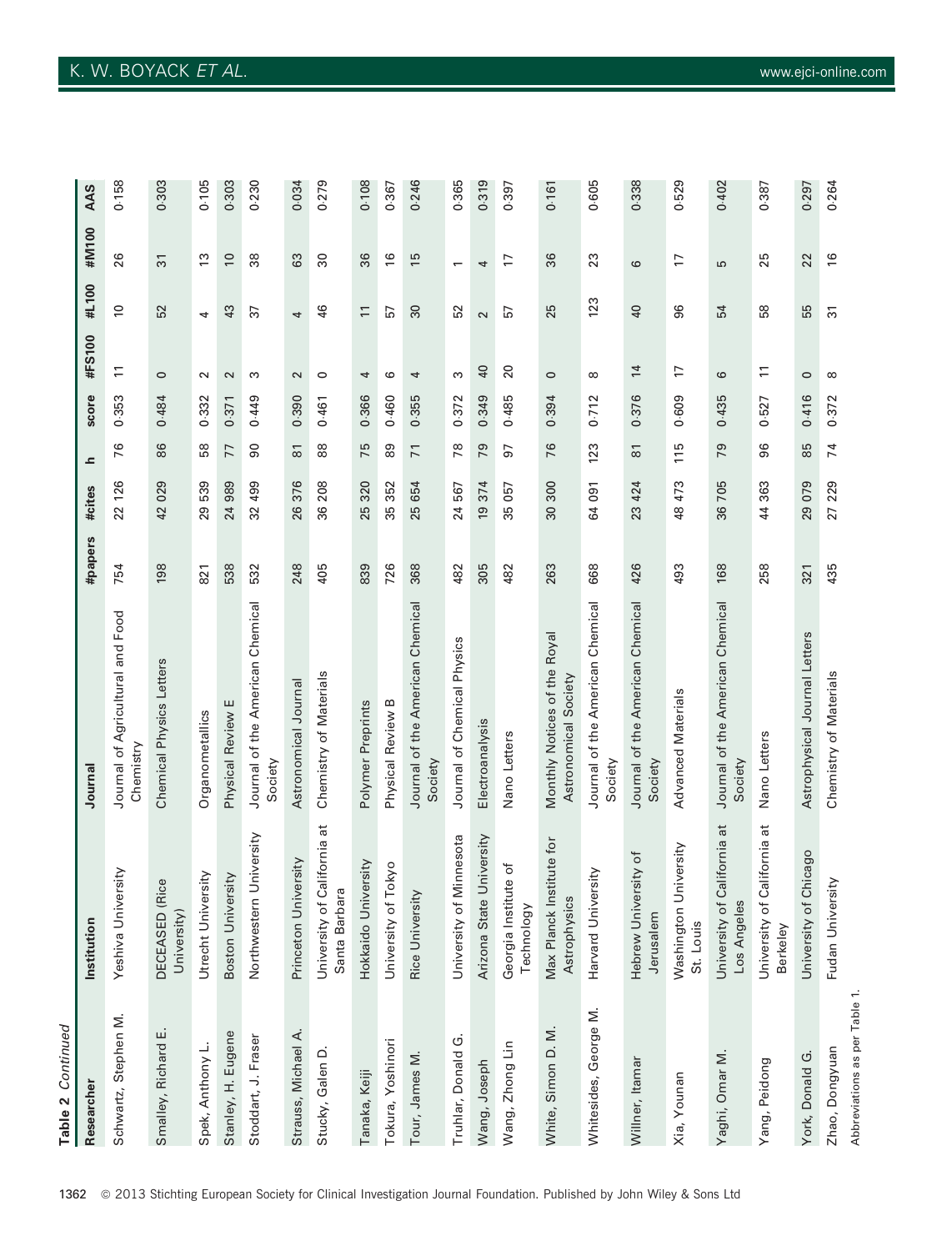work, we limit this exercise to MeSH terms that appear in at least 10% of the author's articles. MeSH terms for the researchers of Table 1 appear in the longer online version of Table 1 [\(http://www.mapofscience.com/?page\\_id=761](http://www.mapofscience.com/?page_id=761)) for the whole period 1996–2011 and also limited to 2005–2011. MeSH terms are not provided for the researchers in Table 2, because MeSH coverage of nonbiomedical sciences is relatively sparse and most researchers would not be adequately represented by the minority of their papers indexed also in PubMed.

#### Limitations and caveats

Due to the above-mentioned issues associated with the author identity problem, we are well aware that not all of the author records for those listed in Tables 1 and 2 are completely accurate. Scopus author profiles are also subject to change over time

Table 3 Comparative data on h-index for a sample of highly infuential researchers calculated with different databases

| <b>Name</b>           | h-index per<br>Table 1 | h-index per<br><b>Scopus</b><br>(all years) | h-index<br>per Google<br><b>Scholar</b> |
|-----------------------|------------------------|---------------------------------------------|-----------------------------------------|
| Braunwald, Eugene     | 109                    | 142                                         | 214                                     |
| Croce, Carlo M.       | 104                    | 130                                         | 168                                     |
| Grundy, Scott M.      | 93                     | 123                                         | 154                                     |
| Ferrara, Napoleone    | 88                     | 120                                         | 139                                     |
| Mantovani, Alberto    | 91                     | 119                                         | 144                                     |
| Miller, Webb          | 58                     | 67                                          | 81                                      |
| Schwartz, Michael W.  | 88*                    | $84*$                                       | 95                                      |
| Bouter, Lex M.        | 88                     | 104                                         | 130                                     |
| Holgate, Stephen T.   | 84                     | 107                                         | 127                                     |
| Kadowaki, Takashi     | 80                     | 96                                          | 120                                     |
| Gibbs, Richard A.     | 61                     | 78                                          | 86                                      |
| Buchler, Markus W.    | 76                     | 83                                          | 102                                     |
| Schomig, Albert       | 79                     | 89                                          | 105                                     |
| Hood, Leroy           | 71                     | 96                                          | 146                                     |
| Ioannidis, John P. A. | 78                     | 90                                          | 105                                     |
| Paulsen, lan T.       | 73                     | 84                                          | 90                                      |
| Hicklin, Daniel J.    | 77                     | 83                                          | 85                                      |
| Wolmark, Norman       | 65                     | 88                                          | 107                                     |
| Durbin, Richard       | 59                     | 77                                          | 88                                      |
| Holman, Rury R.       | 59                     | 60                                          | 73                                      |

\*Some problems noted with attribution of papers in the Scopus author identifier (communication with author).

as Elsevier improves assignment algorithms and responds to author requests for changes. Despite the lack of total accuracy, the methodology used is sufficient for our purposes of identifying a set of highly influential biomedical authors. By choosing researchers with the highest total citation counts and/or h-indexes, even if some of those researcher profiles contain a few papers from other researchers with the same name, this does not diminish the fact that these are highly influential researchers.

We are also well aware that many researchers have published highly significant works prior to 1996. This is an inherent limitation to Scopus data. However, using this common time window of 1996–2011 reduces the effect of age and offers a more level ground for comparing productivity and impact over a similar period of time. Scientists whose key work was published exclusively or predominantly before 1996 are not captured in our list. Relatively, young scientists may also be at a disadvantage because they may not have reached full productivity by 1996 and very young scientists who started publishing late in the 1996–2011 window are at a major disadvantage. Nevertheless, the selected window captures highly influential scientists with a wide range of ages, most of whom are still highly active and relevant for the current evolution of science. The total citation counts and h-indexes listed in Tables 1 and 2 are of course lower than those that can be calculated from sources that include materials from before 1996, such as Google Scholar or the Web of Science. Table 3 shows comparatively data on the h-index of a sample of highly cited authors from Scopus including papers published before 1996 and Google Scholar – the h-indices have been updated to August 2013. As shown, when all years are considered Scopus h-indices increase modestly, while Google Scholar h-indices can be substantially higher. However, the relative ranking of scientists is not affected substantially (rank correlation coefficients 0.89 for Scopus 1996–2011 vs. Scopus all years, 0.80 for Scopus 1996– 2011 vs. Google Scholar, and 0.96 for Scopus all years vs. Google Scholar,  $P < 0.001$  for all).

We also note that while both total citation counts and h-index were used in the normalized score, total citation counts are more highly skewed than h-index values. Thus, the h-index typically accounted for greater than 50% of the normalized score for a researcher.

Finally, the normalized scores that we used did not account for multiple authorship of papers and for author position and relative contributions in each paper. The final columns in Tables 1 and 2 provide some additional insight into authorship aspects. Three columns show the numbers of papers with at least 100 citations split by author position. First and single authored papers are counted together (#FS100), while last and middle authored papers are considered separately (#L100 and #M100, respectively). Exact contributions are not listed in many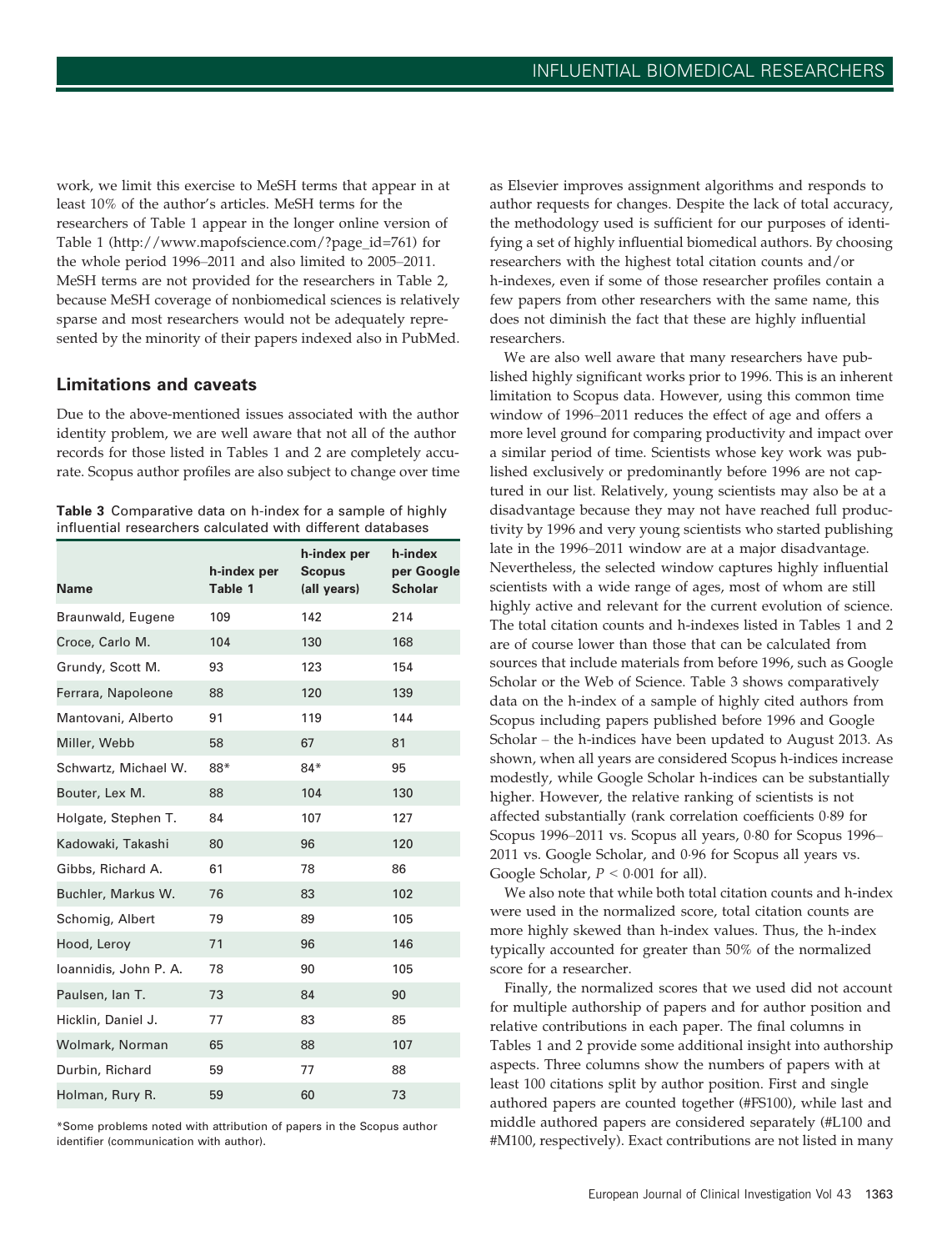papers and are difficult to quantify with a single simple metric. To attempt to account for authorship patterns and to show how different metrics can change relative rankings, the final column in Tables 1 and 2 shows an authorship-adjusted score (AAS) calculated as the normalized score times the proportion of papers cited 100 times or more that are first, single or last authored papers (pFSL). The rank correlation coefficient is 0.106 ( $P = 0.033$ ) between total citations and pFSL, 0.012  $(P = 0.81)$  between h-index and pFLS, suggesting that citation indices and authorship positions are almost totally orthogonal. Eventually, the rank correlation coefficient is  $0.42$  ( $P < 0.001$ ) between the normalized score and AAS.

The sortable online version of Table 1 (<http://www.mapof>science.com/?page\_id=761) also contains information on the proportion of papers of each author that is categorized in each of 4 levels of research (applied to basic), as well as the dominant type for each scientist. Research levels were first used in 1976 by Narin et al. [11] when they classified biomedical journals into four types: (i) clinical observation, (ii) clinical mix, (iii) clinical observation and (iv) basic research. Machine learning was recently used to train a classifier on title and abstract words using journal research level data. This classifier was then used to assign research levels to individual articles [12]. It is those research level assignments that are used to populate Table 1. All metrics and descriptors in Tables 1 and 2 are based on the time period 1996–2011.

#### Comparison with other lists of highly cited scientists

Thomson Reuters generates lists of the top 1% highly cited scientists for 21 different fields based on total citation counts for articles belonging to each field (in the module Essential Science Indicators) and it also used to generate lists of the 300 most-cited scientists in each of these fields, but the latter option is no longer updated. Other focused lists have been published from time-to-time in various fields [13,14]. While division per field causes more granularity and adjusts for potential differences in citation density per field, scientists who work in several of these more granular fields are at a major disadvantage vs. scientists concentrated in a more narrow focus. Moreover, the Thomson Reuters classification uses only total citations, while our score incorporates also the h-index that may be more appropriate.

Microsoft Academic Search also allows generating of lists of scientists in distinct fields and also in even more narrow subfields based on total citations or h-index, but not on a combined score. Moreover, the inclusion of papers and the respective citation data for biomedical sciences are still more limited in Microsoft Academic Search than in Scopus.

None of the previously developed lists has accounted for multiple authorship and author contributions. Moreover, they have not provided information on dominant/specific MeSH terms that may provide more accurate information on the focus of each scientist's work.

#### Potential uses

The list of highly influential researchers was developed so as to identify a reproducible set of researchers with high citation metrics. We are currently using this list in an ongoing survey of these scientists regarding what features of scientific papers define major impact. The list may be used in additional surveys pertaining to issues where these scientists are likely to offer a highly knowledgeable viewpoint, for example issues of funding, conduct and reporting of scientific research. Lists of influential researchers may also be a resource for identifying suitable scientists for leadership, advisory and reviewer positions. Finally, impact metrics may be used for funding decisions based on appraisal of investigator excellence instead of or in addition to specific grant proposals [15]. We see the generated list as a resource that can be used creatively by other interested investigators for very diverse purposes and we welcome suggestions for improvements.

#### Address

SciTech Strategies, Inc., Albuquerque, NM 87122, USA (K. W. Boyack); SciTech Strategies, Inc., Berwyn, PA 19312, USA (R. Klavans); Temple University School of Medicine, Philadelphia, PA 19140, USA (A. A. Sorensen); Stanford University School of Medicine, Stanford, CA 94305, USA (J. P. A. Ioannidis).

Correspondence to: John P.A. Ioannidis, MD, DSc, 1265 Welch Road, Medical School Office Building, Room X306, Stanford, CA 94305, USA. Tel.: 650-7236147; fax: 650-7256247; e-mail: [jioannid@stanford.edu](mailto:jioannid@stanford.edu)

Received 29 August 2013; accepted 29 August 2013

#### References

- 1 HEFCE. Analysis of data from the pilot exercise to develop bibliometric indicators for the REF: The effect of using normalised citation scores for particular staff characteristics. 2011; Available at: [http://www.hefce.ac.uk/pubs/year/2011/201103/](http://www.hefce.ac.uk/pubs/year/2011/201103). Accessed on 20 August 2013.
- 2 Camacho-Minano M, Nunez-Nickel M. The multilayered nature of reference selection. J Am Soc Inform Sci Technol 2009;60:754–77.
- 3 Small H. Why authors think their papers are highly cited. Scientometrics 2004;60:305–16.
- 4 Bornmann L, Daniel H-D. What do citation counts measure? A review of studies on citing behavior. J Document 2008;64:45–80.